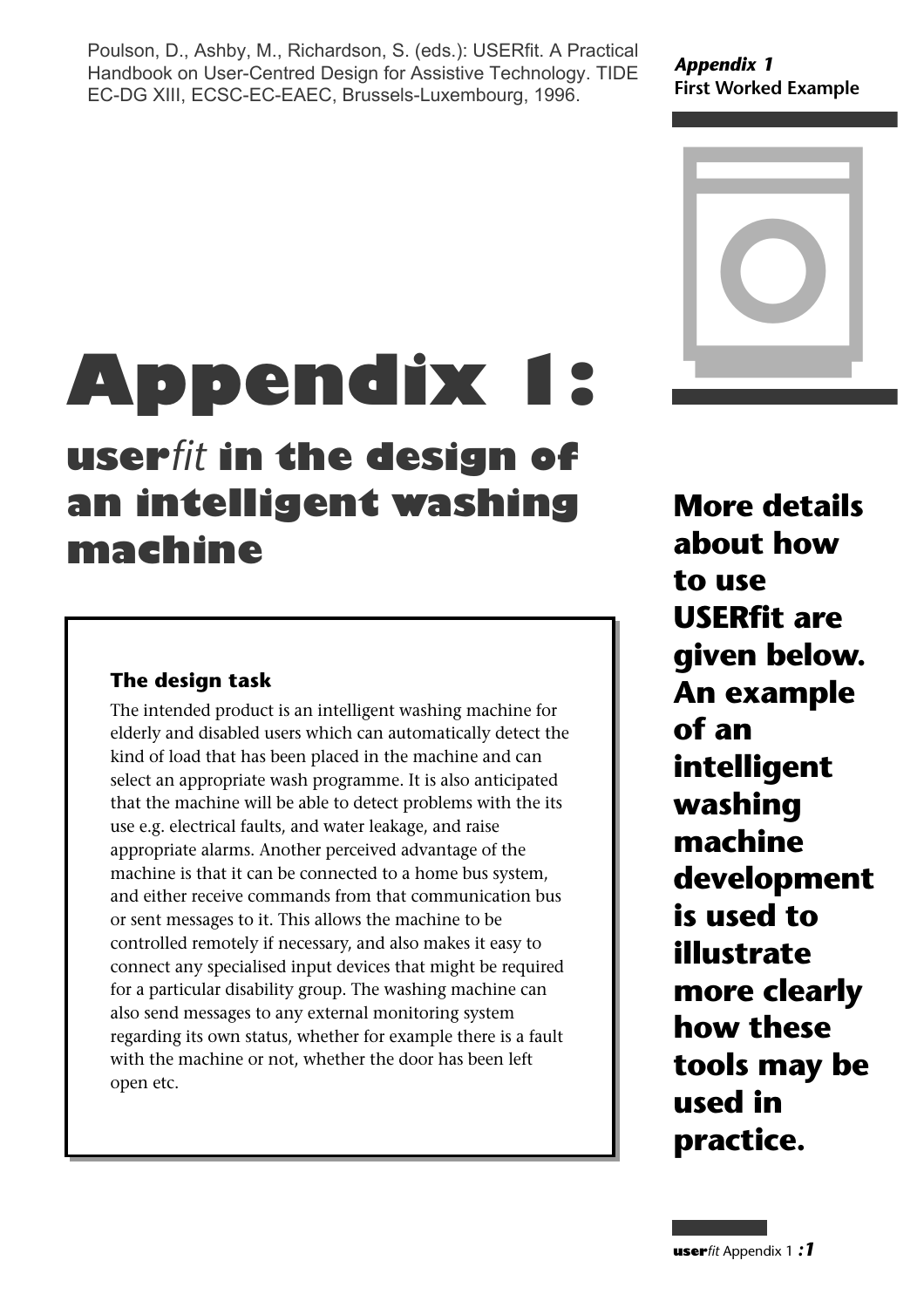In this particular example there is already a concept for a product, and a good idea would be to start with a summary of what has already been decided. Where there is no idea for a product it will probably be better to start with user and activity analysis in order to obtain ideas for products that are needed. Figure A:1 shows the route through the USERfit methodology which was followed in this particular case. As a well defined idea for a product existed and the developers were adapting an existing washing machine, it was decided to start with the Product Analysis (PA ), and then to clarify what was known about how the product would be used and the environment that it would operate in. After the Environmental Context (EC) and Product Environment (PE) tools had been used, it was decided to look in more detail at the attributes of the products users (UA tools) and the activities that would take place (AA tools). As a result of these analyses there was some redefinition of what the product might do, and so the Product Analysis tool was filled in again. The emerging specification was checked against the desired attributes that emerged from User and Activity Analysis, with the Product Attribute Matrix (PAM) and after discussion the emerging specification was revised and documented in the Requirement and Design Summaries (RS and DS).

Durng the same time an evaluation strategy was discussed and subsequently detailed evaluation plans were produced. These were documented in the Usability Evaluation (EU) planning tools. Finally the results of the evaluation were summarised in the Usability Evaluation Summary (UE 3).

#### **Note:**

The example is loosely based on the author's experience in developing a similar product within TIDE–funded work. The example, however, is ficticious and any similarities with the development process concerned are coincidental.

The following is a retrospective account of how USERfit could have been applied at the time.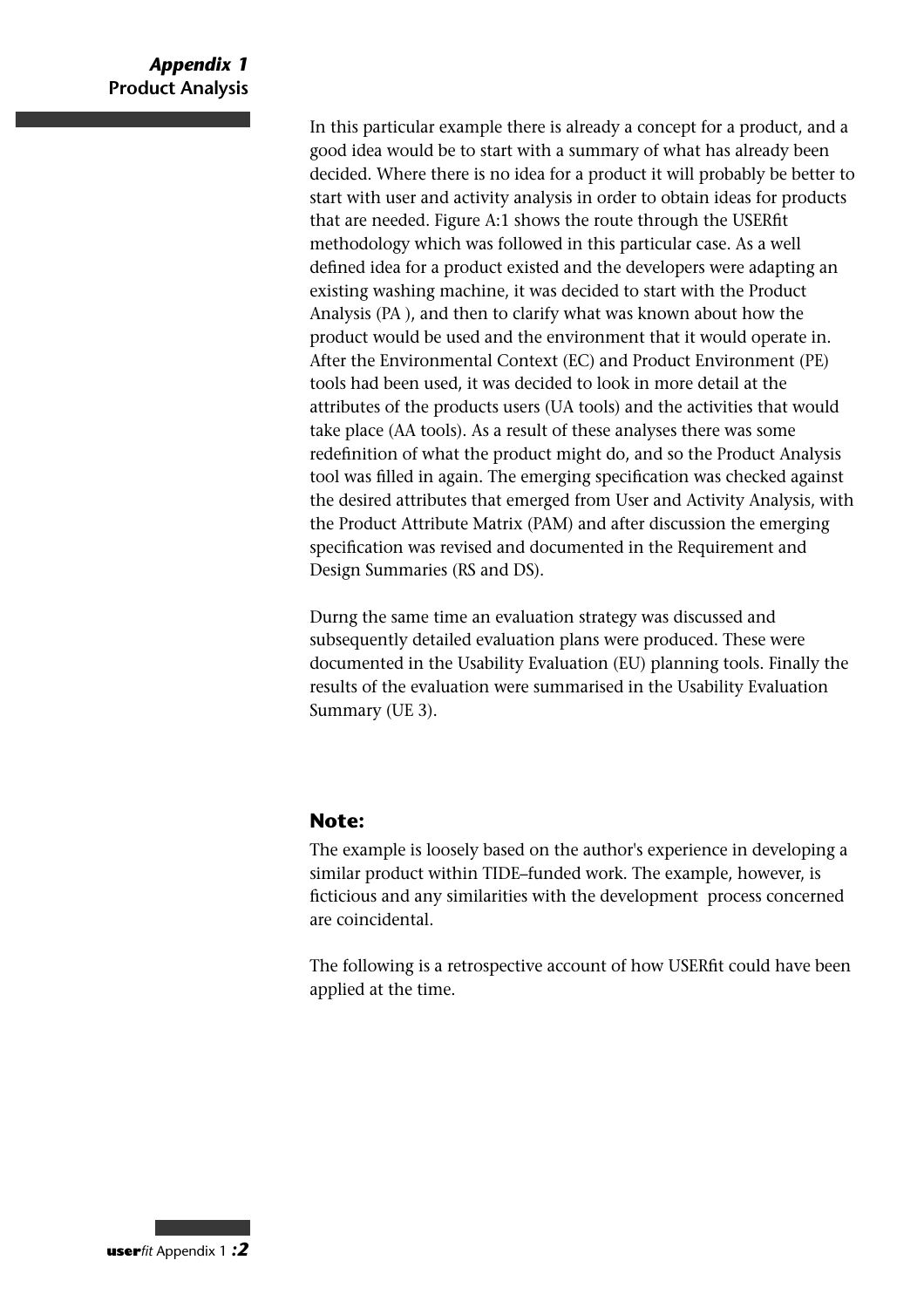#### *Appendix 1* **Product Analysis**

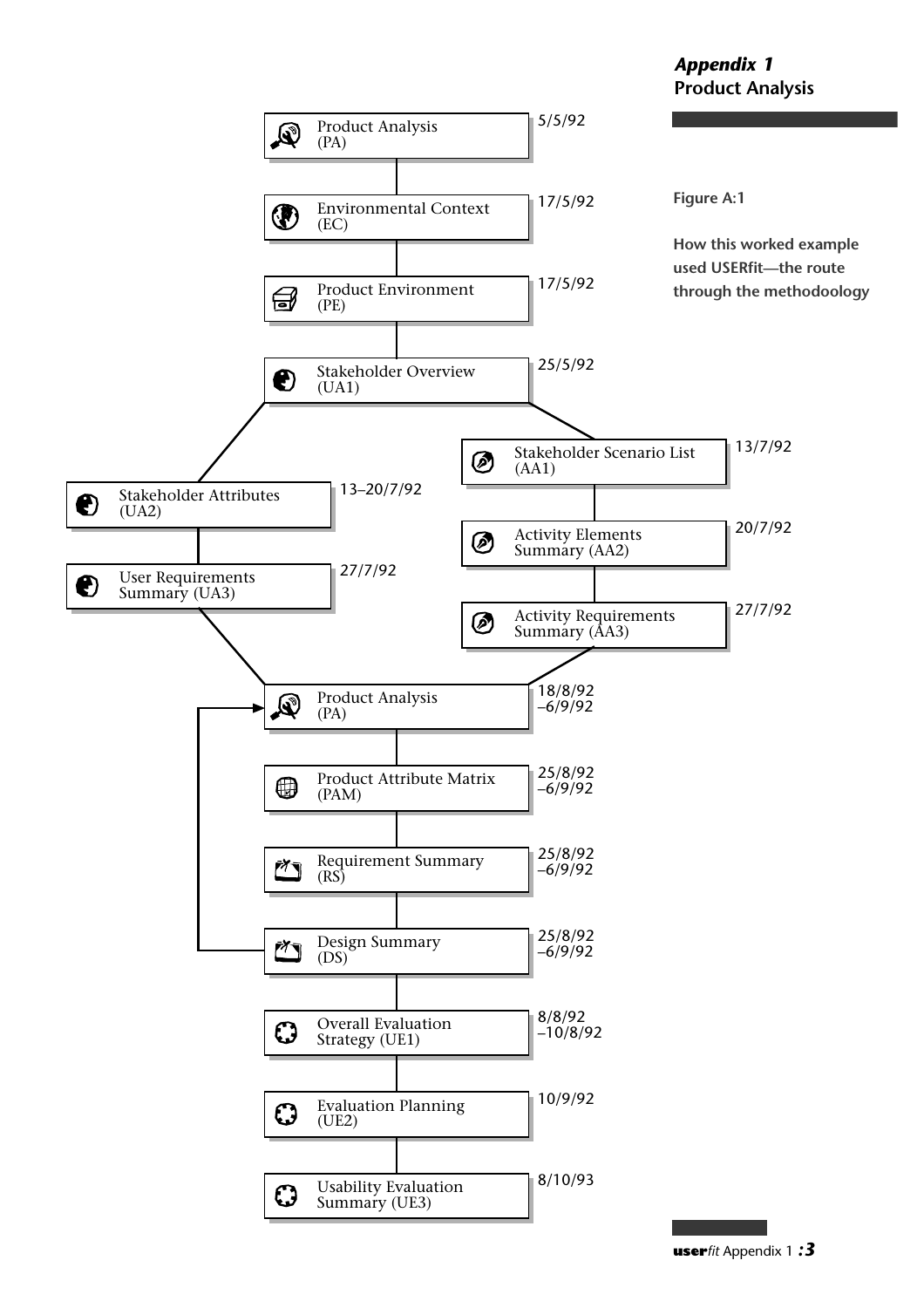# **First steps in the design process**

The design team began this development task with the Product Analysis Tool. Please note that other starting points were open to them. For example they could have begun with User Analysis in order to identify users and specify their needs or with a Usability Evaluation to establish the extent to which existing products already meet the needs of elderly people.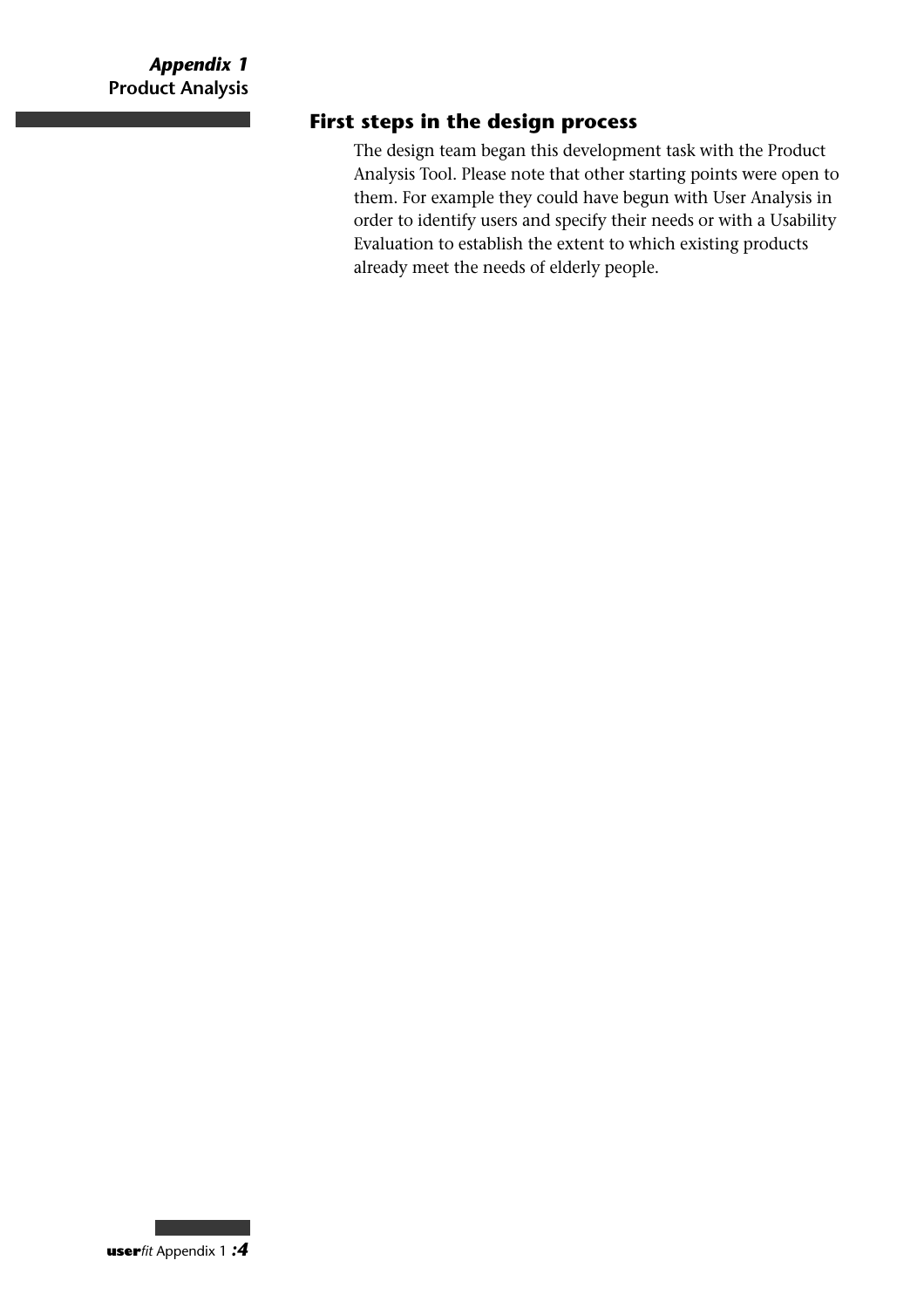

#### *Product /Service Title and Description*

Intelligent Washing Machine- Note this is a development of an existing product. The idea has come from engineers who have built a prototype machine.

| <b>Broad Specification/</b><br><b>Design Objectives</b>                                                                             | <b>Rationale</b>                                                                                                                        | <b>Detailed Operational</b><br>Features                                                                       | <b>Actions Needed</b>                                                   |
|-------------------------------------------------------------------------------------------------------------------------------------|-----------------------------------------------------------------------------------------------------------------------------------------|---------------------------------------------------------------------------------------------------------------|-------------------------------------------------------------------------|
| Machine connected to<br>home bus-allowing potential<br>vse by a wide range of<br>disability groups with<br>special control devices. | Extends possible application<br>areas, including use by<br>disability groups and<br>remote control and<br>monitoring.                   | Conformance to European<br>Home Standard                                                                      | Technical issue-<br>standards needs<br>to be examined.                  |
| Avtomatic selection of<br>wash                                                                                                      | Useful for elderly people<br>to just have a simple<br>on/off operation?                                                                 | Single key press for<br>wašh, but due to<br>technical limitations a<br>separate wool wash button<br>is needed | ls this acceptable<br>to users? Note-<br>specific target is<br>elderly. |
| Automatic fault detection<br>e.g. leakage and door<br>open                                                                          | Safety features for use<br>with elderly people                                                                                          | Local alarm, and potential<br>for remote alarms                                                               | ls this acceptable<br>to users? Note-<br>specific target is<br>elderly. |
| Front loading machine                                                                                                               | Based on an existing<br>product                                                                                                         | Conventional door with<br>lock release activated<br>after a time delay and<br>only when machine is off.       | ls this acceptable<br>to users? Note-<br>specific target is<br>elderly. |
| Indicator that machine is<br>on                                                                                                     | Basic good design featvre                                                                                                               | Single LED movnted on<br>the front panel of the<br>machine.                                                   | ls this acceptable<br>to users? Note-<br>specific target is<br>allod    |
| Styled as a conventional<br>washing machine                                                                                         | Based on existing product<br>to appeal to the consumer<br>market and to elderly.<br>Also becavse it is based<br>on an existing machine. | Conventional styling i.e. an<br>all white machine.                                                            | ls this acceptable<br>to vsers? Note-<br>specific target is<br>elderly. |
| Auditory alarms                                                                                                                     | Useful for visually impaired<br>people and also to bring<br>attention to problems with<br>the machine generally                         | Single beeping tone for<br>door open, leak and<br>machine malfunction.                                        | ls this acceptable<br>to users? Note-<br>specific target is<br>elderly. |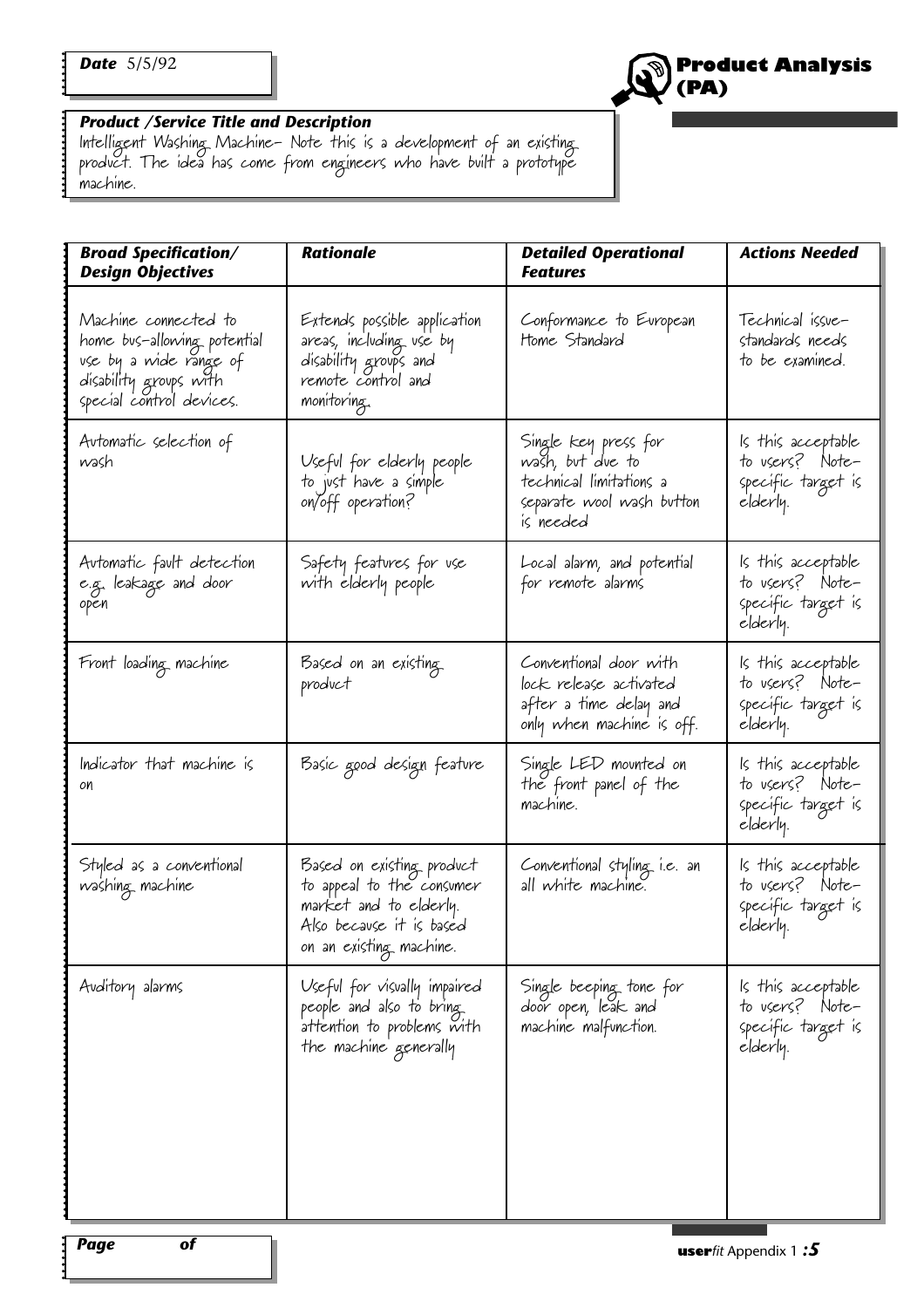#### **Outcome and next steps**

The product analysis revealed that a number of design decisions had already been made, and that the concept was to have a simplified washing machine for elderly and disabled people which could also be connected to a home bus. This would allow a variety of different input devices to be connected to the machine in the future, allowing control by those who are severely disabled. Technical limitations meant that the machine would not be able to select woollen clothes automatically and the developers were not sure whether having two buttons would be acceptable or not. They decided that some user analysis was required, and in this particular case decided to bring in the services of some human factors practitioners to assist in data capture. The developers also decided to look at the environmental context tool in order to summarise what else they already knew about how the product would be used.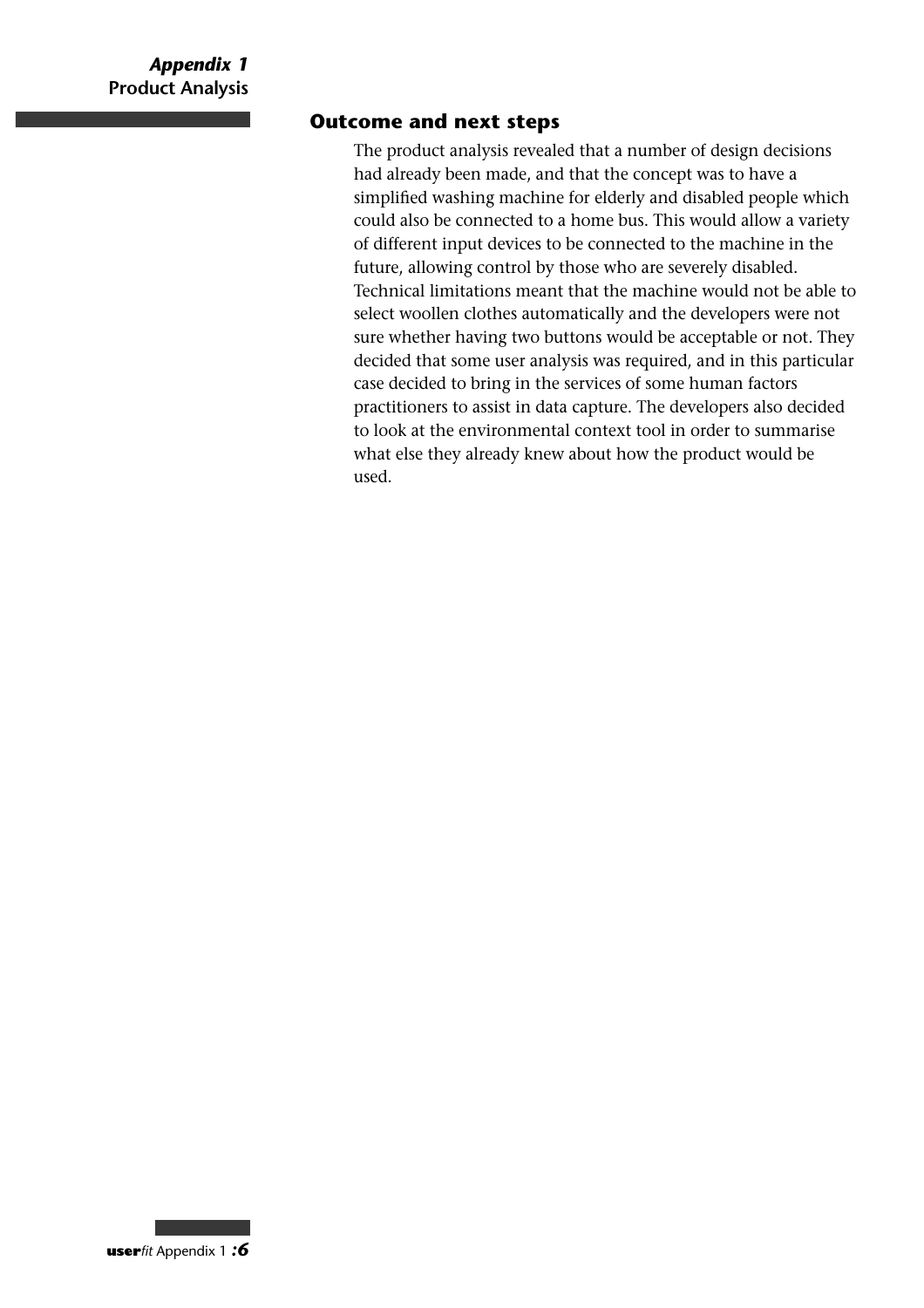**Environmental Context (EC)**

*Product /Service Title and Description*

Intelligent Washing Machine

| <b>Initial Queries</b>                                               | <b>Details</b>                                                                                                                | <b>Issues Requiring</b><br>Attention                                           | <b>Actions Needed</b>                                                              |
|----------------------------------------------------------------------|-------------------------------------------------------------------------------------------------------------------------------|--------------------------------------------------------------------------------|------------------------------------------------------------------------------------|
| What is the product/<br>service?                                     | An intelligent washing<br>machine forming part of a<br>wider home automation<br>initiative                                    | Some details of the<br>specification need<br>checking with users               | Glet involvement<br>of some experts<br>on elderly people?                          |
| Why is there a need for<br>the product/service?                      | Seems like a good idea-<br>many elderly people have<br>problems with technology<br>and there are over 50<br>million in Evrope | Need for a clearer view<br>as to its value                                     | Svrvey of vser<br>opinions needed                                                  |
| Where did the idea for<br>the product originate?                     | University Research<br>Department in Electronics                                                                              |                                                                                |                                                                                    |
| Who will purchase this<br>product/service?                           | Elderly and disabled people<br>themselves                                                                                     | Will they be able to<br>afford this technology?                                | Need to<br>understand the<br>market for<br>consumer products<br>and elderly people |
| Who are the primary end<br>users?                                    | Elderly and disabled people                                                                                                   |                                                                                |                                                                                    |
| How and when will this<br>service be vsed?                           | As per normal washing<br>activities.                                                                                          | Possible value of having<br>delayed action to save<br>power (cheap rate vsage) | Check with end<br>vsers if this<br>would be useful                                 |
| Where will this<br>product/service be used?                          | In the domestic home                                                                                                          |                                                                                |                                                                                    |
| Itow will the development<br>of this product/service be<br>financed? | Partly through EU funding.                                                                                                    | What will the production<br>costs be?                                          | Glet productions<br>engineers to<br>scope possible<br>costs                        |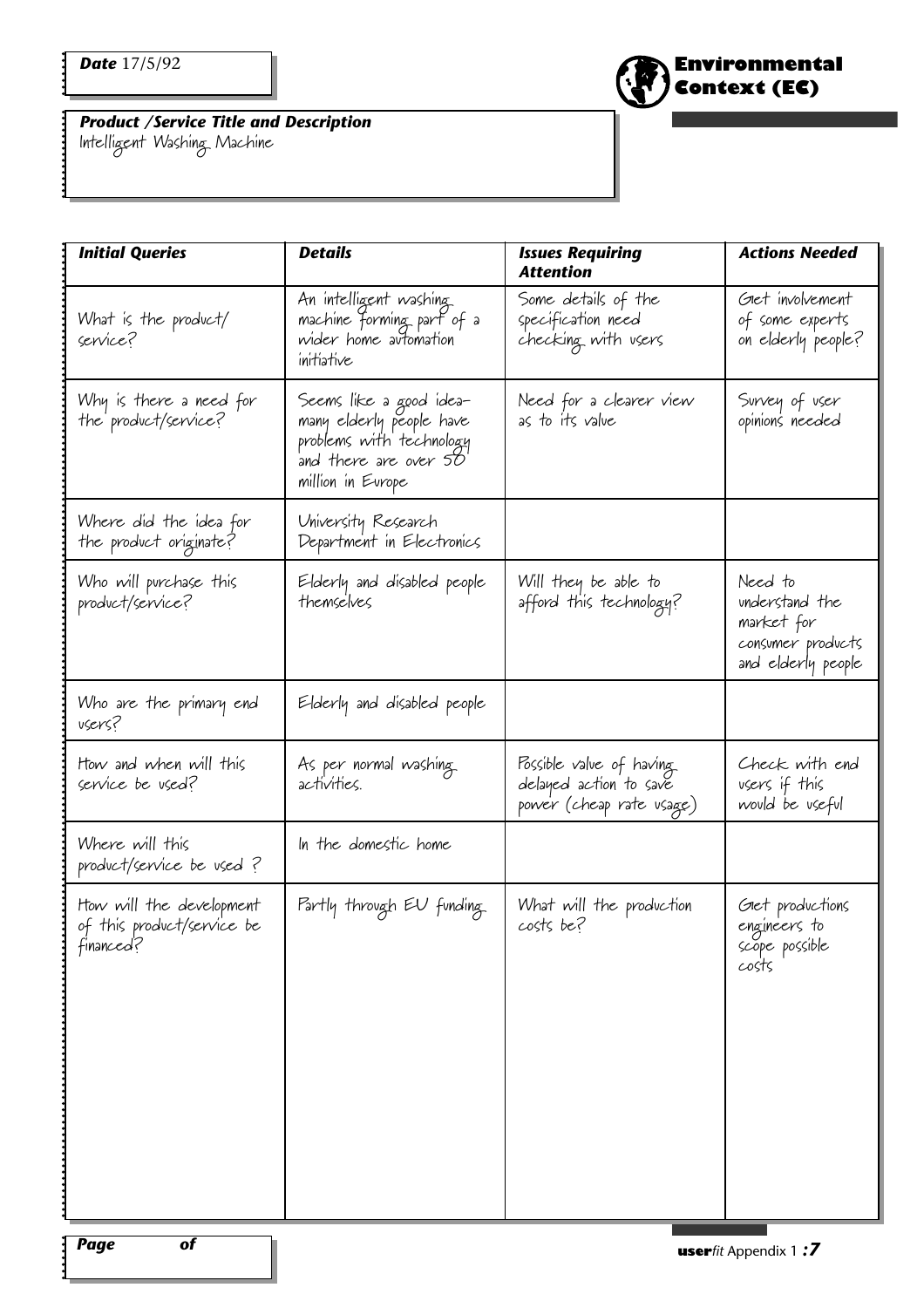#### **Outcome and next steps**

The developers clarified that this product would be designed for use with elderly people and that potentially there was a large market in Europe for consumer products with this group. However they also realised that they were not really very clear as to the value of the machine for its intended users and whether users would want some of its features. They reiterated the need to get more information from users as to the likely acceptance of some of these features. It was also agreed that they needed to look more closely at the demographics of elderly people and whether they would be likely to be able to afford home automation technology. They also agreed that more detailed manufacturing costings were needed.

They decided to look at the product environment tool as well during their meeting , and found this form difficult to complete at this stage of the project. They completed as much as they could after a group discussion amongst themselves.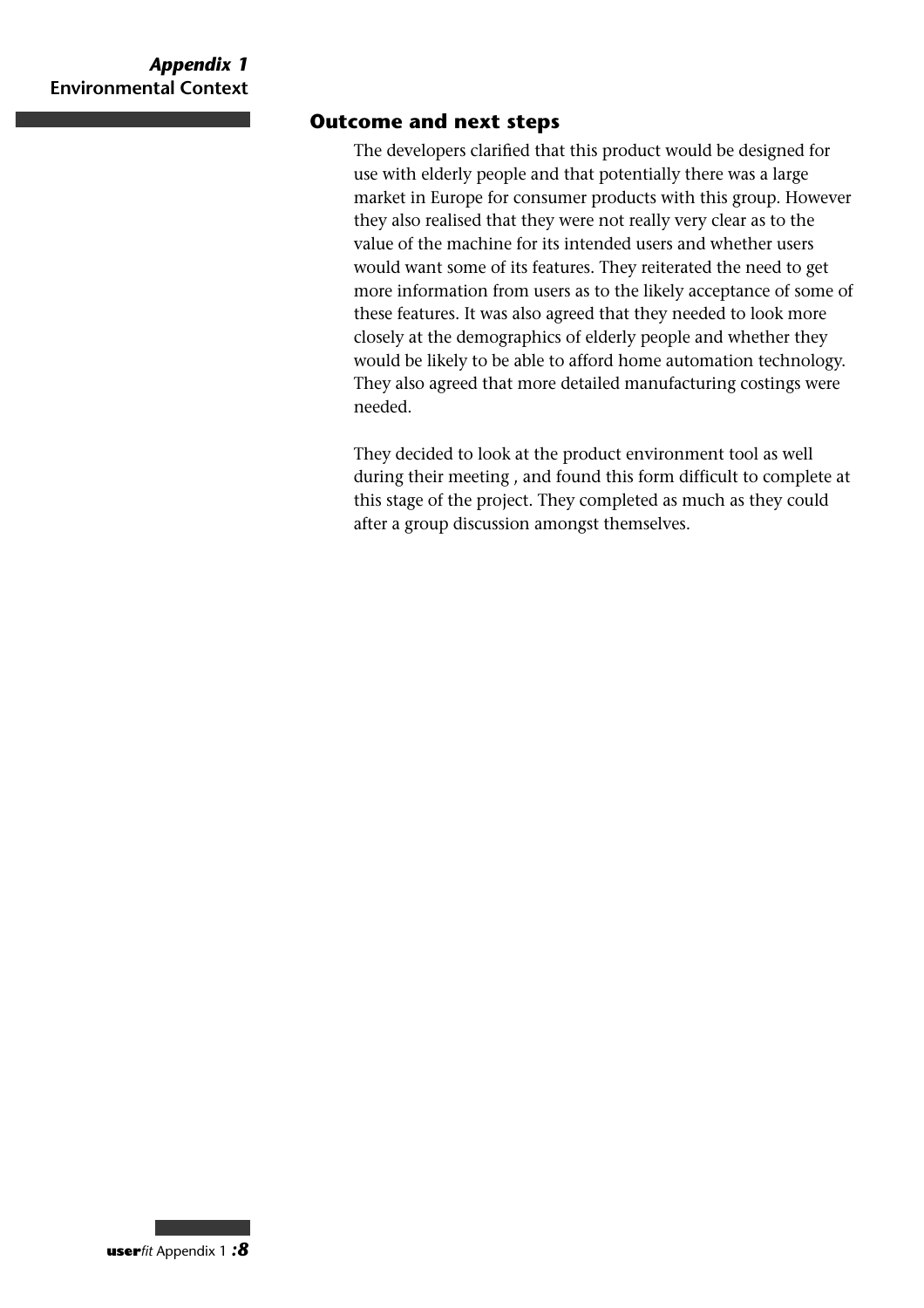

*Product /Service Title and Description*

Intelligent Washing Machine

| <b>Function</b>       | Who will do this?                                                                                                             | How will this be<br>done?                                                                  | <b>Design</b><br><i>implications</i>                                         | <b>Actions Needed</b>                                                                                                                        |
|-----------------------|-------------------------------------------------------------------------------------------------------------------------------|--------------------------------------------------------------------------------------------|------------------------------------------------------------------------------|----------------------------------------------------------------------------------------------------------------------------------------------|
| <b>Training needs</b> | Installers/electrical<br>contractors?                                                                                         | Informally?                                                                                | Needs to be simple<br>to vse                                                 | Ensure design is<br>simple as possible                                                                                                       |
| Documenta-<br>tion    | Developers                                                                                                                    | After product has<br>been designed a<br>developer will write<br>this.                      |                                                                              |                                                                                                                                              |
| <b>Installation</b>   | Specialist company<br>needed for the bus<br>technology - but<br>plumbing contractors<br>can be used for the<br>machine itself | Specialist companies<br>paid for installing the<br>bus technology.                         | Needs to be simple<br>to install $-$ but<br>companies don't exist<br>as yet. | When will such<br>companies be<br>providing<br>services? Consult<br>marketing                                                                |
| <b>Maintenance</b>    | Separate service<br>company. Users<br>performing rovtine<br>maintenance.                                                      | Service contract                                                                           | Maintenance<br>instructions will also<br>have to be<br>produced.             | Think about<br>resources needed                                                                                                              |
| <b>Support</b>        | Is this needed?                                                                                                               |                                                                                            |                                                                              | Think about this,<br>get vsers views?                                                                                                        |
| Decommission          | Same as installers                                                                                                            | Not sure, but should<br>not be a major task<br>apart from<br>communication bus<br>aspects. |                                                                              | Might need to<br>think how a<br>whole system<br>would be<br>installed/taken<br>ovt. The washing<br>machine is part<br>of a larger<br>system. |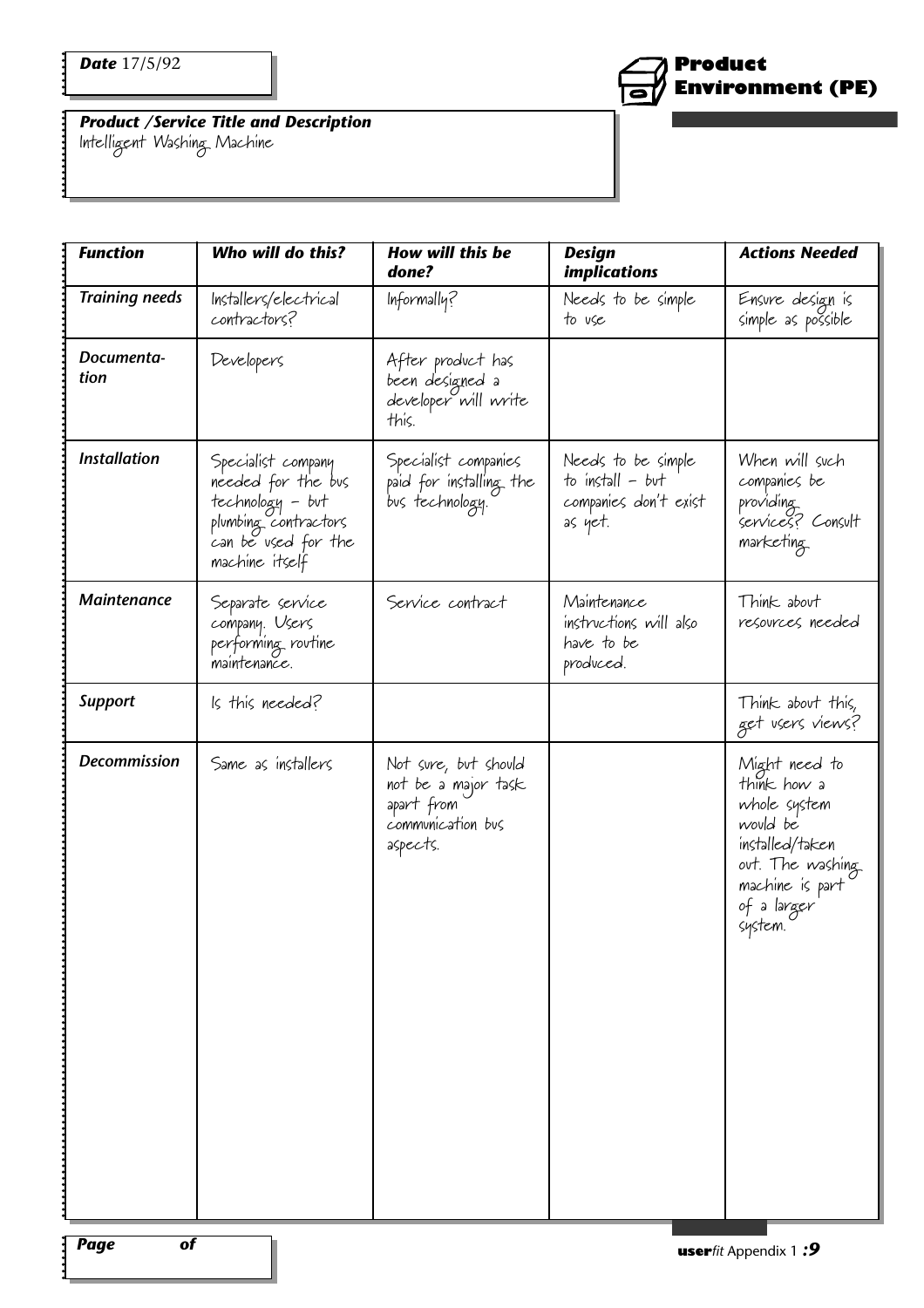#### **Outcome and next steps**

The product environment tool summarised their views and revealed a number of unresolved issues. The design team were unclear who would provide user training, but felt that the it should be largely a walk up and use product. They saw the installation of the bus technology as being a specialist activity and realised that there would need to be close links with such companies. However as yet there were no installers of home bus technology in Europe, which would mean that they would not have an immediate market for such a product. They also realised that they had not thought about maintenance issues in the design, and that in addition they did not know how much support elderly people might need from the product. They felt that they ought to consult marketing experts in order to answer some of these questions and also look closer at what end users might require.

#### **User Analysis Procedures**

An external ergonomics consultancy was brought into the project and asked to find out more about user requirements. The consultants agreed to summarise their investigations using USERfit, and conducted a number of investigations. They also looked at the forms which had been filled in, and raised a concern that they had regarding the plans for producing documentation. They argued that the documentation should be produced in parallel with the product development rather than afterwards, as the process of producing documentation would assist in highlighting potential problems with the product.

The consultants held a number of group discussions with experts on elderly people, and in addition interviewed a small number of elderly people in their homes. They also identified that they needed to talk to informal care providers e.g. family. The first activity carried out was a stakeholder analysis to try and identify the range of people who would be influenced by the product, and who therefore should be consulted. The User Mapping Tool was used to assist in this process, by helping to identify relevant stakeholder groups, and possible costs/benefits of using ithe product.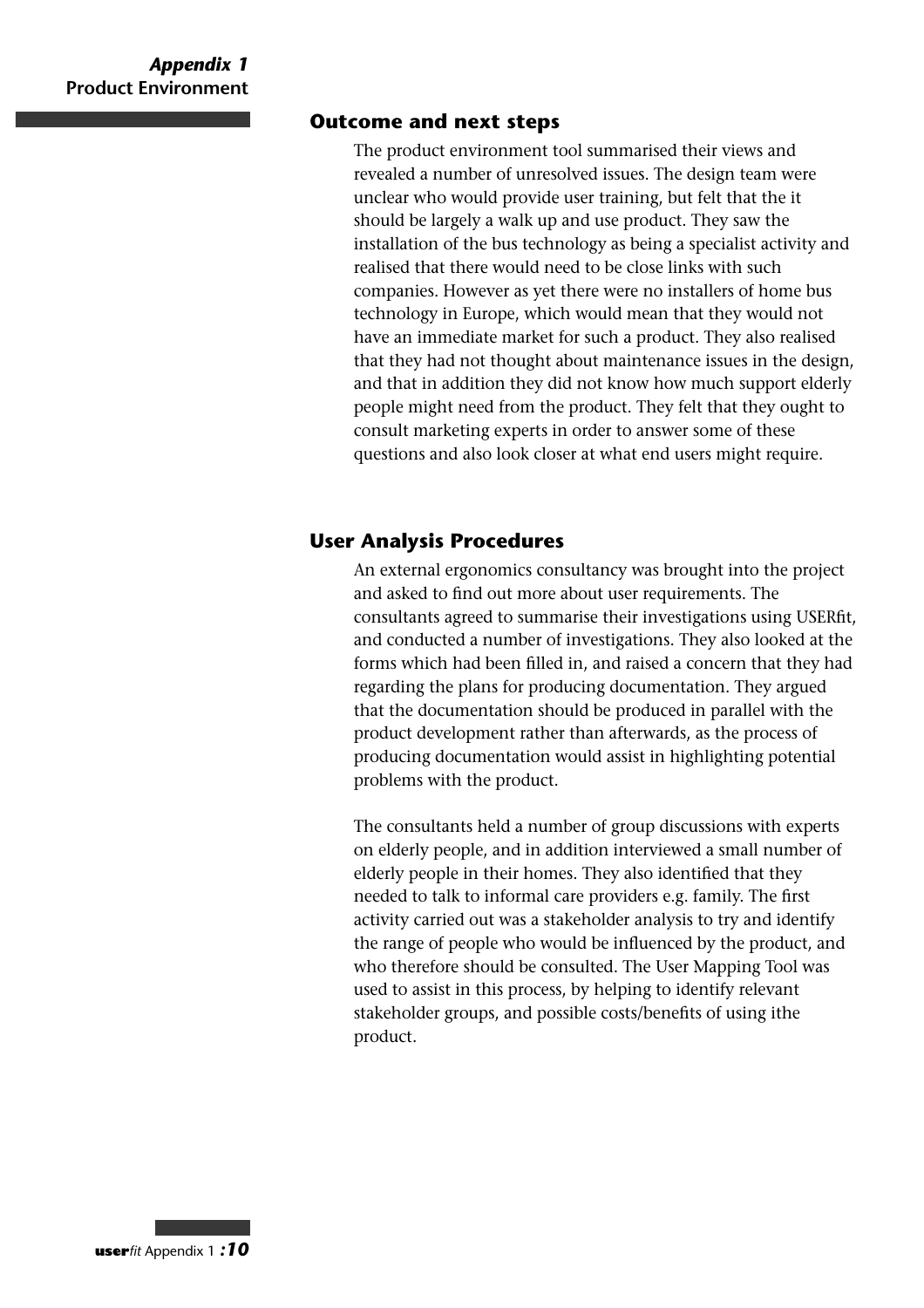*Product /Service Title and Description* Intelligent washing mchine



### **Stakeholder Overview**

| <b>Stakeholder</b><br>Category         | Stake/role in<br>product/service                                                                                                                                                 | <b>Design Implications</b>                                                                                              | <b>Actions Needed</b>                                                                                      |
|----------------------------------------|----------------------------------------------------------------------------------------------------------------------------------------------------------------------------------|-------------------------------------------------------------------------------------------------------------------------|------------------------------------------------------------------------------------------------------------|
| Elderly people                         | End users and purchasers?                                                                                                                                                        | Many elderly people are on<br>low incomes. Due to inexper-<br>'ience with technology-product<br>needs to be very simple | Check whether they<br>are intended as<br>purchasers?                                                       |
| Disabled people                        | End users and purchasers?                                                                                                                                                        | Not clear what categories of<br>disability would be covered-<br>Note elderly people also can<br>be disabled.            | Need to firm up on<br>intended vser groups                                                                 |
| Relatives<br>informal carers/          | May also be end users, and<br>use on behalf of other users-<br>probably occasional users.<br>May train users to operate<br>equipment and also perform<br>any routine maintenance | These procedures should be<br>as simple as possible. The<br>product should be as<br>maintenance free as possible.       | The maintenance that<br>will be needed has to<br>be clearly defined                                        |
| Formal Care<br>Providers               | May also need to use the<br>product for users, or at least<br>be familiar with the<br>technology                                                                                 |                                                                                                                         | Might be worth<br>discussing the project<br>with them. Could<br>they be purchasers?                        |
| Installest<br>Maintenance<br>Engineers | To install bus technology and<br>the machine itself                                                                                                                              | Installers of bus technology do<br>not exist yet?                                                                       | Try and identify who<br>would perform these<br>duties-The<br>developers may need<br>to do this themselves. |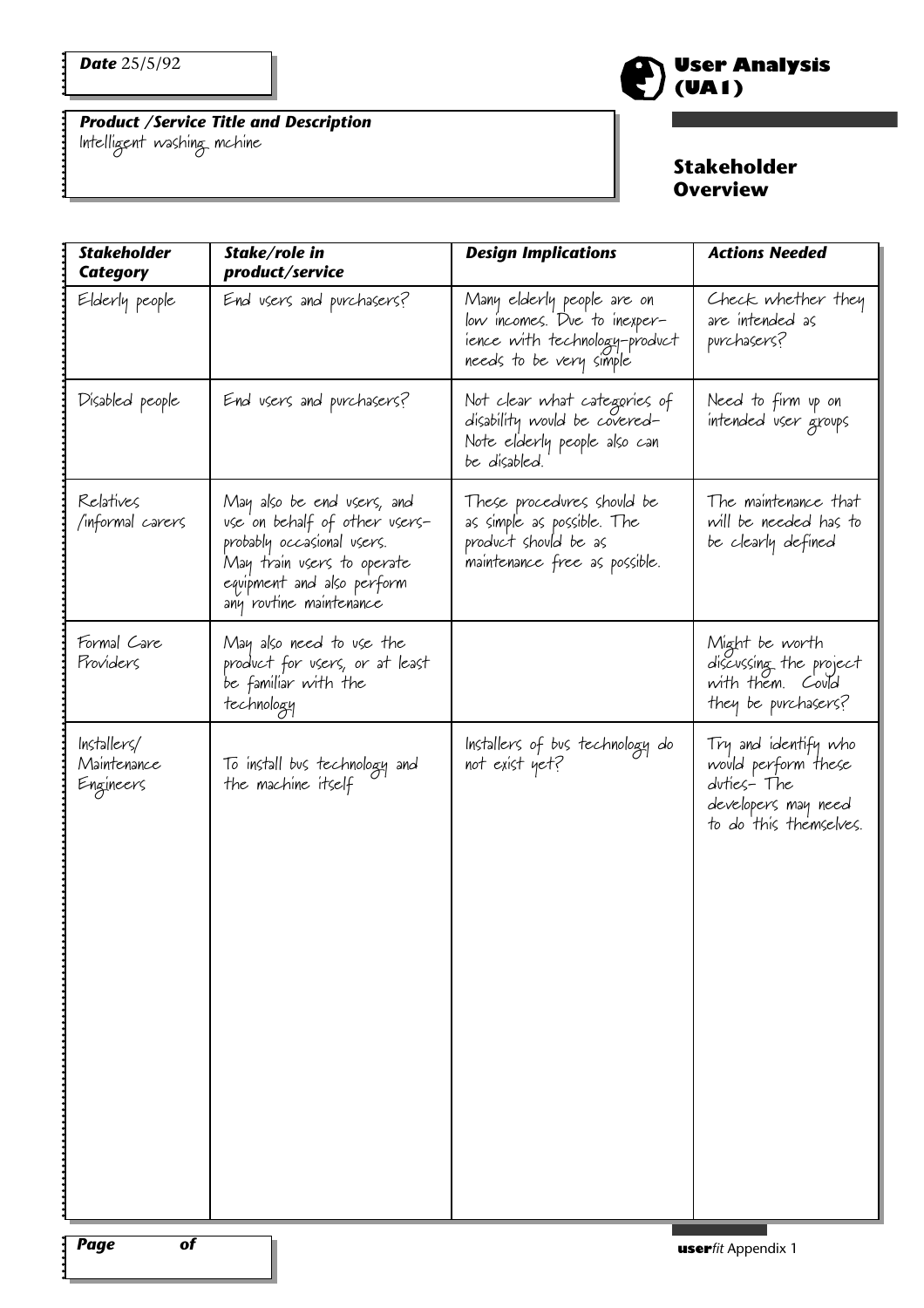#### **Outcome and next steps**

As a result of the stakeholder overview it was agreed that there was some ambiguity as to who the target group for the product were as elderly and disabled people didn't form one group. Clarification was needed whether the young disabled were a target for the product, and if so what disability groups would be served. It was agreed after discussion with the developers to concentrate data capture activities on elderly people, and those elderly people with disability, rather than on the young people who were disabled.

In addition it was realised that there was still some ambiguity as to who would install and maintain such technology, and that it was likely that the developers themselves would have to take on this role. Concerns were also raised as to whether end users could take on the role of purchasers, as it was understood that elderly people were on low incomes. It was also unclear what routine maintenance would be required with the machine and it was agreed that this needed to be explored.

It was decided to concentrate a more detailed analysis on all those parties who were identified as being potential users of the product, and that occasional as well as regular users opinions should be sought. The following gives a completed example for those stakeholders identified as being direct users i.e. elderly people and informal carers

Techniques to gather such information were explored and it was decided to run Group Discussions with elderly people, and informal carers, as well as engaging in Direct Observation.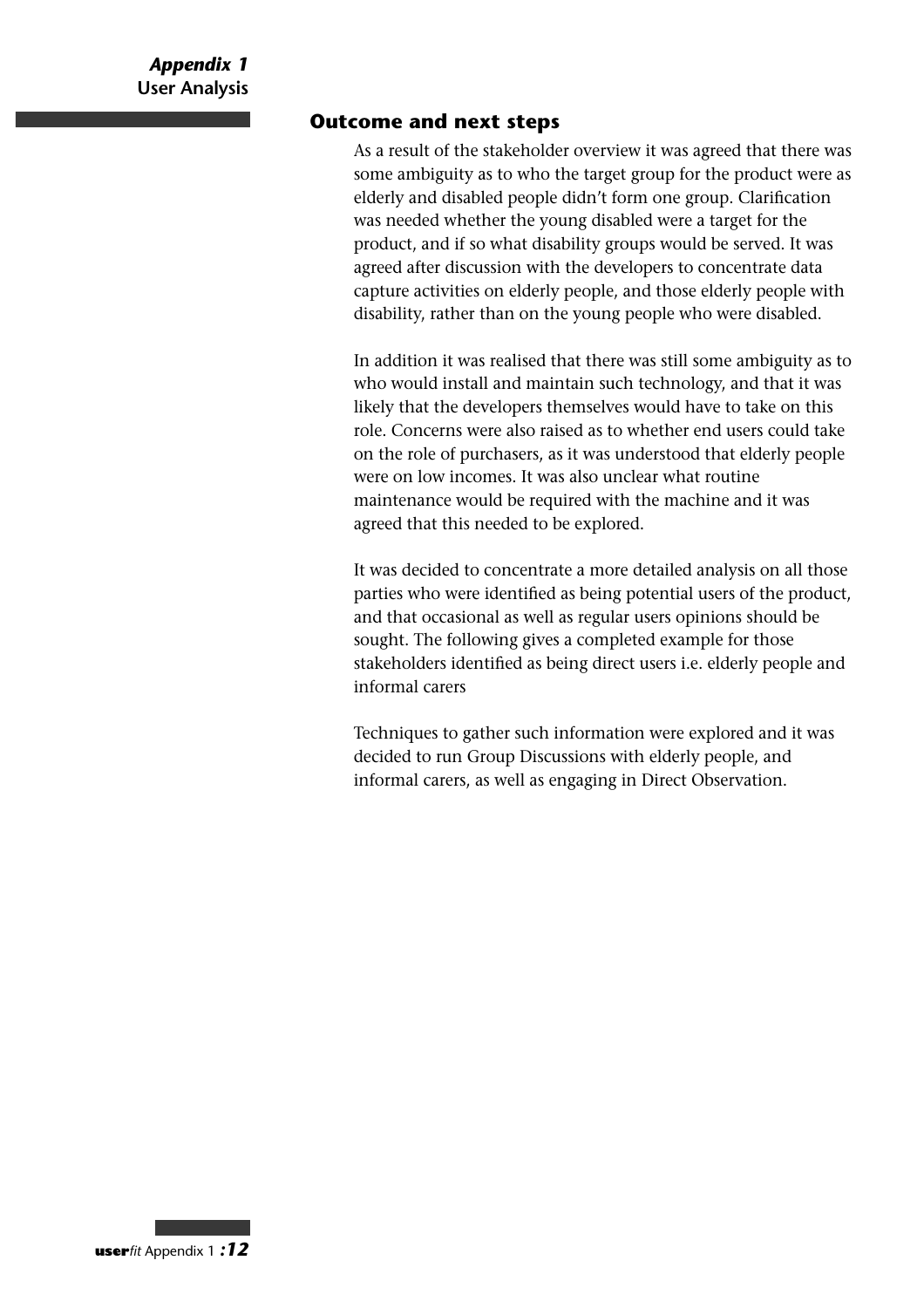$\ddot{\cdot}$ 

........

 $\ddot{\cdot}$ 

*Stakeholder Title and Description*

Elderly User



| <b>Attribute</b>                                                                                                                                                                        | <b>Functional</b><br><b>Implications</b>                                                      | <b>Desired Product</b><br><b>Characteristics</b>                                                                                       | <b>Actions Needed</b>                                                                                                                                          |
|-----------------------------------------------------------------------------------------------------------------------------------------------------------------------------------------|-----------------------------------------------------------------------------------------------|----------------------------------------------------------------------------------------------------------------------------------------|----------------------------------------------------------------------------------------------------------------------------------------------------------------|
| Wide range of<br>variability in the<br>capabilities of elderly<br>people. Poor mobility,<br>vision and hearing<br>common                                                                | Need to provide universal<br>design, and no reliance on<br>one single sensory mode.           | Use of sound as well as<br>visual indications for<br>displays                                                                          | Ensure that visual and<br>avditory cues are both<br>provided to give<br>feedback of operation                                                                  |
| Focus on elderly people                                                                                                                                                                 | Simplicity of design<br>needed, need to<br>facilitate handling of<br>washing                  | Simple controls                                                                                                                        |                                                                                                                                                                |
| Probably more female<br>vsers                                                                                                                                                           | Ş                                                                                             | Ş                                                                                                                                      | Maybe need to get<br>opinions as to what are<br>attractive features for<br>women?                                                                              |
| Users will need to<br>have reasonable<br>cognitive capacities -<br>to put washing in<br>machine, add<br>detergent, and<br>remember to switch<br>the machine on                          | Product therefore not<br>svitable for dementia<br>patients                                    | Aim to make it as simple<br>as possible-perhaps think<br>about these problems in<br>the future                                         | None at this time                                                                                                                                              |
| Physical capacities less<br>important, but user will<br>need to be able to put<br>clothing in the machine.<br>Elderly people may have<br>l'imited strength and<br>reaching capabilities | Will not be svitable for<br>quadriplegics, or those<br>with severe upper limb<br>disabilities | Front loading machine<br>slightly easier to use for<br>such groups, but not<br>ideal. A raised plinth<br>for the machine could<br>help | Design a raised plinth as<br>an optional feature.                                                                                                              |
| Visual impairment<br>common                                                                                                                                                             | Needs to be vsable by<br>visually impaired elderly<br>people                                  | Good tactile feedback<br>from controls as well as<br>avditory cues                                                                     | Ensure tactile feedback<br>is provided and the<br>views of visually impaired<br>people are represented.                                                        |
| Some users will have<br>l'imited education                                                                                                                                              | Important to rely on<br>written instructions as<br>little as possible                         | Should be a walk up and<br>use product with<br>recognisable icons or<br>symbols for key functions                                      | Aim for users to be able<br>to vse the machine<br>without reference to an<br>instruction manual- ensure<br>this is apart of the<br>product evaluation criteria |
| of<br><b>Page</b> 1<br>4                                                                                                                                                                |                                                                                               |                                                                                                                                        | <b>userfit Appendix 1</b>                                                                                                                                      |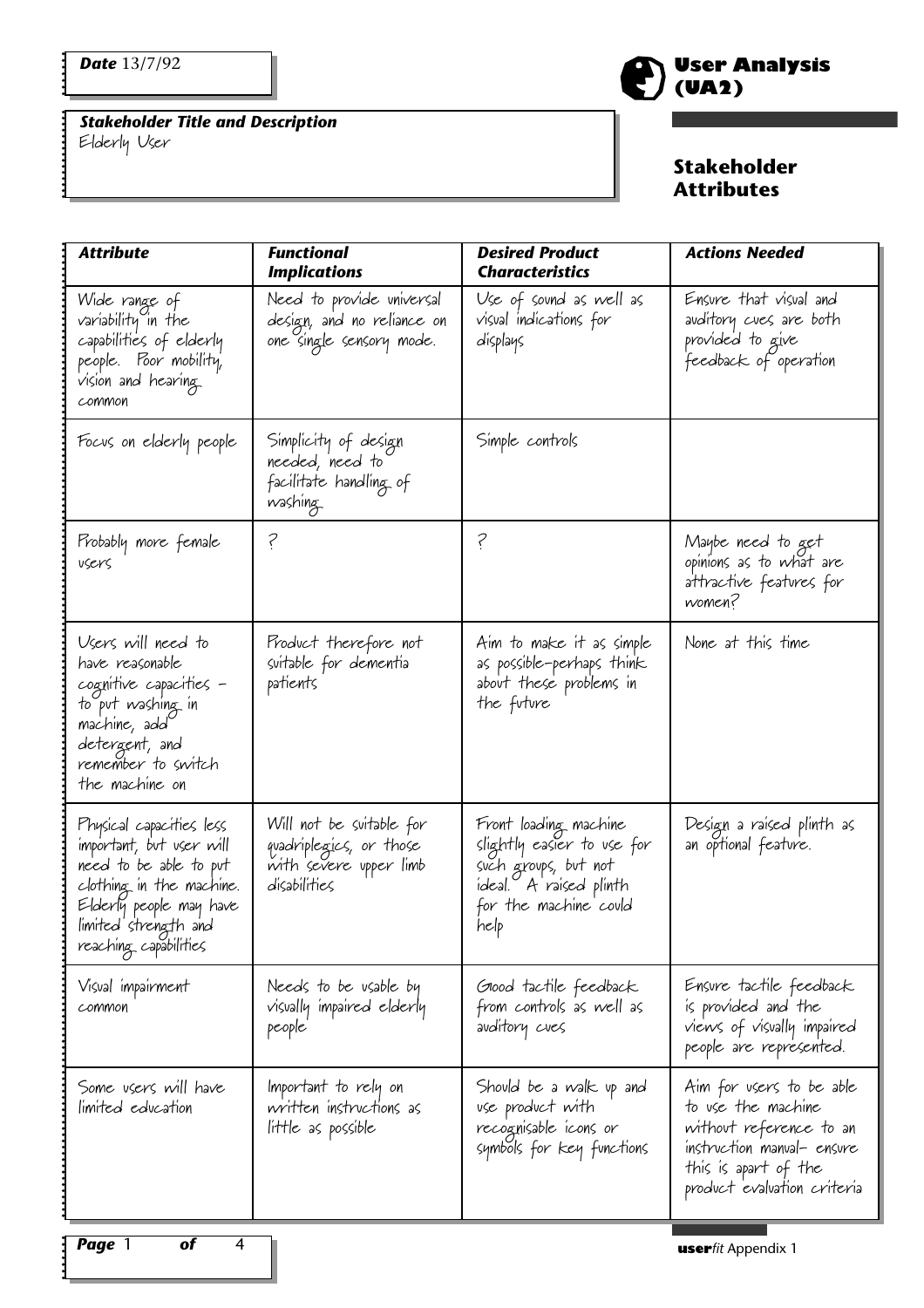

<u>:</u>

*Stakeholder Title and Description*

Elderly user (continued)

| <b>Attribute</b>                                                  | <b>Functional</b><br><b>Implications</b>                               | <b>Desired Product</b><br><b>Characteristics</b>                                                                                | <b>Actions</b>                                                                                                 |
|-------------------------------------------------------------------|------------------------------------------------------------------------|---------------------------------------------------------------------------------------------------------------------------------|----------------------------------------------------------------------------------------------------------------|
| Thrift culture and<br>many elderly people are<br>on low incomes   | Elderly people may not<br>buy such technology for<br>themselves        | Need to market<br>product for service<br>providers? - product<br>has to be very reliable<br>and seen as being cost<br>effective | Explore needs of<br>service providers for<br>such a product.                                                   |
|                                                                   | Running costs must be<br>low                                           | Cheap to<br>operate/maintain                                                                                                    | Check likely running<br>costs                                                                                  |
| Elderly people not<br>particularly motivated to<br>use technology | Product needs to be<br>carefully marketed, and<br>be simple to operate | Single button to operate<br>machine                                                                                             | None                                                                                                           |
| Many will have little<br>experience of using<br>technology        | Product should not<br>appear to be advanced<br>technology              | Machine needs to look<br>like a conventional<br>washing machine.                                                                | Glet input from a<br>stylist?                                                                                  |
| User group at high<br>risk from accidents                         | Safety of products<br>important and alarm<br>features also useful      | Leak detection and<br>machine door being<br>open detected, along<br>with internal faults                                        | Not clear what kinds<br>of accidents elderly<br>people have with<br>washing machines. How<br>can we find out ? |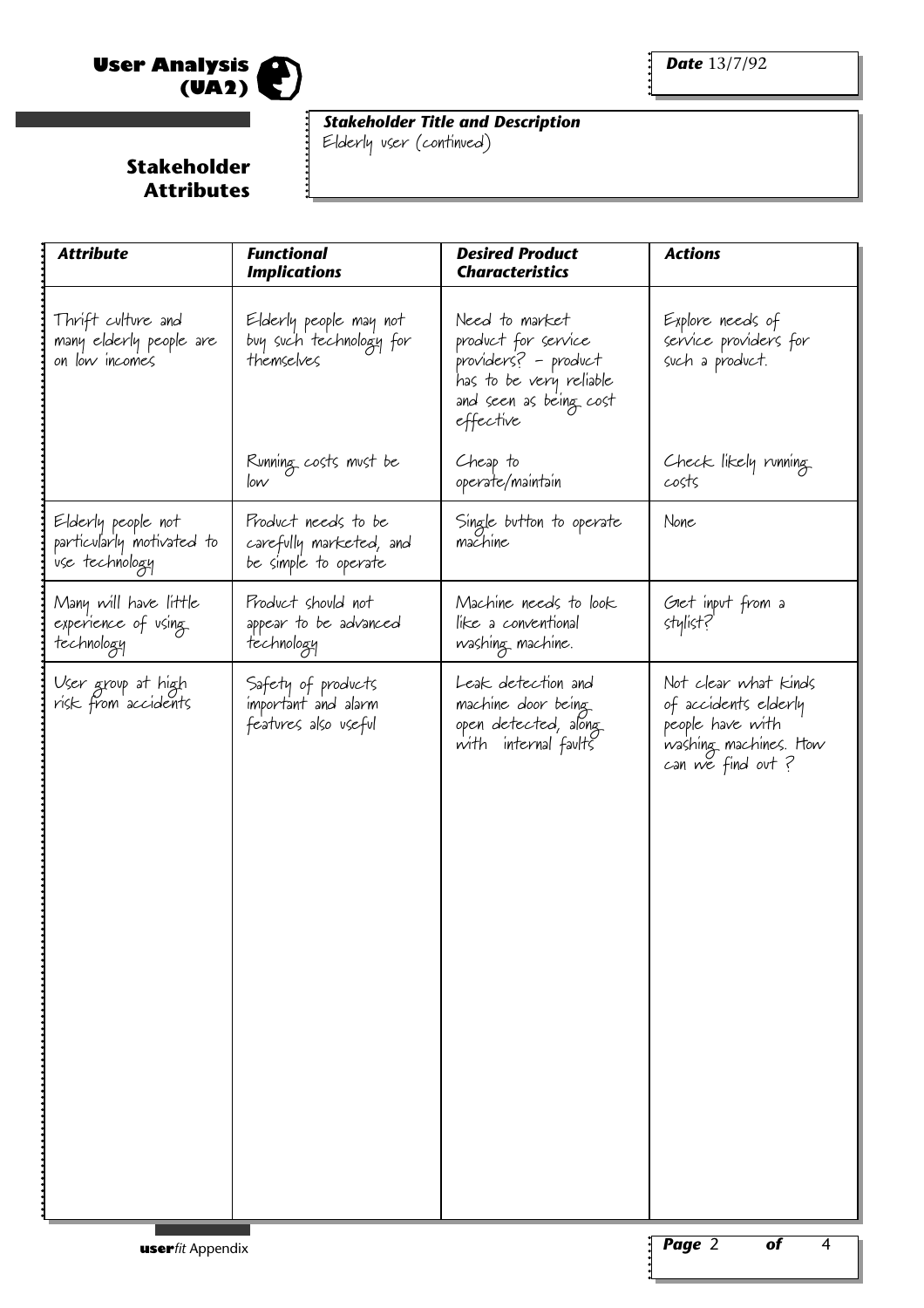$\mathbf{i}$ 

*Stakeholder Title and Description*





| <b>Attribute</b>                                             | <b>Functional</b><br><b>Implications</b>                                                     | <b>Desired Product</b><br><b>Characteristics</b>                     | <b>Actions Needed</b>                                                             |
|--------------------------------------------------------------|----------------------------------------------------------------------------------------------|----------------------------------------------------------------------|-----------------------------------------------------------------------------------|
| May also be elderly/<br>d'isabled themselves                 | Needs to be simple to<br>set up and use                                                      | As for elderly users, but<br>maintenance also needs<br>to be simple. | Define maintenance<br>needs                                                       |
| Could cover a wide<br>age range                              | Design for least able<br>group i.e. elderly people<br>who are also disabled                  | As for elderly users                                                 |                                                                                   |
| Probably more likely to<br>be female                         | Again aim for simplicity<br>of design and a product<br>which does not appear<br>too advanced | As for elderly users                                                 |                                                                                   |
| Could cover a wide<br>range of capabilities<br>and education | Again aim for walk up<br>and use                                                             | Simple to learn to use<br>and maintain                               | Effort needed to<br>develop training<br>materials – start to<br>consider them now |
| $\sqrt{2}$ Page 3<br>$\overline{of}$<br>$\overline{4}$       |                                                                                              |                                                                      | <b>userfit Appendix 1</b>                                                         |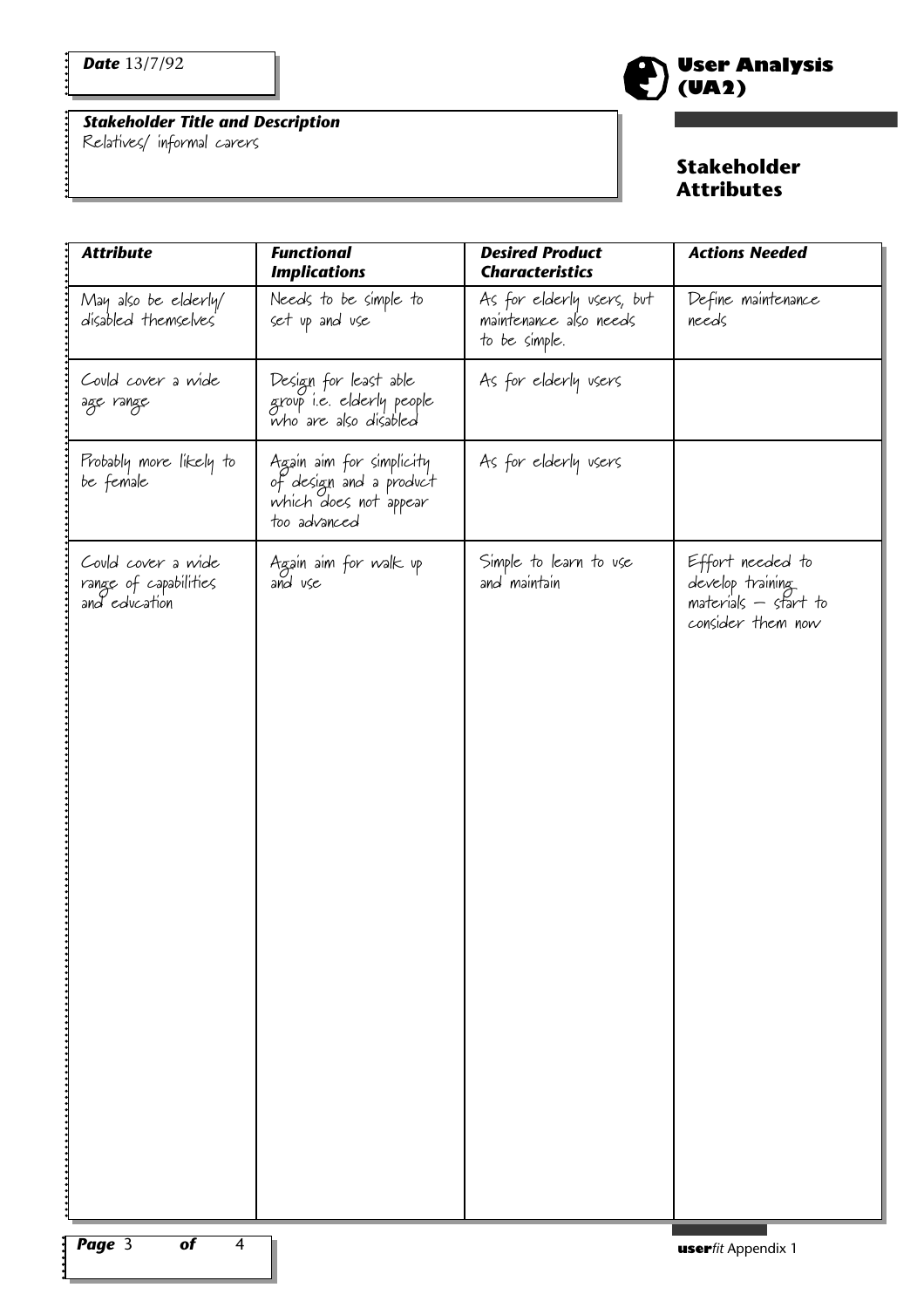#### **Outcome and next steps**

The analysis revealed that the washing machine needed to be as simple to use as possible and that there needed to be some redundancy in the forms of feedback given to users. Both audio and visual cues should be provided so that it could be used by elderly people who are also visually impaired as well as the hard of hearing. It was identified that many users may also have some mobility problems and that therefore large easy to use controls were needed. It was also agreed that a front loading machine was likely to be better than a top loading machine, and that to facilitate clothing being put into the machine an optional raised plinth could be useful. It was realised that there was insufficient information on what routine maintenance would be required in using the machine and it was agreed that this should be resolved by the developers.

Where possible it was identified that the machine should be designed for walk up and use operation, and that training should be minimised along with any reliance on written instructions.

One of the selling points of the product was that it could improve home safety, but the design team realised that they did not know enough about what kinds of accidents elderly and disabled people had in the home. It was agreed that this should be explored in more detail, by looking at any relevant literature and if necessary interviewing elderly people.

The analysis also revealed that formal service providers should be considered in more detail, as such services might act as funding bodies for such technology, and where a user had no access to informal care, also be responsible for assisting the user in the use of the product. To this end an analysis of service providers attributes was performed, based on interviews with a small number of care providers.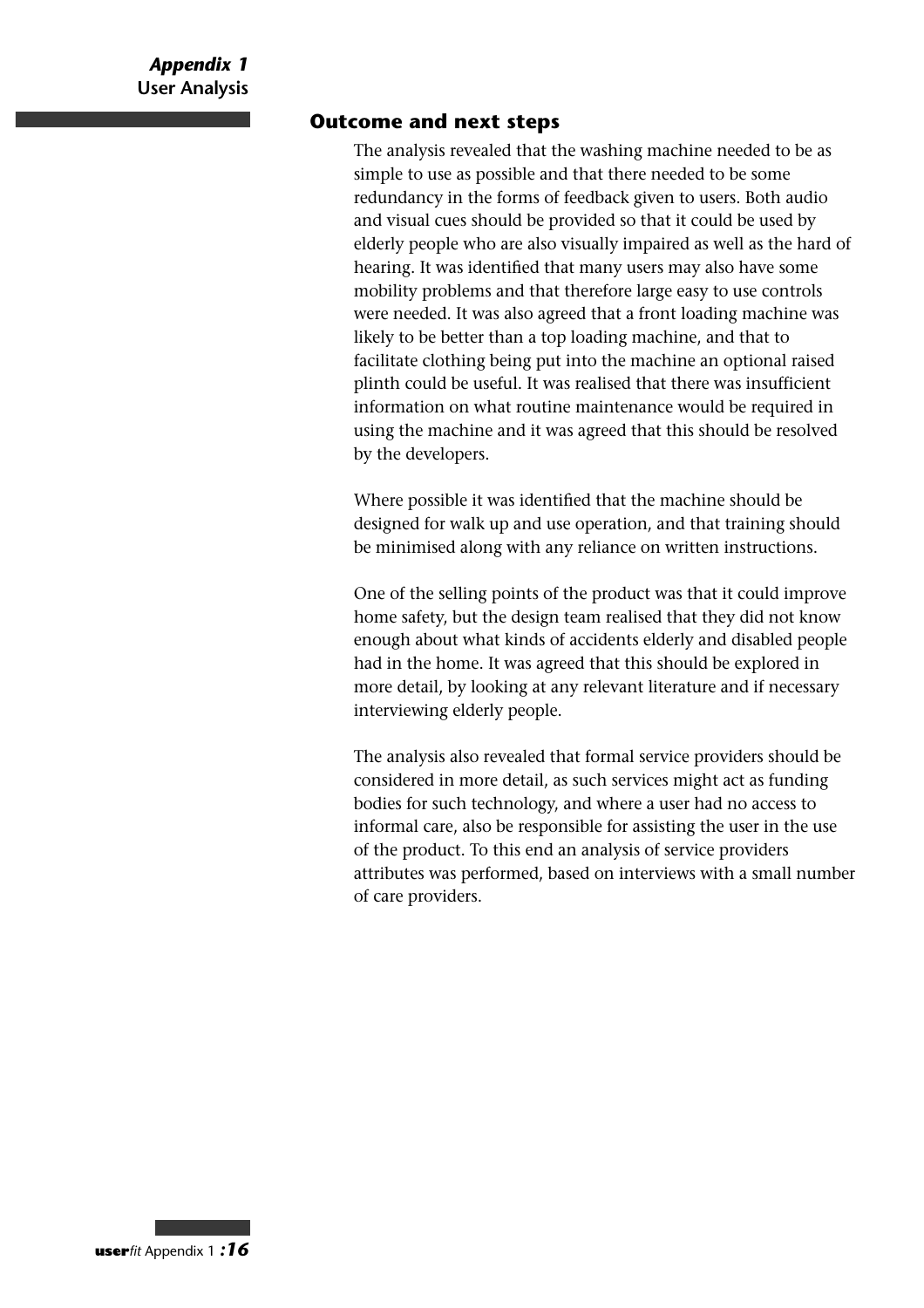E

*Stakeholder Title and Description*

Formal care providers

# **User Analysis (UA2)**

| No significant disability<br>None<br>None<br>None<br>Needs to be simple to<br>Maintenance also needs<br>Define maintenance<br>More likely to be<br>middle aged women<br>set up and use<br>needs<br>to be simple<br>Simple product - walk<br>up and use. Single<br>Some may have limited<br>edvcation and<br>Again aim for simplicity<br>of design - keep the<br>experience of using<br>product like a conven-<br>button to operate<br>'tíonal washing machine<br>technology<br>Simplicity of design?<br>Product perceived as<br>Likely to see<br>simple to use<br>technology as a low<br>priority in care<br>May not be motivated<br>to use advanced<br>Simple to learn to use<br>Effort needed to<br>Again aim for walk up<br>and use<br>develop simple training<br>and maintain<br>materials<br>technology themselves | <b>Attribute</b> | <b>Functional</b><br><b>Implications</b> | <b>Desired Product</b><br><b>Characteristics</b> | <b>Actions</b> |
|-------------------------------------------------------------------------------------------------------------------------------------------------------------------------------------------------------------------------------------------------------------------------------------------------------------------------------------------------------------------------------------------------------------------------------------------------------------------------------------------------------------------------------------------------------------------------------------------------------------------------------------------------------------------------------------------------------------------------------------------------------------------------------------------------------------------------|------------------|------------------------------------------|--------------------------------------------------|----------------|
|                                                                                                                                                                                                                                                                                                                                                                                                                                                                                                                                                                                                                                                                                                                                                                                                                         |                  |                                          |                                                  |                |
|                                                                                                                                                                                                                                                                                                                                                                                                                                                                                                                                                                                                                                                                                                                                                                                                                         |                  |                                          |                                                  |                |
|                                                                                                                                                                                                                                                                                                                                                                                                                                                                                                                                                                                                                                                                                                                                                                                                                         |                  |                                          |                                                  |                |
|                                                                                                                                                                                                                                                                                                                                                                                                                                                                                                                                                                                                                                                                                                                                                                                                                         |                  |                                          |                                                  |                |
|                                                                                                                                                                                                                                                                                                                                                                                                                                                                                                                                                                                                                                                                                                                                                                                                                         |                  |                                          |                                                  |                |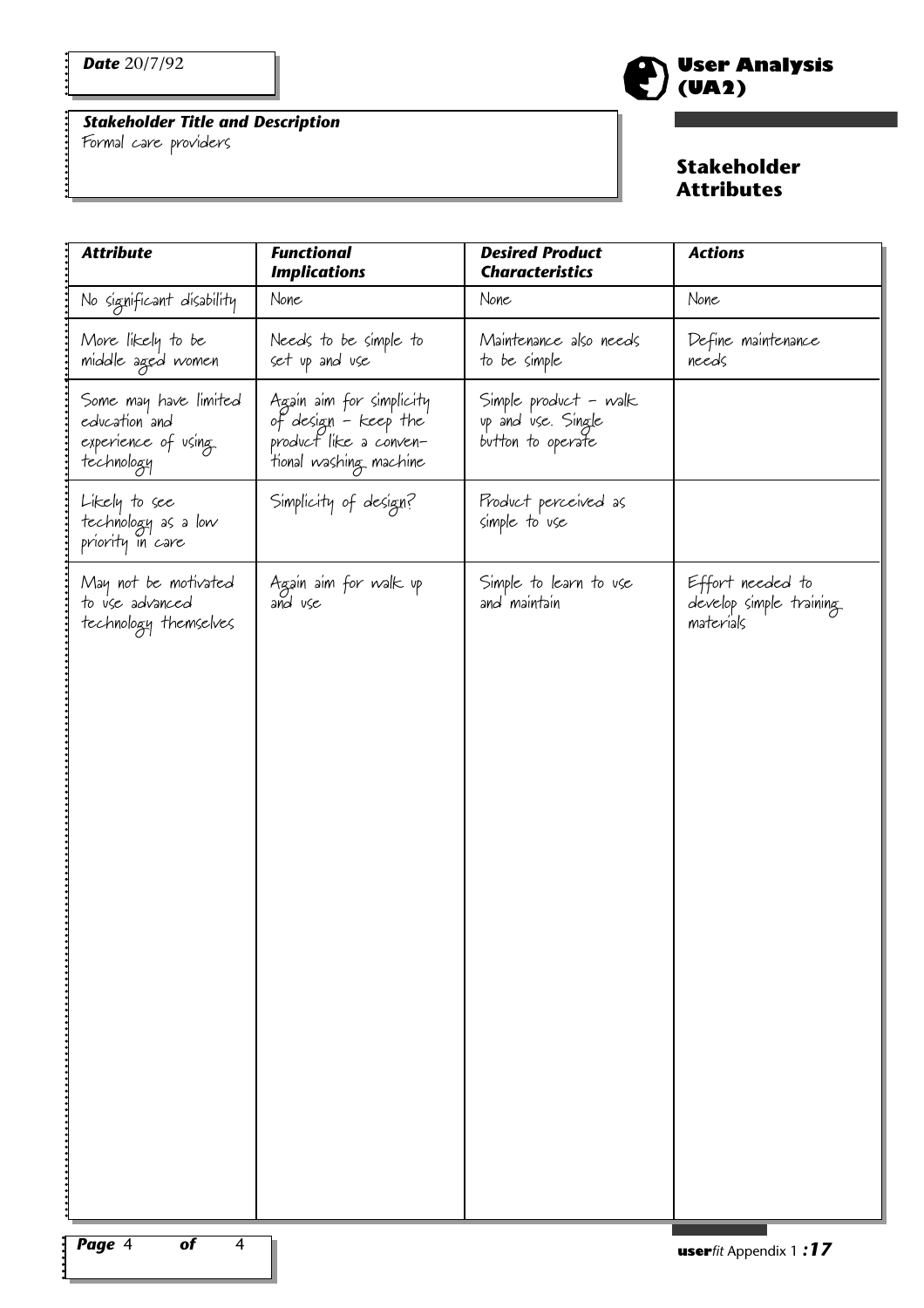m.

# **Outcome and next steps**

This analysis again reiterated the need to be clear what maintenance would be required with using the machine. These analyses were then summarised in user requirement summary reports to be fed into the later phases of design.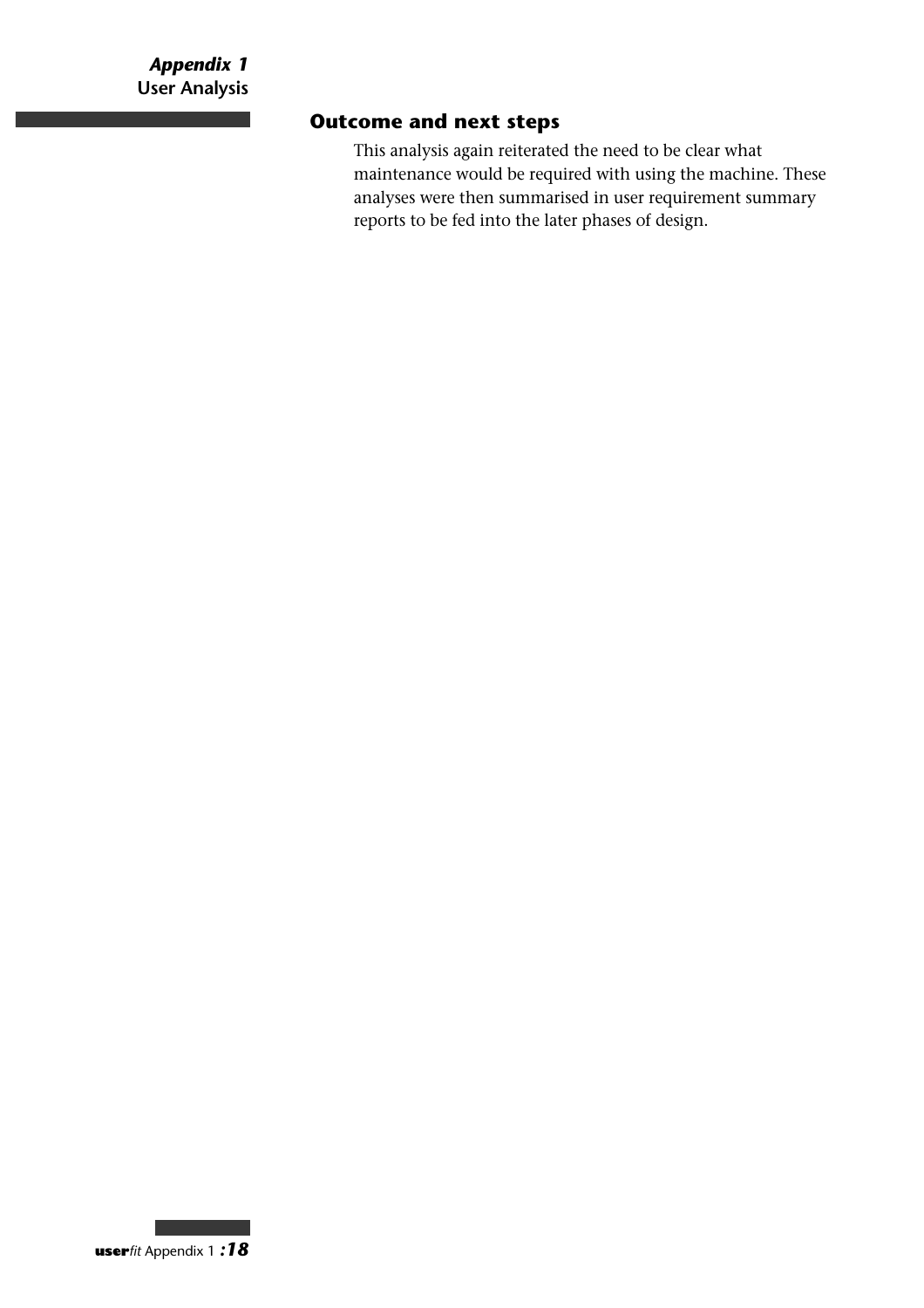# *Stakeholder*

Elderly User

# **User Analysis (UA3)**

# **Requirements Summary**

| May make the interface less than                                                                                           |        |
|----------------------------------------------------------------------------------------------------------------------------|--------|
| optimal for a given user- possible<br>option to switch these on and off?                                                   | High   |
| Some disabilities may need specialist<br>input devices-need to think about<br>being able to connect other input<br>devices | High   |
| Possible weight of door?                                                                                                   | High   |
| None                                                                                                                       | High   |
| Opinion mixed, however                                                                                                     | Medium |
| Important to include it as an optional<br>feature                                                                          | High   |
| None                                                                                                                       | High   |
| May not be possible                                                                                                        | Medium |
| Need to explore market demand for<br>high cost but high quality product, as<br>the technology may be expensive.            | High?  |
| None                                                                                                                       | High   |
| Maintenance has not been clarified                                                                                         | High   |
| None                                                                                                                       | Low    |
| Internal fault detection could make<br>the machine very expensive- is this<br>really needed                                | Medium |
|                                                                                                                            |        |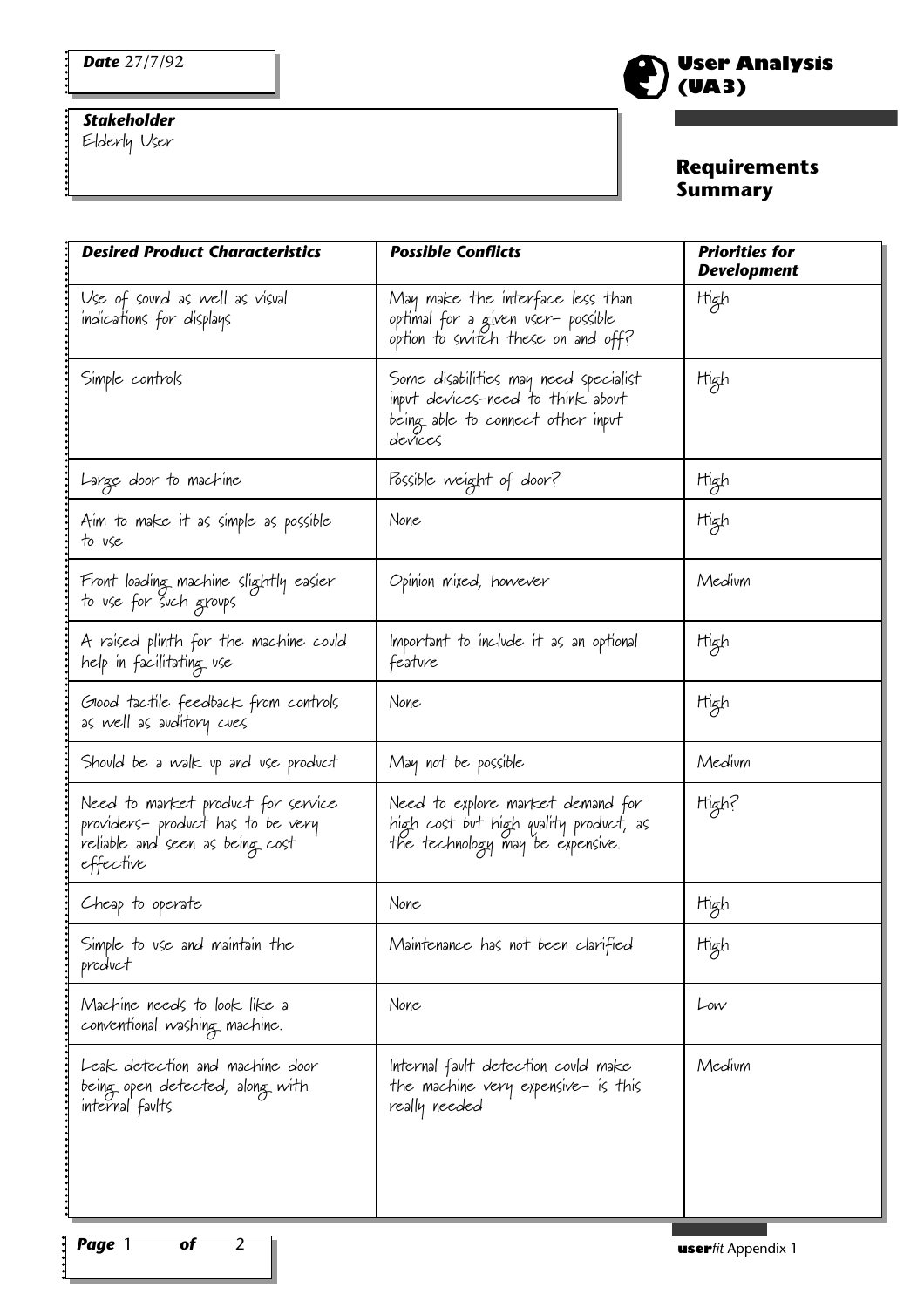

*Product /Service Title and Description* Relatives

# **Requirements Summary**

| <b>Desired Product Characteristics</b>                           | <b>Possible Conflicts</b>                            | <b>Priorities for</b><br><b>Development</b> |
|------------------------------------------------------------------|------------------------------------------------------|---------------------------------------------|
| As for elderly vsers, but maintenance<br>also needs to be simple | None - but maintenance still needs to<br>be defined. | High                                        |
| Simple to learn to and maintain                                  |                                                      | High                                        |



*Product /Service Title and Description* Formal care providers

# **Requirements Summary**

| <b>Desired Product Characteristics</b>                           | <b>Possible Conflicts</b>                                                                                                                | <b>Priorities for</b><br><b>Development</b> |
|------------------------------------------------------------------|------------------------------------------------------------------------------------------------------------------------------------------|---------------------------------------------|
| As for elderly vsers, but maintenance<br>also needs to be simple | None                                                                                                                                     | High                                        |
| Simple product                                                   | May conflict with use of advanced<br>technology in the machine. Must<br>appear simple to users even if it is<br>sophisticated technology | High                                        |
| Simple to learn to use and maintain                              | As above                                                                                                                                 | High                                        |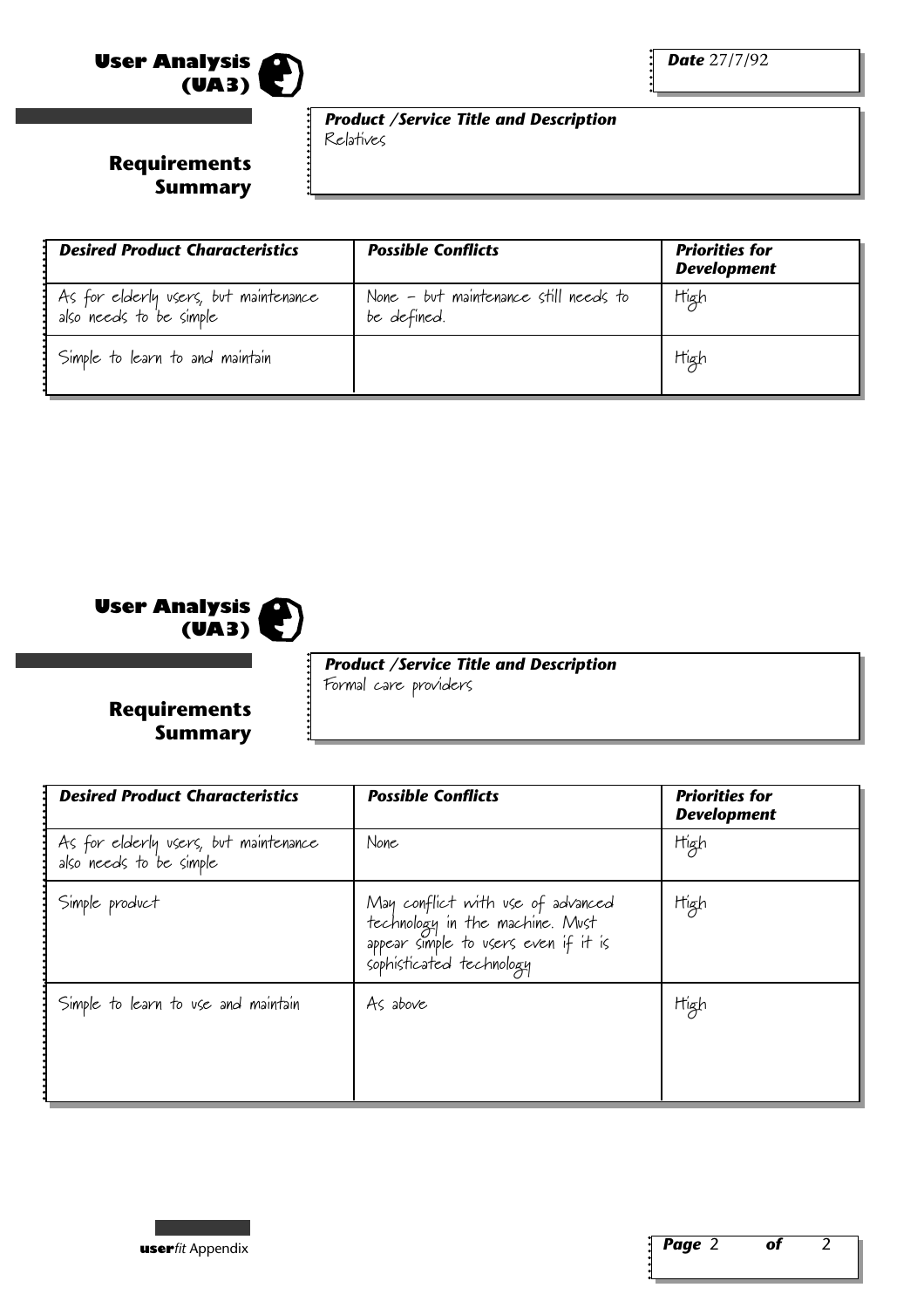# **Activity Analysis Procedures**

As a parallel activity the ergonomics consultancy also looked in some detail at the activities that the users would need to undertake in using the product. Again emphasis was given to understanding the activities of the main user group i.e. elderly people, but in addition the needs of less regular users e.g. family and care providers were also looked at. This analysis was carried out using group discussions with elderly people and also by performing a simple task analysis, based on direct observation of elderly people using washing machines.

The Activity Analysis Tools summarise the developers understanding of the activities undertaken by the different categories of stakeholder which are relevant for consideration. The first form summarises the primary attributes of the activities undertaken by each stakeholder group. In order to understand activity based requirements it is important to understand the context in which a product will be used, and what it will be used for.

The second form provides a breakdown of each scenario, into its constituent activities along with any implications that have been raised for the design, and the desired product attributes that result from these. The last form summarises the desired product attributes that come from this analysis, any conflicts there may be, and any priorities for development.

The first phase in using these tools is to obtain an understanding of the range of activities that will be supported by the product, and to list them as separate usage scenarios. A usage scenario is a defined here as a definable set of activities which logically belong together i.e. perform the same purpose and have largely the same attributes. For elderly people washing clothes is one usage scenario that the product is designed to support, and another clearly separate scenario is coping with problems. They are viewed as being separate scenarios because they have very different characteristics. Washing clothes is a regular activity for example, whilst coping with washing problems or emergencies is normally very infrequent. A simple Task Analysis was used to identify these scenarios, coupled with Interviews and Direct Observation.

Where a product can be used for a very broad range of activities e.g. a communication aid, it is important to identify scenarios representative of the full range of possible activities rather than trying to cover all possibilities. Task analysis will assist in identifying representative scenarios. The overview of relevant scenarios will be obtained by a variety of means. These will include observation, task analysis and other appropriate techniques. In

**user***fit* Appendix 1 *:21*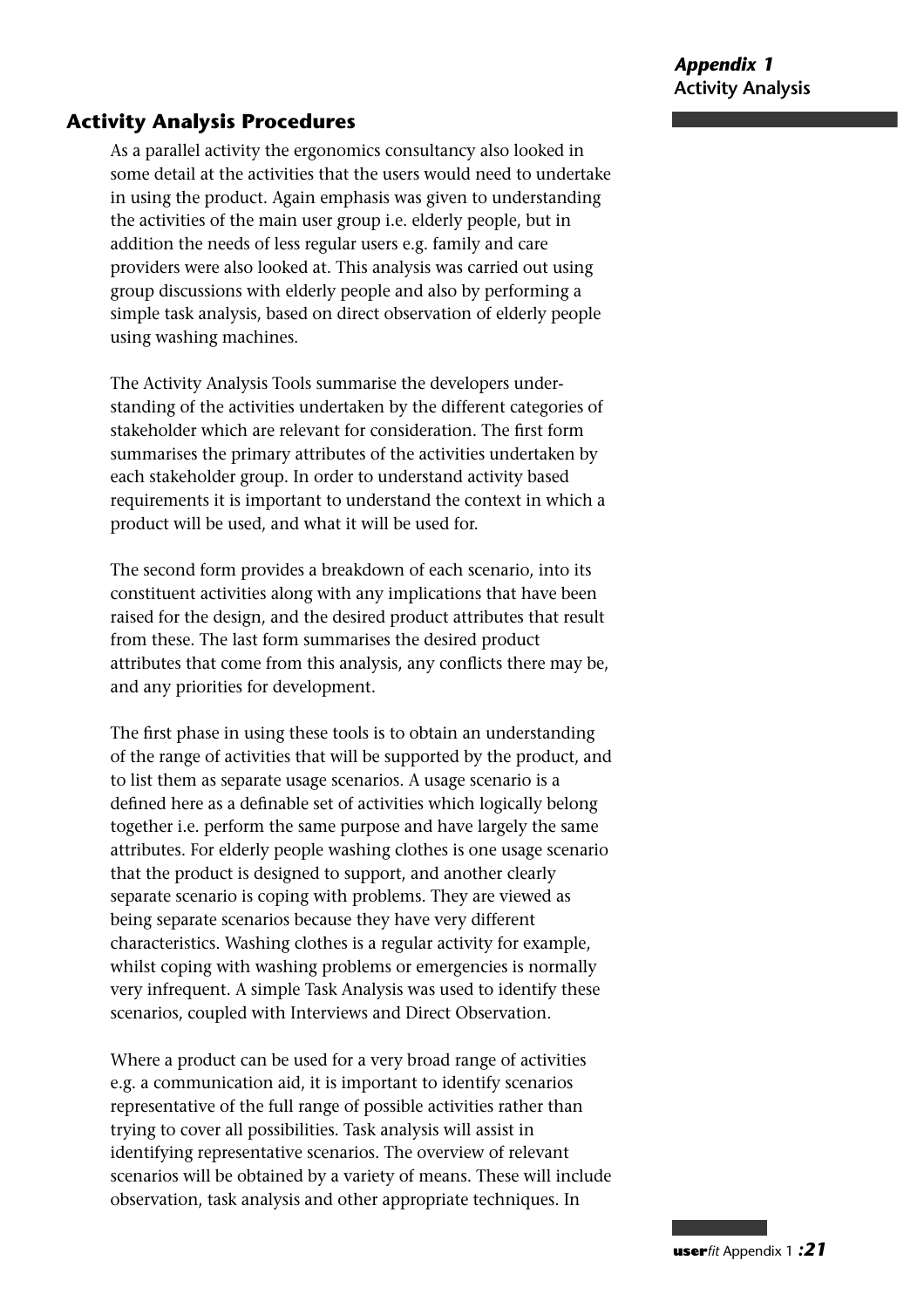# *Appendix 1* **Activity Analysis**

addition these analyses will provide the more detailed information needed to describe the attributes of each scenario. Attributes of these activities will also be summarised to include such aspects as their context of use, how, where and when activities will be performed, how frequently they will be performed, social and ethical considerations, and the implications of failure.

The use of this with the automated washing machine is illustrated. The usage scenarios identified for the elderly user are for washing clothes, and in coping with problems. Each scenario is described along with its attributes. In the next table each scenario is broken down into its constituent elements, and the functional implications of these summarised. These are then discussed in the specific context of the product being developed to result in desired product characteristics, and any actions that need to take place. A summary of these desired characteristics is then provided for each stakeholder, which also records possible conflicts and priorities for development.

It will be found that there is considerable overlap between this activity and the user analysis, and some redundancy of issues raised will be found. This is not a problem, as the two perspectives are different ways of looking at the same problem, and some redundancy should be expected.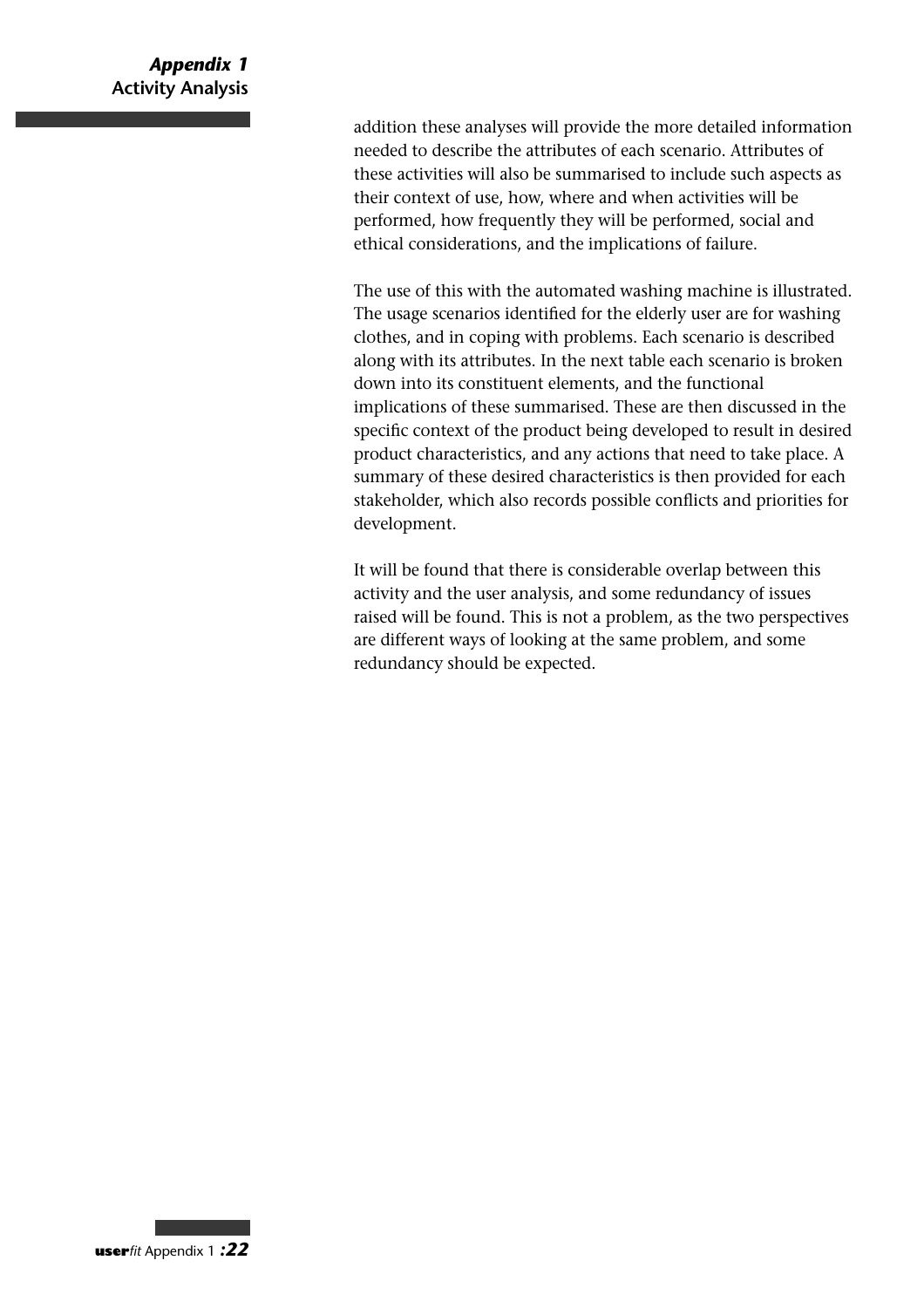#### *Product /Service Title and Description*

Intelligent washing machine

*Stakeholder* Elderly user



## **Stakeholder Scenario List**

| <b>List of Scenarios</b> | <b>Attributes of Scenarios</b>                                                                                                                               | <b>Actions Needed</b>                                               |
|--------------------------|--------------------------------------------------------------------------------------------------------------------------------------------------------------|---------------------------------------------------------------------|
| • Perform washing        | Product used for a narrow application i.e.<br>washing clothes                                                                                                | None                                                                |
|                          | Domestic washing machine located in Kitchens,<br>washrooms?                                                                                                  | Need to be clear where<br>else in Evrope the product<br>may be used |
|                          | During day or at night with cheap electricity                                                                                                                | Do we need a timer facility?                                        |
|                          | Machine to be plumbed in                                                                                                                                     | Is this acceptable to elderly<br>people?                            |
|                          | Large manual aspect of transferring clothes into<br>and out of the machine.<br>Some cognitive tasks i.e. measuring detergent<br>and switching machine on     | Make these as simple as<br>possible                                 |
|                          | Currently performed regularly e.g. approximately<br>twice a week. Note-visually impaired elderly<br>users may wash clothes more frequently                   | Ensure machine can support<br>different sizes of loads              |
| • Cope with problems     | Hopefully should be very rare.                                                                                                                               | What emergency conditions<br>are supported automatically            |
|                          | The consequences of failure to detect<br>emergencies or faults with the machine is<br>unlikely to be critical, apart from possible<br>damage due to flooding | Emphasis on safety aspects<br>of the product                        |

#### **Outcome and next steps**

Information on the users activities raised questions about where such a machine might be used, and identified some washing habits of elderly people. Most elderly people use large loads to save on costs, but the visually impaired tend to be an exception. Visually impaired people often soil their clothes through daily activities such as eating, and therefore are perhaps more likely to use a machine with smaller loads and more regularly. Other points identified were whether users wanted a timer function and whether all elderly people would be happy with a fully plumbed in washing machine that had to be left on all the time. Clarification from the developers as to the range of faults that could automatically detected was also seen to be needed.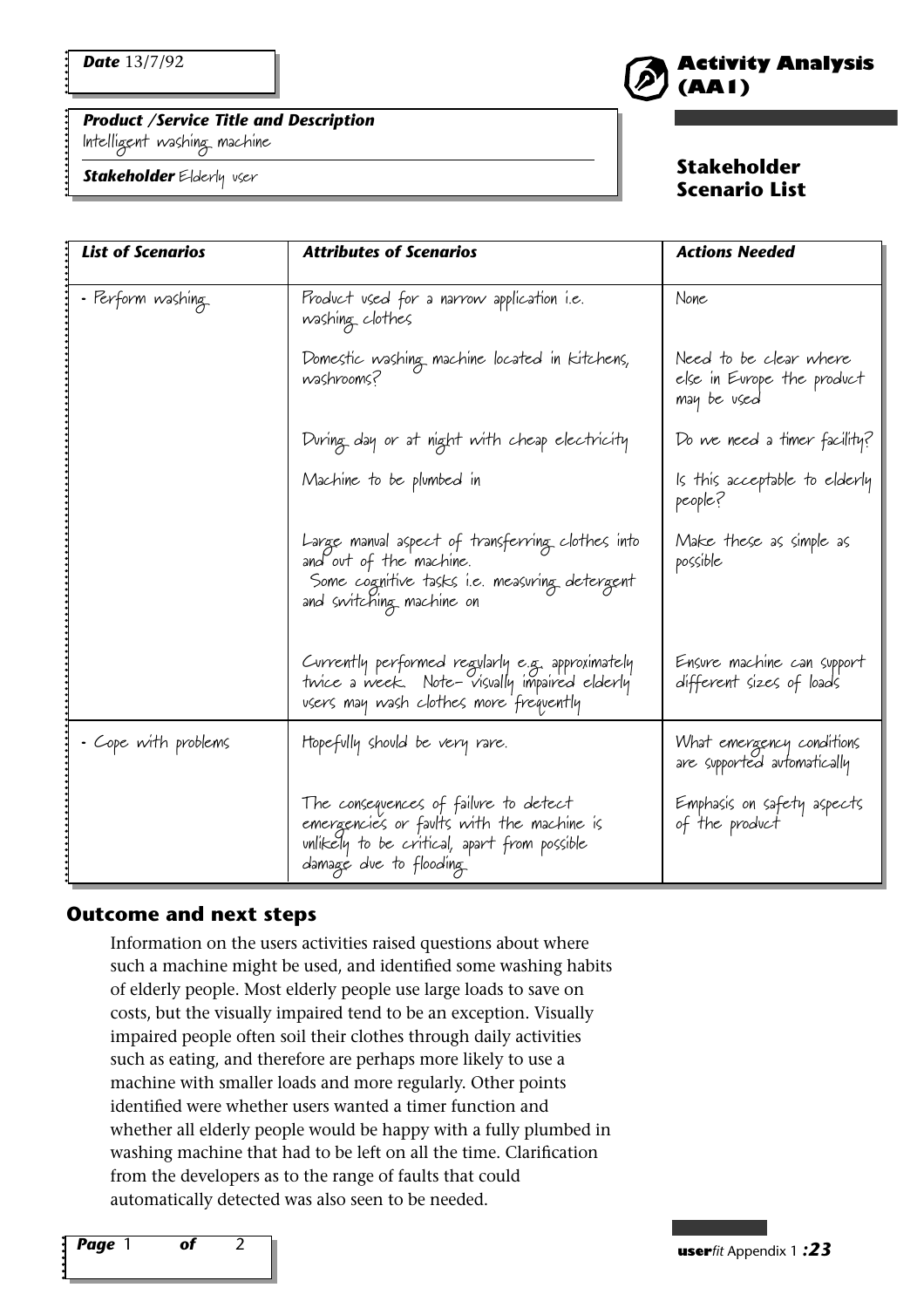

*Date* 13/7/92

#### *Product /Service Title and Description*

Intelligent washing machine

**Stakeholder Overview**

*Stakeholder* Relative

| <b>List of Scenarios</b>         | <b>Attributes of Scenarios</b>                                                                               | <b>Actions Needed</b>                                      |
|----------------------------------|--------------------------------------------------------------------------------------------------------------|------------------------------------------------------------|
| • Perform washing                | May be performed regularly-on behalf of user                                                                 |                                                            |
| · Train users                    | Should only be needed when the machine is<br>first installed                                                 |                                                            |
| • Cope with problems             | May only be able to provide assistance indirectly<br>i.e. giving advice remotely. This could be a<br>problem | Need to be clear what<br>can be supported<br>automatically |
| • Perform rovtine<br>maintenance | Unclear                                                                                                      | Need to identify what<br>maintenance is needed             |

#### **Outcome and next steps**

Activities to be performed by relatives were also explored and it was identified that helping the users cope with problems could be difficult, as it was unlikely that they would be familiar with such a sophisticated washing machine. However this would not be a problem in some cases as the relative might also use the machine for the elderly person when they visited. More specific problems were seen as possible where relatives were required to perform any routine maintenance, and it was considered a matter of urgency for developers to specify what kind of maintenance would be needed.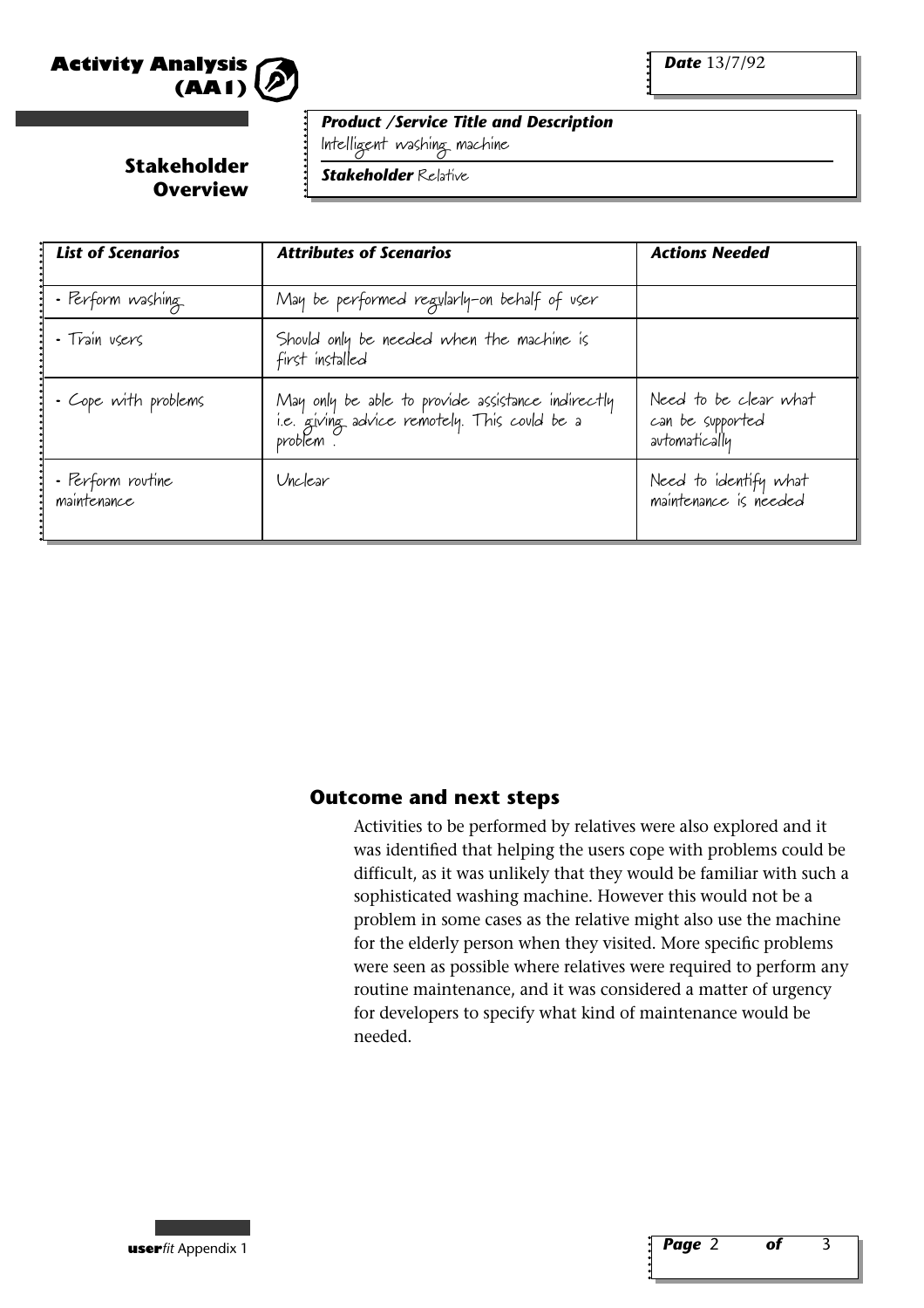#### *Product /Service Title and Description*

Intelligent washing machine

*Stakeholder* Installer/Maintenance engineer

# **Activity Analysis (AA1)**

#### **Stakeholder Scenario List**

| <b>List of Scenarios</b> | <b>Attributes of Scenarios</b>                                                                                                      | <b>Actions Needed</b>                                                                                                                                 |
|--------------------------|-------------------------------------------------------------------------------------------------------------------------------------|-------------------------------------------------------------------------------------------------------------------------------------------------------|
| · Install machine        | Specialist skills needed - task only performed<br>once for each installation. It is not clear how<br>installation sites may differ. | Identify what skills will be<br>needed<br>Check how different sites                                                                                   |
|                          |                                                                                                                                     | may differ.                                                                                                                                           |
| • Repair machine         | Very skilled, can normal service engineers cope<br>with the technology?                                                             | ldentify what training and<br>support will be needed for<br>engineers                                                                                 |
| - Train users?           | Specialist task, which may also need support<br>after initial installation                                                          | Will the maintenance<br>engineer train end users or<br>do we need other<br>specialists? We need to<br>think about service and<br>support aspects.now. |

#### **Outcome and next steps**

In addition it was clear that the maintenance aspects of the product had not been considered in detail, or the role to be taken by other parties e.g. the installation engineers. These were issues that also needed resolving with the developers.

The primary scenarios identified were then broken down into more detail. The key scenarios to explore are those involving direct use by regular or occasional users, but all scenarios have some relevance for the design activity. For the purposes of illustration only those relevant to the elderly user are described.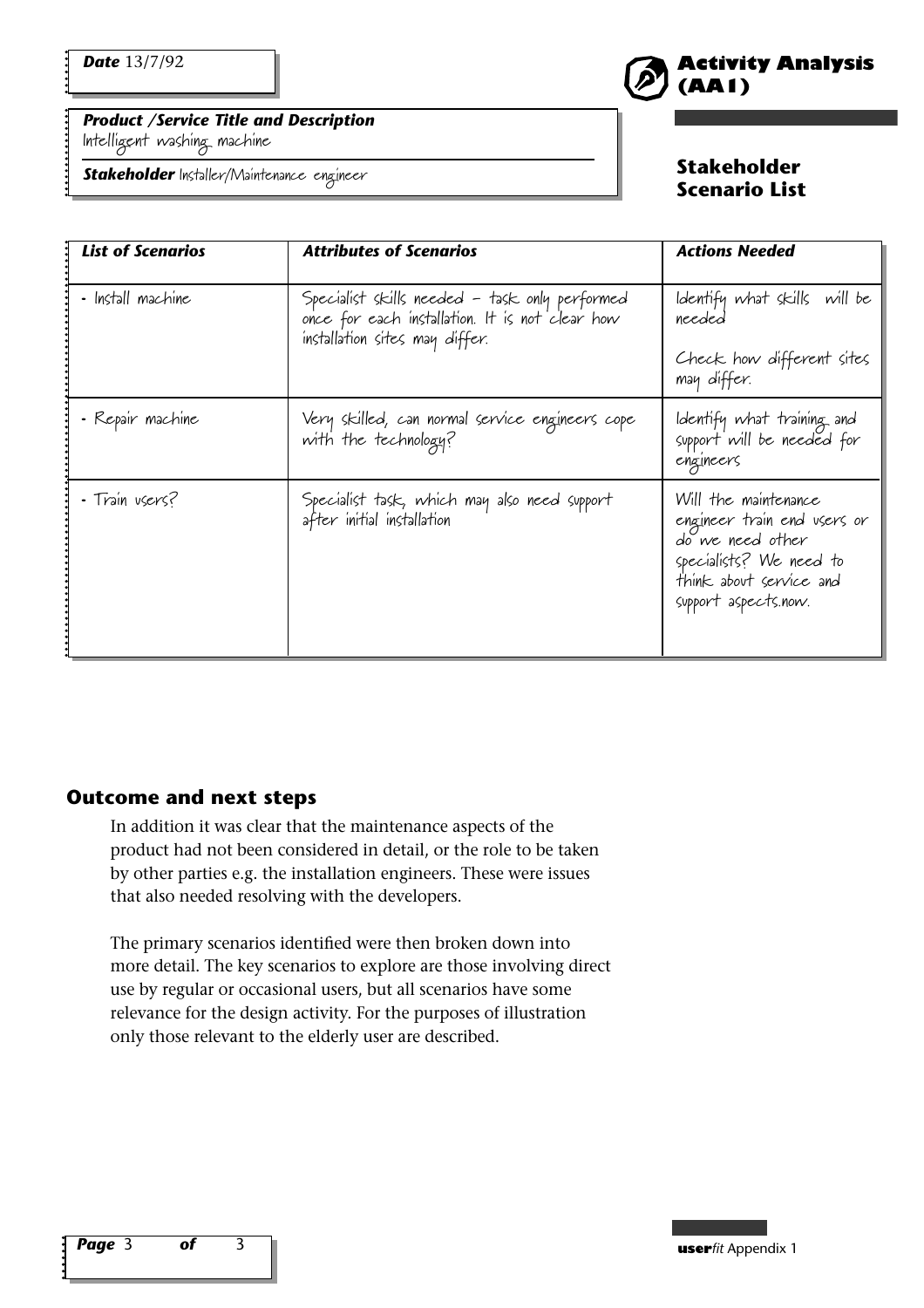

## **Activity Elements Summary**

*Stakeholder & Scenario:* Elderly User / Perform Washing The scenario covers the washing of clothes using an automated washing machine for assistance. This is largely a sequential activity, following the order of elements given.

| <b>Activities in</b><br>Scenario | <b>Functional Implications</b>                                                         | <b>Desired Product</b><br><b>Characteristics</b>                                      | <b>Actions Needed</b>                             |
|----------------------------------|----------------------------------------------------------------------------------------|---------------------------------------------------------------------------------------|---------------------------------------------------|
| · Collect washing                | Not facilitated by a washing<br>machine                                                | Avtomatic system for collect-<br>ing washing, but outside the<br>scope of the project | None                                              |
| – Open door                      | Can be difficult for some<br>elderly people                                            | Easy to vse door with<br>specially designed door release                              | Consider options                                  |
| • Put washing in<br>machine      | A problem for many elderly,<br>not supported directly by<br>the machine                | Large door<br>Automatic system?                                                       | Explore possibilities<br>of supporting this       |
| • Measure/Add<br>Detergent       | Not really a problem, but<br>adds to the complexity of<br>the machine if not supported | Automatic dispenser from a<br>hopper that could be filled<br>once a month             | Check if this will<br>be possible to<br>implement |
| • Close door                     | Can be difficult for some<br>elderly people                                            | Easy to use door with<br>specially designed door<br>release                           | Consider options                                  |
| • Select programme               | Common for elderly people<br>to use one programme only                                 | Single button operation for<br>system                                                 | Check if this is<br>possible                      |
| • Turn machine<br>on/off         | Facility to wash using cheap<br>rate electricity                                       | Single operating button                                                               |                                                   |
|                                  |                                                                                        | Timer needed                                                                          | ls this possible to<br>implement?                 |
| • Open door                      | Can be difficult for some<br>elderly people                                            | Easy to vse door with<br>specially designed door<br>release                           | Consider options<br>As above                      |
| - Remove<br>washing              | As with putting washing in<br>machine but more of a<br>problem dve to wet washing      | Large door avtomatic system?                                                          | <del>Explore options</del>                        |
| • Dry clothes                    | A problem for many elderly<br>people                                                   | Integrated tumble drier with<br>machine?                                              | Check if this will<br>be possible to<br>implement |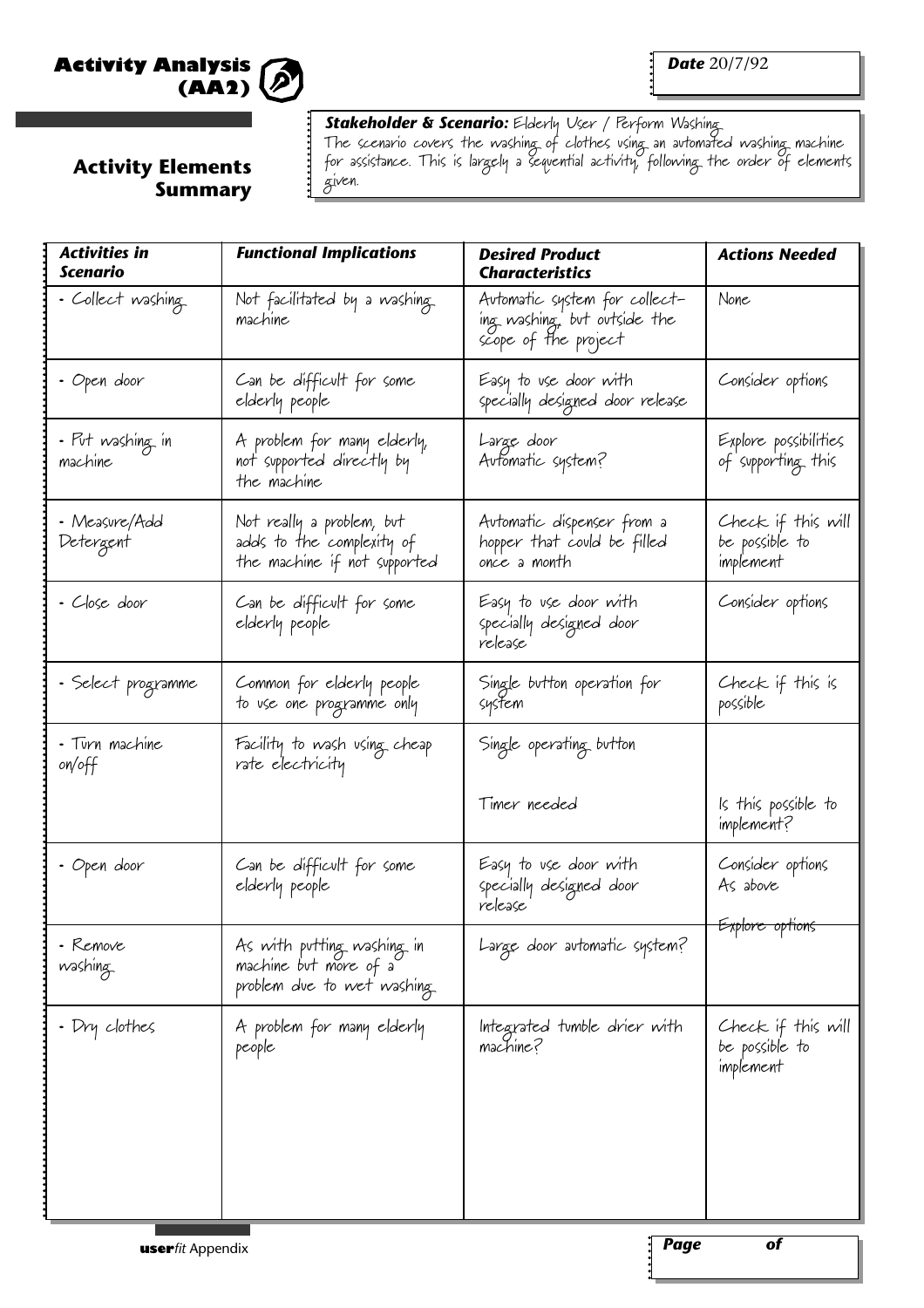## **Outcome and next steps**

In the example of the intelligent washing machine it is anticipated that having a large door will assist putting washing in the machine, even though it will not directly support the activity. Conversely the machine will directly support choosing the wash programme by the machine selecting this automatically.

A detailed analysis of users activities showed that a major problem that elderly people faced in washing was in the transfer of clothing to and from the machine and that a system to automatically collect the washing would be highly acceptable to users. This was discounted as being outside the scope of this particular project during discussions with the developers, but it was agreed to support putting washing into the machine as much as was possible. This included having a large easy to use door, and an easy to use door release mechanism.

Another suggestion given was for the machine to automatically add detergent, as otherwise the machine moved away from the objective of being very simple to operate i.e. by a single key press. Another suggestion was to integrate a tumble drier with the washing machine, as it was noted that taking the wet washing out of a machine and then hanging it out to dry were major problems with elderly users of washing machines.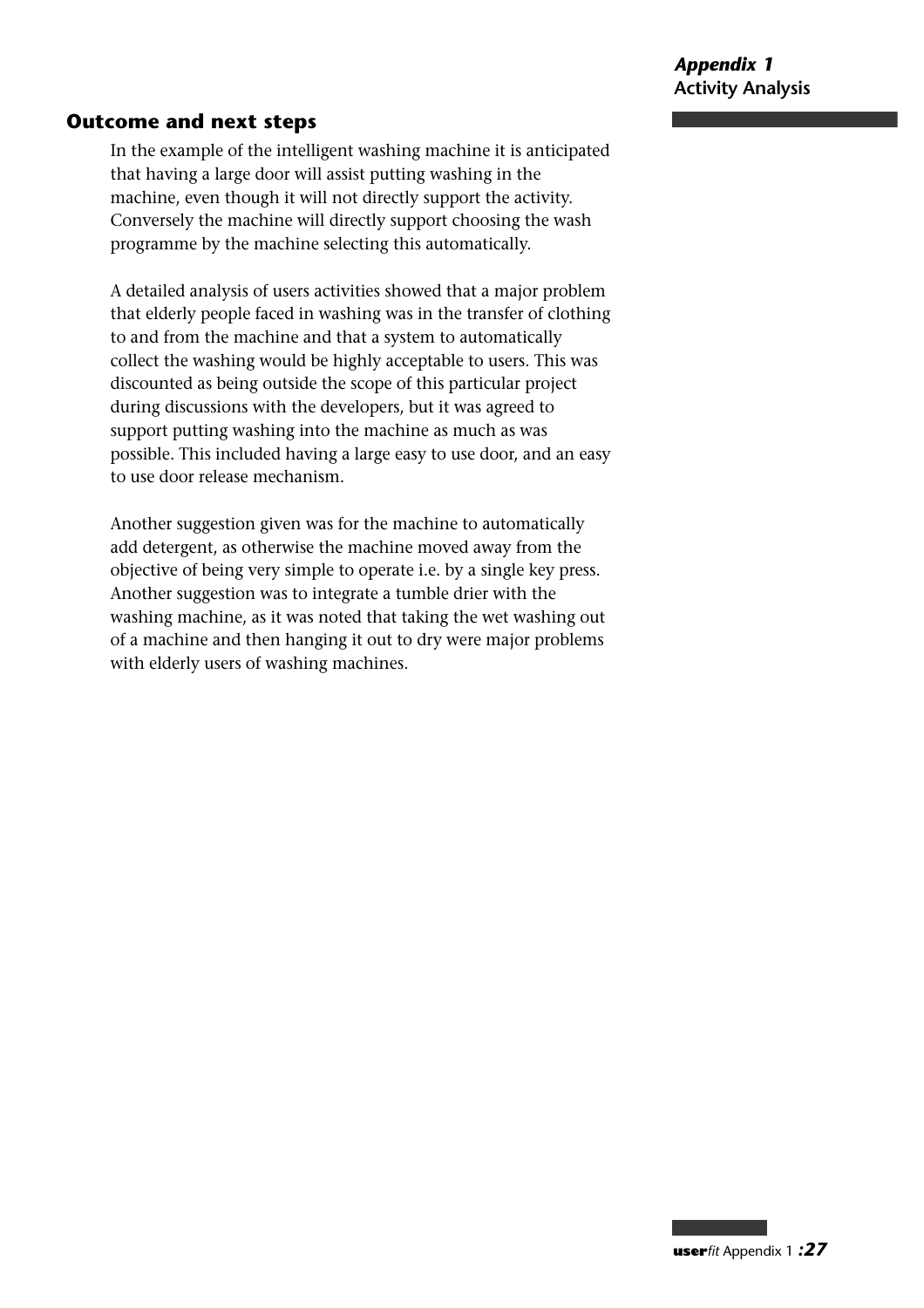

*Date* 20/7/92

**Stakeholder & Scenario:** Elderly User / Cope with problems The scenario covers the detection of faults with the washing machine, raising an alarm if necessary and making the machine safe

# **Activity Elements Summary**

| <b>Activities in</b><br>Scenario | <b>Functional Implications</b>                                  | <b>Desired Product</b><br><b>Characteristics</b>                                        | <b>Actions Needed</b>                                                |  |  |
|----------------------------------|-----------------------------------------------------------------|-----------------------------------------------------------------------------------------|----------------------------------------------------------------------|--|--|
| • Detect fault                   | User may not detect fault                                       | Automatic detection of<br>faults and switching off of<br>machine needed                 | Investigate fail safe<br>procedures                                  |  |  |
| - Raising alarm                  | User needs to be able to<br>get support                         | Helpline / maintenance                                                                  | Investigate fail safe<br>procedures                                  |  |  |
| • Making machine<br>safe         | User may not be able to<br>switch off power supply and<br>water | Linked to wider system to<br>control water and power to<br>provide fail safe operation? | Think about<br>product in the<br>wider context of<br>home automation |  |  |

# **Outcome and next steps**

It was also noted that there was a lack of information about the range of emergency conditions that would be supported. The high level analysis indicated that there was some ambiguity as to the extent to which problems could be automatically detected and the actions that would be needed on the part of users. The more detailed analysis suggested that it would be of value for the machine to be as automatic as possible in making the home safe, as end users may not detect faults themselves, and also not know what to do in an emergency. It was also noted that it was common for stop taps and fuse boxes to be in inaccessible places and that remote control of the wider environment might also be needed to make product usage safer. It was also identified that it was important to know how a user could gain assistance in an emergency e.g. a helpline to ring.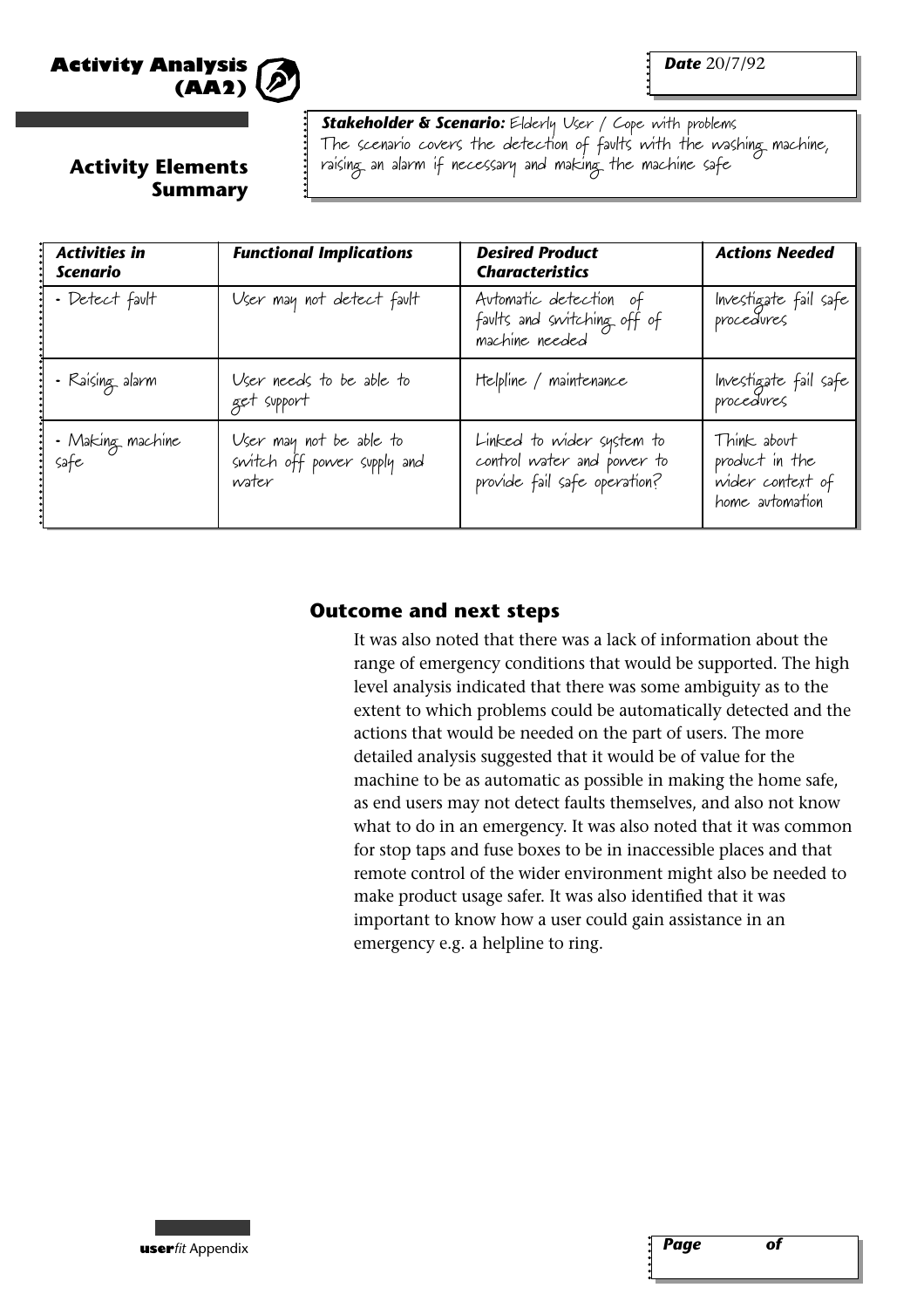# *Stakeholder*

Elderly users

# **Activity Analysis (AA3)**

# **Requirements Summary**

| <b>Desired Product Characteristics</b>                                                                                                                 | <b>Possible Conflicts</b>                                                                                                                   | <b>Priorities for</b><br><b>Development</b>                                                  |
|--------------------------------------------------------------------------------------------------------------------------------------------------------|---------------------------------------------------------------------------------------------------------------------------------------------|----------------------------------------------------------------------------------------------|
| Automatic system for collecting washing,<br>but outside the scope of the project                                                                       |                                                                                                                                             | Not Applicable                                                                               |
| Easy to use door                                                                                                                                       | None                                                                                                                                        | High                                                                                         |
| Large door                                                                                                                                             | Weight of door for frail elderly?                                                                                                           | High                                                                                         |
| Avtomatic system for putting washing in<br>machine?                                                                                                    |                                                                                                                                             | Not Applicable                                                                               |
| Avtomatic dispenser for detergent                                                                                                                      | None-supports simple use                                                                                                                    | High                                                                                         |
| Single operating button                                                                                                                                | As above                                                                                                                                    | Medium                                                                                       |
| Timer                                                                                                                                                  | Likely to make operation more complicated                                                                                                   | Medium                                                                                       |
| Integrated tumble drier with machine?<br>Elderly people have problems with other<br>aspects of washing which are not<br>supported with the technology. | Adding to cost of machine and operating<br>costs. Would it be acceptable in hot<br>climates?                                                | Medium                                                                                       |
| Avtomatic detection of favlts and<br>switching off of machine needed-<br>avoidance of water damage critical                                            | False alarms could be a problem                                                                                                             | High                                                                                         |
| Help line/maintenance                                                                                                                                  | Again could add to the cost of the<br>product/service                                                                                       | Not actually a<br>product attri-<br>bute-make a<br>note of this as<br>service<br>requirement |
| Linked to wider system to control water<br>and power in the home?                                                                                      | Adds to the short term cost but would<br>be of value for the future- However<br>there are problems because of a lack of<br>agreed standards | High priority for<br>the future                                                              |

 $\ddot{\cdot}$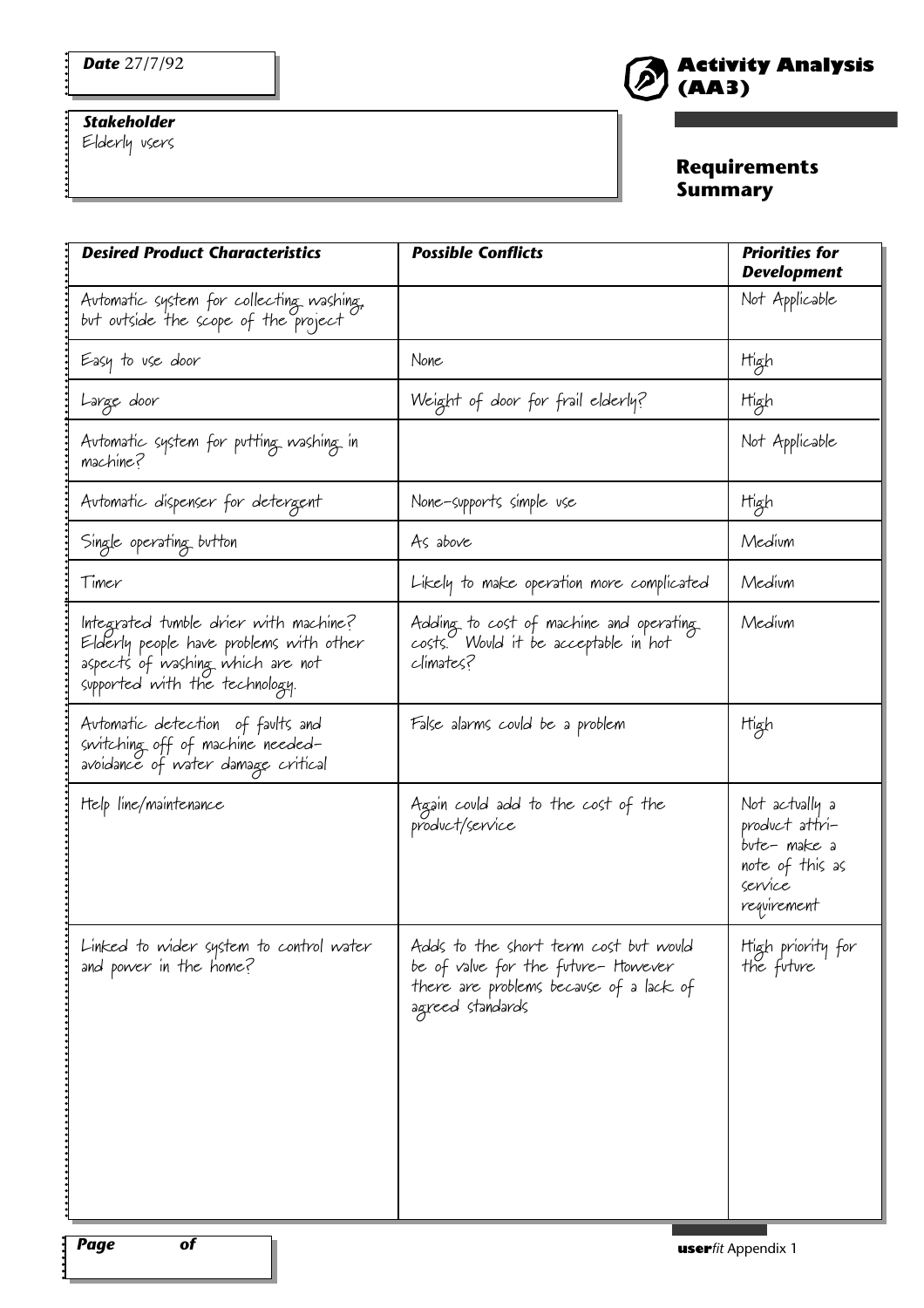#### **Outcome**

These analyses were then summarised, and possible conflicts identified. Some concern was raised that the need for a large door might conflict with the elderly person needing products that did not require a great deal of physical strength, as a larger door might also be heavier. In addition although having a timer was desirable feature from an operational point of view it would add to the complexity of the product and move away from the single key press philosophy. However as most washing machine users did not report a problem with programming their machines (most users stuck to very simple programmes) then it was argued that this might not be a problem.

Having an integrated tumble drier could solve some of the problems users were likely to face with the machine, but this would probably add to its cost.

Some concerns were also raised that if the machine produced false alarms then its monitoring system would not be acceptable. If it could be made reliable, it was acknowledged that this would be a useful design feature, especially if user actions in such emergencies were minimised.

These issues were then raised in a Group Discussion meeting with the developers, where more clarification was sought. The developers confirmed that for this project it would not be possible to integrate a tumble drier into the machine, but agreed to look closely at the maintenance aspect of the project in more detail.

They confirmed that the machine had a washable filter that should be cleaned every three months or so, and that this was seen as something that an able person without technical skills could perform. In the current production machine which was being used as the basis for this development, this was located at the front of the machine very close to the floor. The filter had to be taken out of its housing, which had a screw fitting. This cover was about 7 cm in diameter. Given that carers may also have some disability themselves, the consultants thought that this would not be easy for them or elderly people to use, and the developers were asked to consider its redesign. Discussions had already led to some changes in the intended product specification and these were documented by filling in the Product Analysis form a second time.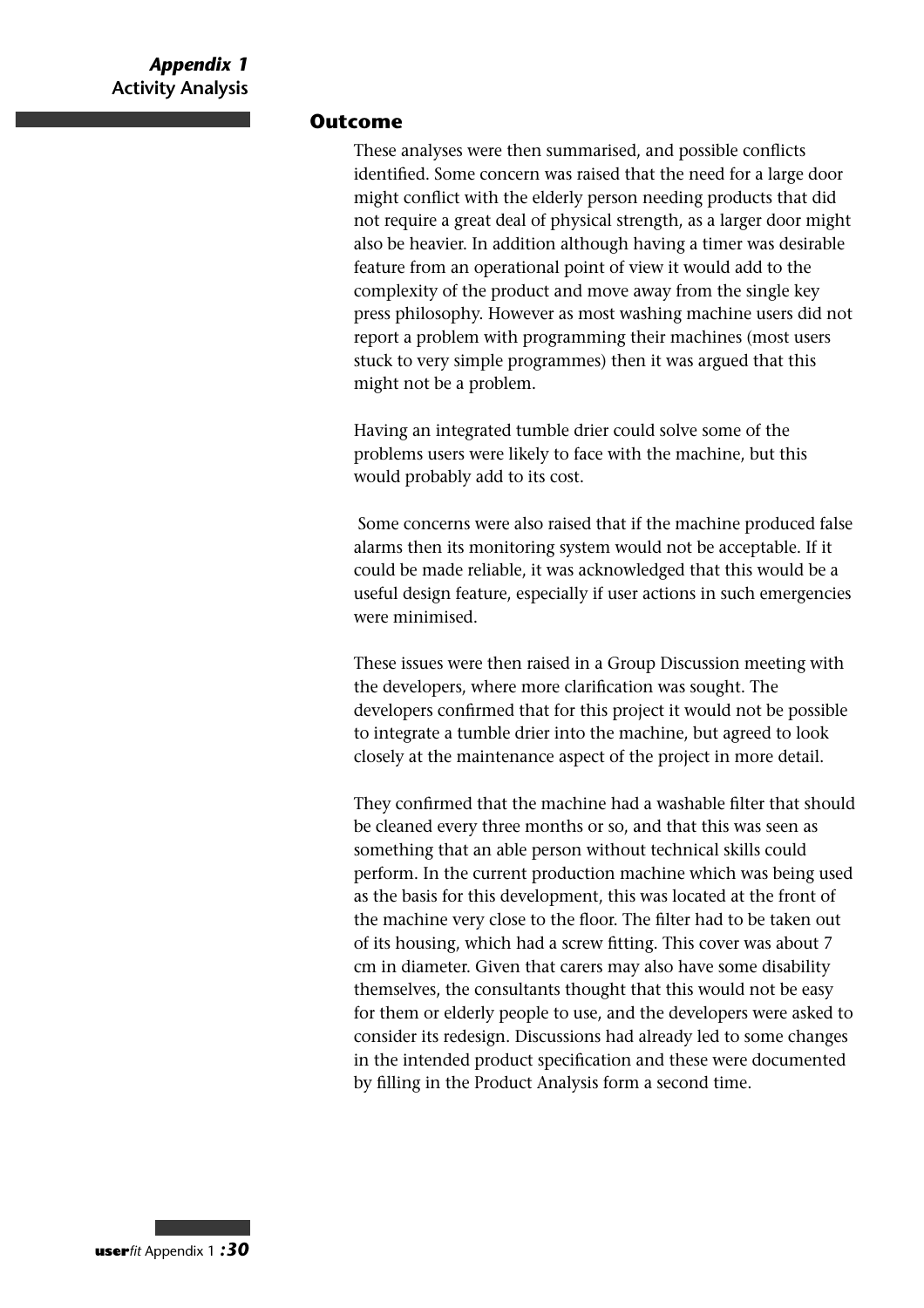

#### *Product /Service Title and Description*

Intelligent Washing Machine- Note this is a development of an existing product. The idea has come from engineers who have built a prototype machine.

| <b>Broad Specification/</b><br><b>Design Objectives</b>                                                                               | <b>Rationale</b>                                                                                                                        | <b>Detailed Operational</b><br><b>Features</b>                                                          | <b>Actions Needed</b>                                                                  |
|---------------------------------------------------------------------------------------------------------------------------------------|-----------------------------------------------------------------------------------------------------------------------------------------|---------------------------------------------------------------------------------------------------------|----------------------------------------------------------------------------------------|
| Machine connected to<br>home bus-allowing poten-<br>tial vse by a wide range<br>of disability groups with<br>special control devices. | Extends possible applica—tion<br>areas, including use by<br>disability groups and remote<br>control and monitoring.                     | Conformance to Evropean<br>Home Standard                                                                | Technical issue-<br>standards needs to<br>be examined.                                 |
| Avtomatic selection of<br>wash                                                                                                        | Useful for elderly people<br>to just have a simple<br>on/off operation?                                                                 | Single key press for<br>wašh, bvt a separate wool<br>wash button is needed.<br>Will this be acceptable? | No answers from<br>vser svrveys. To be<br>tested during<br>evaluation                  |
| Avtomatic fault detection<br>e.g. leakage and door open                                                                               | Safety features for use<br>with elderly people                                                                                          | Local alarm, and potential<br>for remote alarms                                                         | Priority given to<br>safety features<br>due to user survey<br>results                  |
| Front loading machine                                                                                                                 | Based on an existing.<br>product                                                                                                        | Conventional door with<br>lock release activated<br>after a time delay and<br>only when machine is off. |                                                                                        |
| Easy access to machine<br>for adding and removing<br>clothing                                                                         | Mnay elderly peoplehave<br>problems with manipulating<br>clothing                                                                       | Large door with easy<br>opeň featvre                                                                    | Requested after<br>user survey, will<br>modify door<br>release on existing.<br>machine |
| Indicator that machine is<br>on                                                                                                       | Glood design to show<br>machine is working                                                                                              | Single LED on the front<br>panel of the machine.                                                        |                                                                                        |
| Styled as a conventional<br>washing machine                                                                                           | Based on existing product<br>to appeal to the consumer<br>market and to elderly.<br>Also becavse it is based<br>on an existing machine. | Conventional styling i.e. an<br>all white machine.                                                      |                                                                                        |
| Avditory alarms                                                                                                                       | Useful for visually impaired<br>people and also to bring<br>attention to problems with<br>the machine generally                         | Single beeping tone for<br>door open, leak and<br>machine malfunction.                                  |                                                                                        |
| Simple maintenance                                                                                                                    | Needs to be maintainable<br>by non specialist staff                                                                                     | Simple removable filter                                                                                 | Need to check<br>whether this is<br>acceptable to users                                |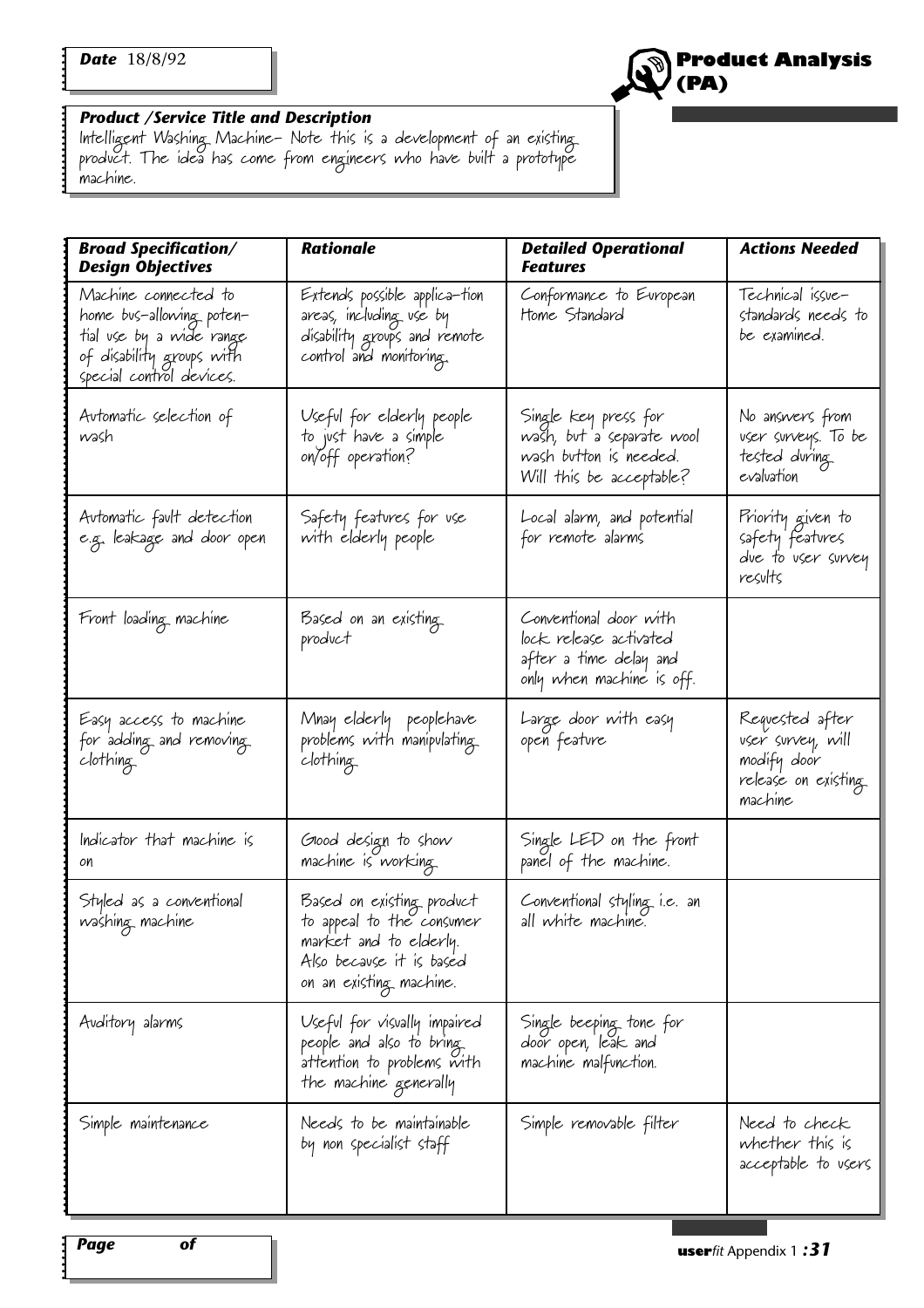# **Outcome and next steps**

The revised product analysis took into account the preliminary discussions that had taken place after the user surveys had taken place. The main additions to the specification were in explicitly including the need for a large and easy to use door on the product, and in ensuring that maintenance was simple.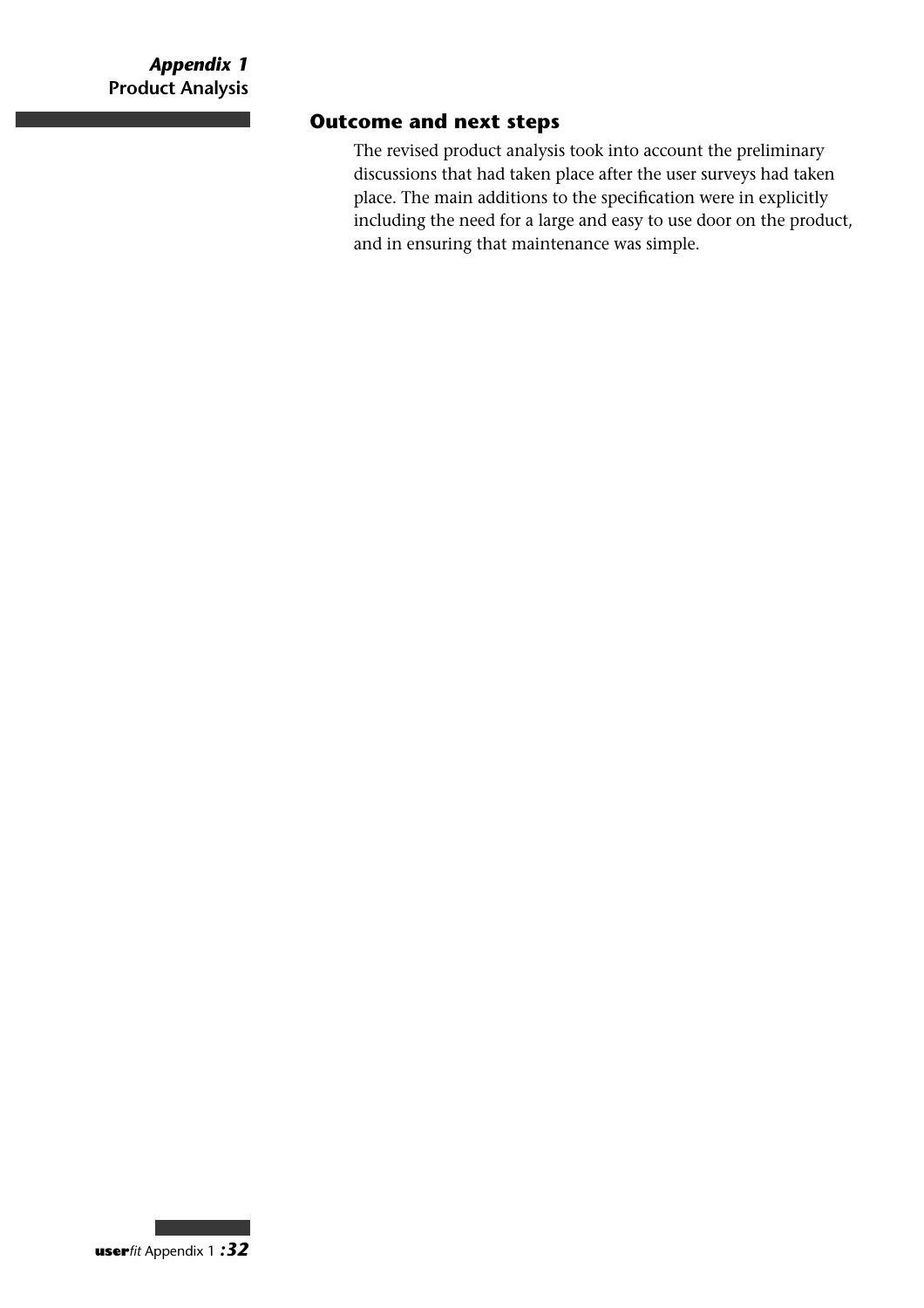## **The Product Attribute Matrix Procedures**

In order to look more closely at the degree of match between the emerging requirements for the intelligent washing machine and its emerging specification, the development team used a Product Attribute Matrix. This was initially filled in by the consultants who then discussed it with the development team. The Product Attribute Matrix Tool cross references the product specification with desired attributes or requirements from activity and user analysis. The idea behind this is to produce a simple summary matrix where attributes of the product act as column headings in a table, and desired attributes act as row headings. The developer then systematically evaluates whether the product being produced appears to address requirements or not. A PAM was produced for each user group, but the use of the approach is only illustrated with elderly users.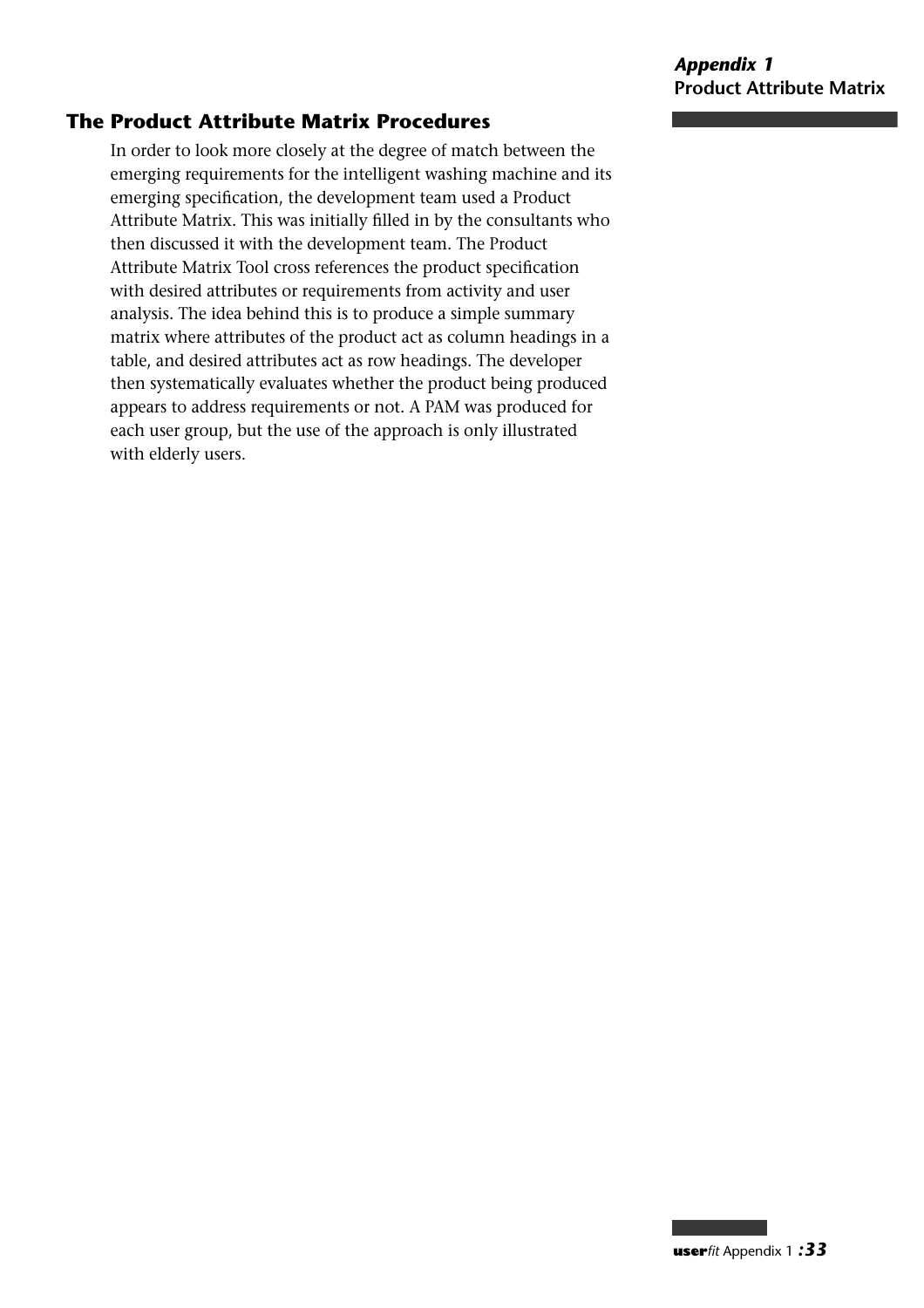#### **Product Attribute Matrix (PAM)**



# *Product /Service & Stakeholder:*

Intelligent washing machine – Elderly user

| <b>Product</b><br><b>Specification</b>                                                     | Specification<br>Product | 4<br>Conformance<br>Standard | Two button<br>operation | Anala lanm | Remote alam | Front loading with<br>safety lock | Large, easy-open<br>door | LED Indicator | Conventional<br>Styling | Single beeping<br>tone - for errors |
|--------------------------------------------------------------------------------------------|--------------------------|------------------------------|-------------------------|------------|-------------|-----------------------------------|--------------------------|---------------|-------------------------|-------------------------------------|
| <b>Cost of development</b>                                                                 |                          | High                         | Low                     | High       | High        | Low                               | Low                      | Low           | Low                     | Low                                 |
| <b>Priority</b>                                                                            |                          | High                         | High                    | High       | High        | High                              | High                     | Med.          | Low                     | Low                                 |
| <b>End User</b><br><b>Requirements (UA3)</b>                                               |                          |                              |                         |            |             |                                   |                          |               |                         |                                     |
| Sound and visual<br>indicators                                                             |                          |                              |                         |            |             |                                   |                          | X             |                         | X                                   |
| Simple controls                                                                            |                          |                              | $\checkmark$            |            |             |                                   |                          |               |                         |                                     |
| Large door to machine                                                                      |                          |                              |                         |            |             |                                   | $\checkmark$             |               |                         |                                     |
| Simple to use                                                                              |                          |                              | ?                       |            |             |                                   |                          |               |                         |                                     |
| Front loading                                                                              |                          |                              |                         |            |             | $\checkmark$                      |                          |               |                         |                                     |
| Raised plinth (optional)                                                                   |                          |                              |                         |            |             |                                   |                          |               |                         |                                     |
| Use of tactile<br>feedback on controls                                                     |                          |                              |                         |            |             |                                   |                          |               |                         |                                     |
| Walk up and use                                                                            |                          |                              |                         |            |             |                                   |                          |               |                         |                                     |
| Need to market product<br>for service providers -<br>reliability and cost<br>effectiveness |                          |                              |                         |            |             |                                   |                          |               |                         |                                     |
| Cheap to operate                                                                           |                          |                              |                         |            |             |                                   |                          |               |                         |                                     |
| Simple to use $\xi$ maintain                                                               |                          |                              |                         |            |             |                                   |                          |               |                         |                                     |
| Conventional styling                                                                       |                          |                              |                         |            |             |                                   |                          |               |                         |                                     |
| Leak and Fault detection                                                                   |                          |                              |                         |            |             |                                   |                          |               |                         | X                                   |



*Matrix continues on pages A:36 and A:37 with Activity Requirements*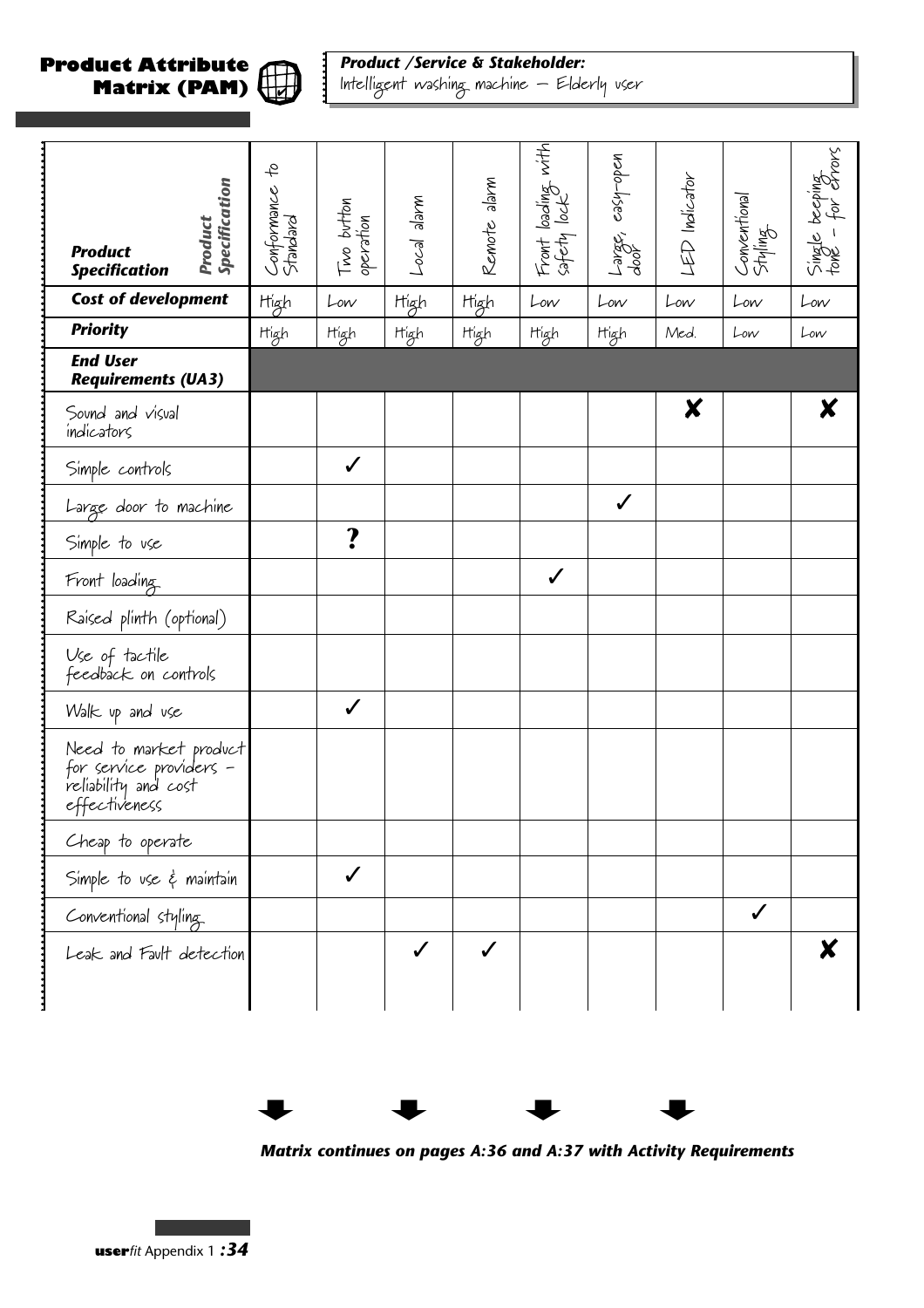| <b>Date</b> 25/8/92        |  |  |  |  | <b>Product Attribute</b><br><b>Matrix (PAM)</b> |                  |  |
|----------------------------|--|--|--|--|-------------------------------------------------|------------------|--|
| Simple removable<br>filter |  |  |  |  | <b>Priority</b>                                 | <b>SUMMARY</b>   |  |
| Low                        |  |  |  |  |                                                 |                  |  |
| High                       |  |  |  |  |                                                 |                  |  |
|                            |  |  |  |  |                                                 |                  |  |
|                            |  |  |  |  | High                                            | $\boldsymbol{x}$ |  |
|                            |  |  |  |  | High                                            | $\checkmark$     |  |
|                            |  |  |  |  | High                                            | $\checkmark$     |  |
|                            |  |  |  |  | High                                            | $\ddot{\cdot}$   |  |
|                            |  |  |  |  | Medium                                          | $\checkmark$     |  |
|                            |  |  |  |  | High                                            | $\boldsymbol{x}$ |  |
|                            |  |  |  |  | High                                            | X                |  |
|                            |  |  |  |  | Medium                                          | $\checkmark$     |  |
|                            |  |  |  |  |                                                 |                  |  |
|                            |  |  |  |  | High?                                           | X                |  |
|                            |  |  |  |  | High                                            | X                |  |
| $\ddot{\mathbf{?}}$        |  |  |  |  | High                                            | $\ddot{\cdot}$   |  |
|                            |  |  |  |  | $Low$ ?                                         | $\checkmark$     |  |
|                            |  |  |  |  | High                                            | X                |  |



*Matrix continues on pages A:36 and A:37 with Activity Requirements*



÷.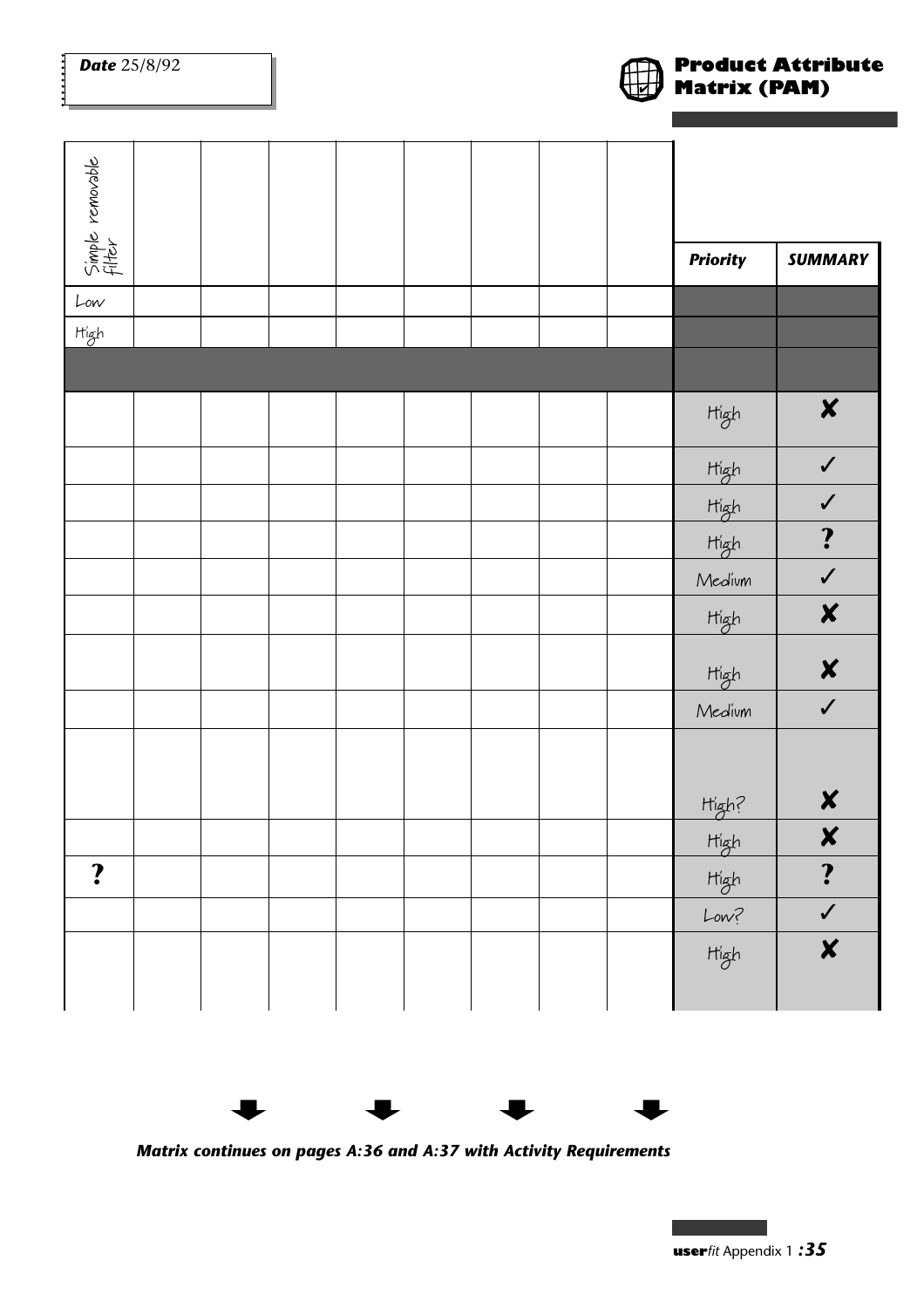#### **Product Attribute Matrix (PAM)**



 $\ddot{\ddot{\cdot}}$ 

*Product /Service & Stakeholder:* Intelligent washing machine – Elderly user

| Specification<br><b>Product</b><br><b>Product</b><br><b>Specification</b> | 4<br>Conformance<br>Standard | Two button<br>operation | Mueje jeso-  | Remote alam | Front loading with<br>safety lock | Large, easy-open<br>door | <b>LED</b> Indicator | Conventional<br>Styling | Single beeping<br>tone - for errors |
|---------------------------------------------------------------------------|------------------------------|-------------------------|--------------|-------------|-----------------------------------|--------------------------|----------------------|-------------------------|-------------------------------------|
| <b>Cost of development</b>                                                | High                         | Low                     | High         | High        | Low                               | Low                      | Low                  | Low                     | Low                                 |
| <b>Priority</b>                                                           | High                         | High                    | High         | High        | High                              | High                     | Med.                 | Low                     | Low                                 |
| <b>Activity</b><br><b>Requirements (AA3)</b>                              |                              |                         |              |             |                                   |                          |                      |                         |                                     |
| Automatic system for<br>collecting washing                                |                              |                         |              |             |                                   |                          |                      |                         |                                     |
| Easy to use door                                                          |                              |                         |              |             |                                   |                          |                      |                         |                                     |
| Large door                                                                |                              |                         |              |             |                                   |                          |                      |                         |                                     |
| Avtomatic system for<br>putting washing in<br>machine                     |                              |                         |              |             |                                   |                          |                      |                         |                                     |
| Automatic dispenser                                                       |                              |                         |              |             |                                   |                          |                      |                         |                                     |
| Single operating button                                                   |                              | X                       |              |             |                                   |                          |                      |                         |                                     |
| Timer                                                                     |                              |                         |              |             |                                   |                          |                      |                         |                                     |
| Integrated tumble drier                                                   |                              |                         |              |             |                                   |                          |                      |                         |                                     |
| Automatic detection of<br>faults and switching off<br>machine             |                              |                         |              |             |                                   |                          |                      |                         |                                     |
| Help line/information                                                     |                              |                         |              |             |                                   |                          |                      |                         |                                     |
| Linked to wider time<br>control                                           |                              |                         |              |             |                                   |                          |                      |                         |                                     |
| <b>SUMMARY</b>                                                            | $\checkmark$                 | $\boldsymbol{x}$        | $\checkmark$ |             |                                   | $\checkmark$             | $\boldsymbol{x}$     | $\checkmark$            | X                                   |

**user***fit* Appendix 1 *:36*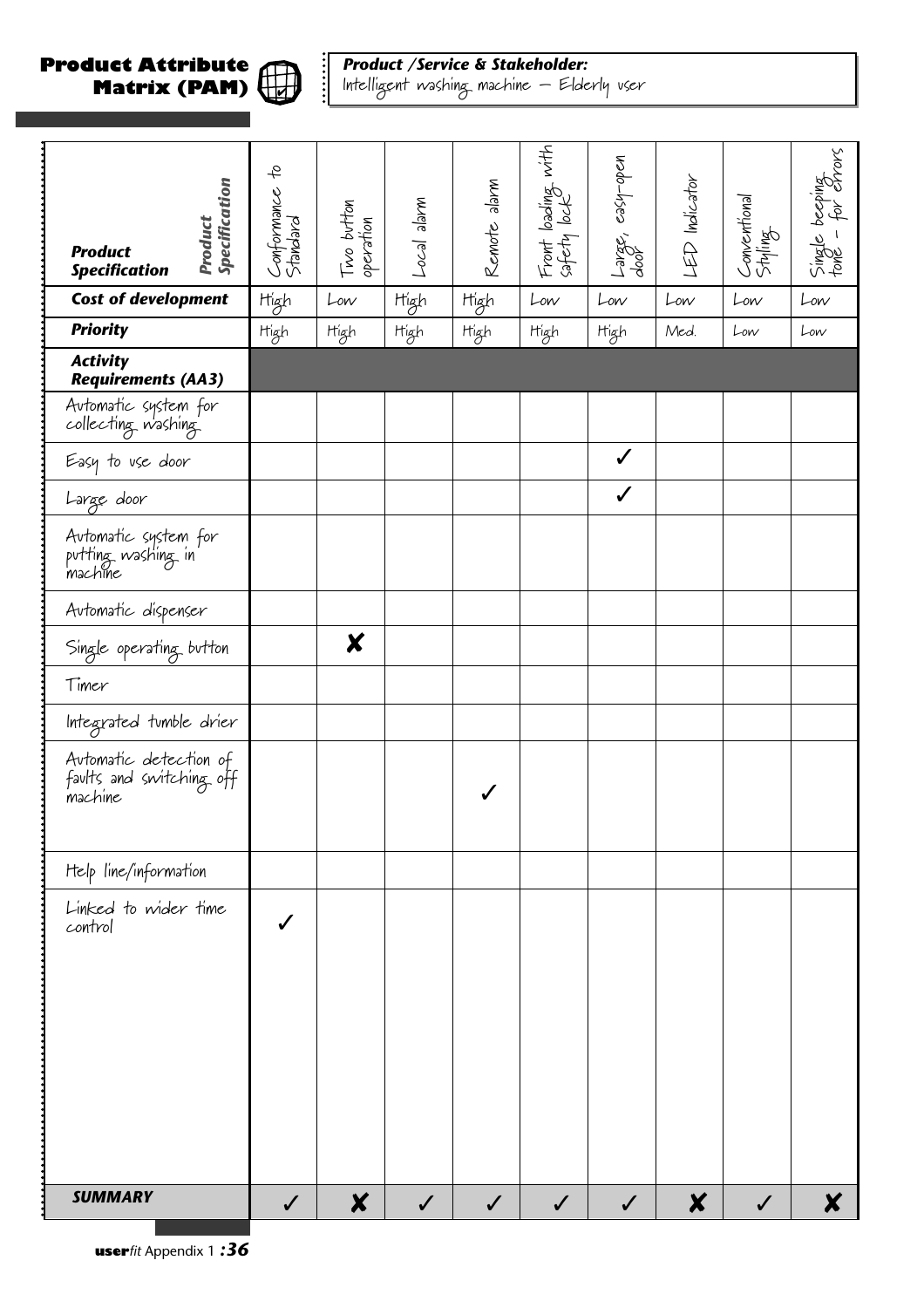......

| Simple removable<br>  filter                                                         |  |  |  |  |                    |                         |
|--------------------------------------------------------------------------------------|--|--|--|--|--------------------|-------------------------|
|                                                                                      |  |  |  |  |                    |                         |
|                                                                                      |  |  |  |  | <b>Priority</b>    | <b>SUMMARY</b>          |
| Low                                                                                  |  |  |  |  |                    |                         |
| $\mathsf{H}\rule[0.2mm]{0.2mm}{0.2mm}\mathsf{g}\rule[0.2mm]{0.2mm}{0.2mm}\mathsf{h}$ |  |  |  |  |                    |                         |
|                                                                                      |  |  |  |  |                    |                         |
|                                                                                      |  |  |  |  | N/A                | $N/A$                   |
|                                                                                      |  |  |  |  | High               | $\checkmark$            |
|                                                                                      |  |  |  |  | High               | $\checkmark$            |
|                                                                                      |  |  |  |  |                    |                         |
|                                                                                      |  |  |  |  | N/A                | N/A                     |
|                                                                                      |  |  |  |  | High               | $\boldsymbol{x}$        |
|                                                                                      |  |  |  |  | Medium             | $\boldsymbol{x}$        |
|                                                                                      |  |  |  |  | Medium             | $\boldsymbol{x}$        |
|                                                                                      |  |  |  |  | Medium             | $\overline{\mathbf{x}}$ |
|                                                                                      |  |  |  |  | High for<br>future |                         |
|                                                                                      |  |  |  |  | N/A                | N/A                     |
|                                                                                      |  |  |  |  | High for<br>future |                         |
|                                                                                      |  |  |  |  |                    |                         |
|                                                                                      |  |  |  |  |                    |                         |
| $\ddot{\mathbf{?}}$                                                                  |  |  |  |  |                    |                         |

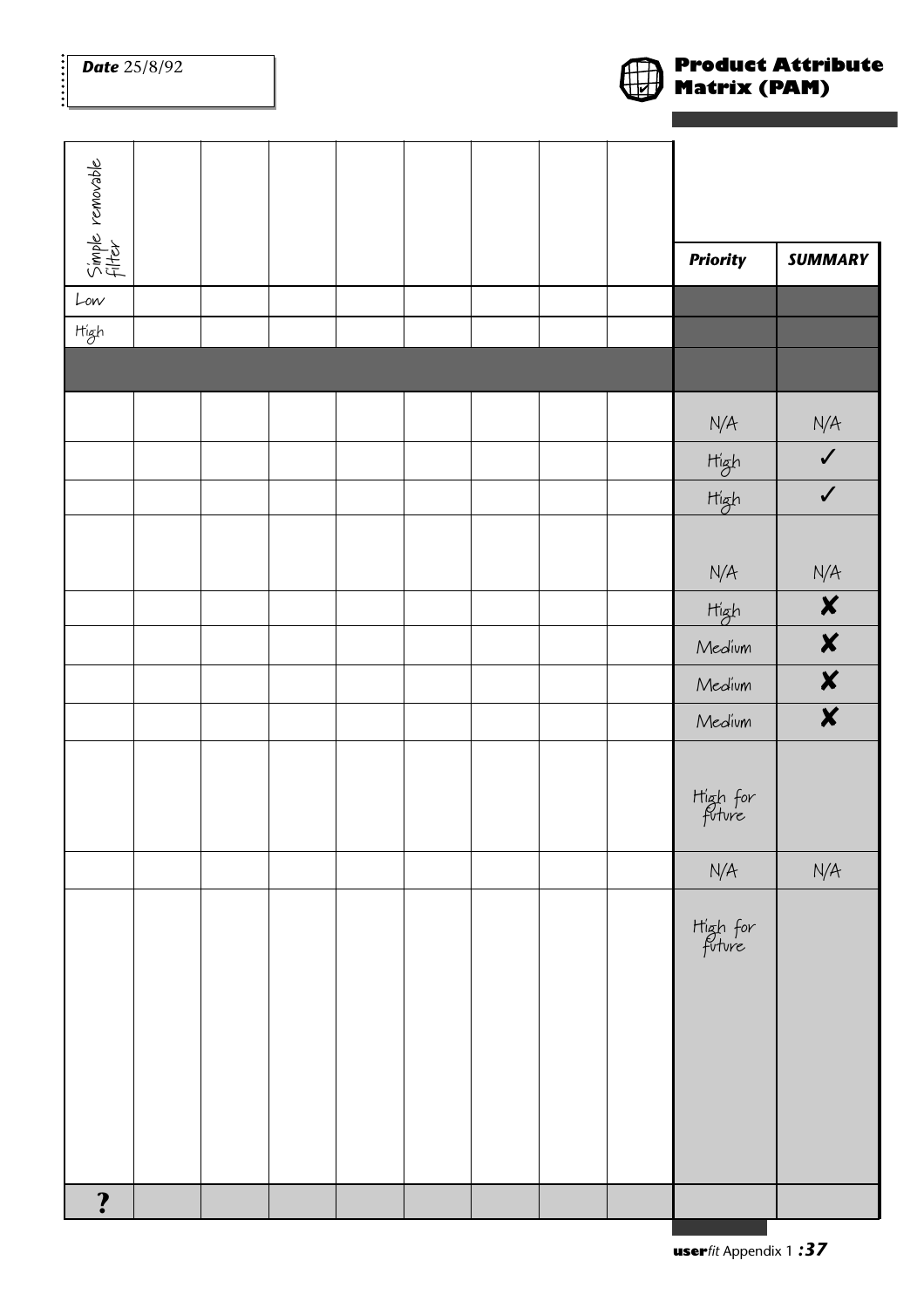#### **Outcome and next steps**

The matrix shows the anticipated match between desired attributes of the product (rows), and the features already being considered (columns). The rows and columns for the PAM came directly from the product specification (PA), user analysis (UA) and activity analysis (AA).

Discussion then led to the matrix being summarised, both in terms of whether the emerging product specification met desired features, and whether product features could be matched to desired attributes. The analysis revealed that the given specification did not address the need for visual and auditory cues in use, as a single tone was used to indicate all types of errors, and there was only an LED indicator which showed that the unit was operating. During discussion it was agreed that the user would have feedback that the machine was running by other cues i.e. the sound of the motor and pump, and so this aspect was not critical. However it was agreed that the specification would not assist the visually impaired in determining what had gone wrong with the machine, and this was noted by a cross being placed in the summary column.

It was noted that there had been a general requirement to make the machine simple to use, and that one of the arguments for having the product was that the user did not have to programme the machine. Having to have two operating buttons moved away from this, but it was agreed that the acceptability of this to users was not known. A question mark was placed in the summary column to indicate that this was an unresolved issue.

The need for an optional raised plinth was also discussed and this also noted as missing from the current specification.

The value of controls giving tactile feedback was discussed, and although this had not been explicitly specified the developers stated that they had always intended that the controls would have a positive action, and give tactile feedback as to their status. They thought it so obvious that they had not included it in their description of the machine. It was marked with a cross in the summary as the current specification did not explicitly cover this.

The discussion also raised the issue of who the product was to be marketed for, i.e. whether it was for service providers or for elderly users. The developers felt that it should be targeted at a consumer market, and when pressed said that they thought it would be marketed at the upper end of the consumer market, and that there were elderly people who would be able to afford the product. They also believed that there was a large general consumer market for the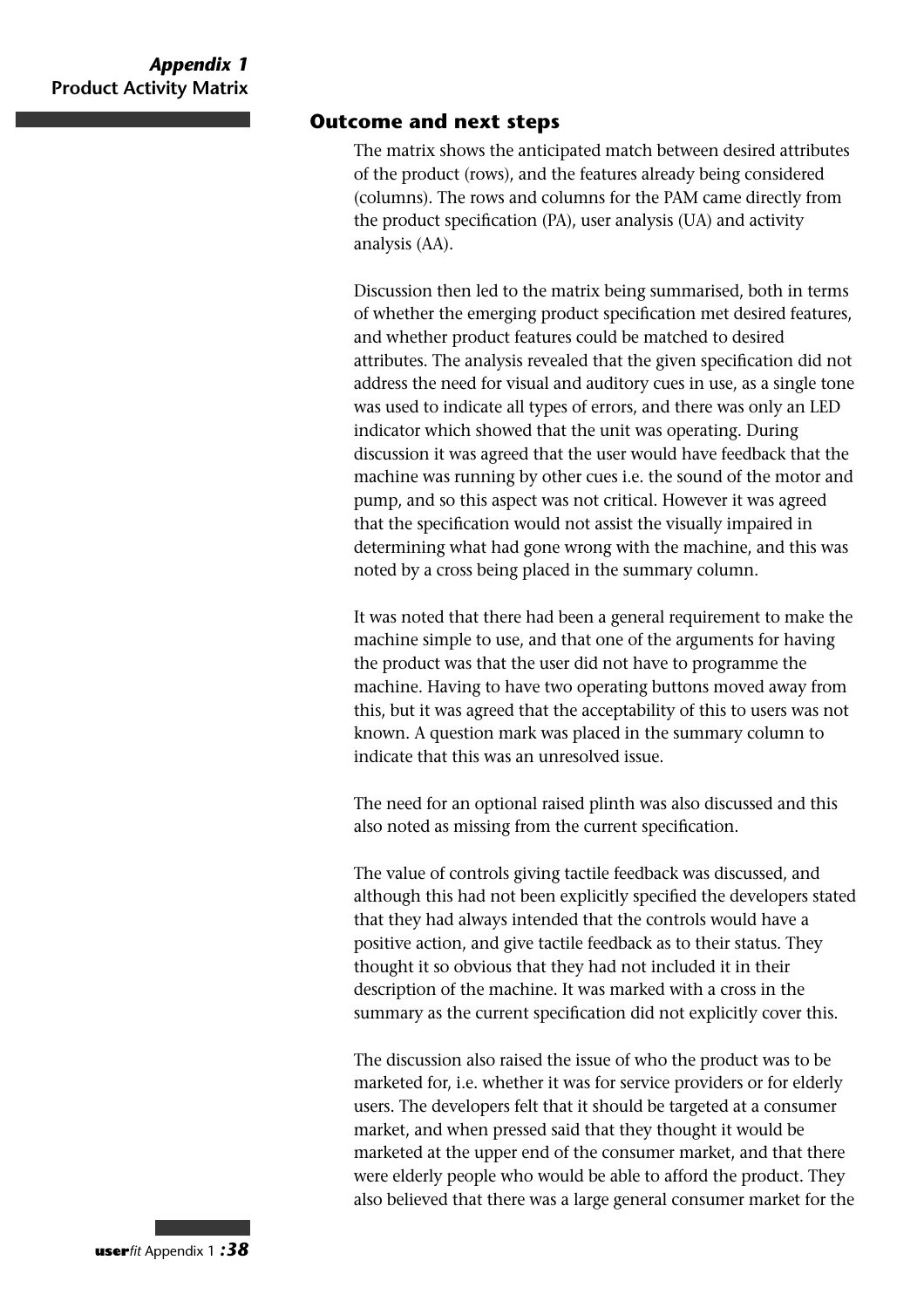product, if it could be shown to be usable by a wide section of the population, and could be integrated with future home automation systems.

They agreed that the product had to be reliable and cost effective to use, but could not specify how this was going to be achieved. For this reason a cross was placed in the column.

They had no idea whether the machine would be cheaper to operate than a conventional unit, but felt that it should not be as wasteful of water and power as a conventional machine. They agreed to look at this in more detail, with the objective that the machine should be at least as cheap to operate as a more conventional washing machine.

Discussing maintenance, the developers felt that the removable filter would be easy to change, and this would be the only user serviceable component. Discussion revealed that the filter would need cleaning more than with a conventional machine as a clogged filter could mislead the machines automatic detection of washing loads. The developers thought that this would be acceptable. The consultants were less convinced of this and a question mark was recorded until this issue had been resolved by further investigation.

It was noted that elderly people had problems with collecting washing and transferring it to and from a washing machine, but saw direct support for this e.g. robotics as being outside the scope of the current project. These were marked as not being applicable in the summary column.

The need for an automatic detergent dispenser was also discussed and it was agreed that this would be a useful addition to the specification. The development team agreed to look at the feasibility of doing this within the current work. A cross was marked to show that this had not been resolved.

The need for a single operating button had already been discussed and so this issue was not raised again, however a cross was placed in the summary to indicate the issue had not been resolved.

The need for a timer was also discussed and no conclusion was reached. One argument was that this was a desired feature to save money, but there were major concerns that this could not be implemented in a simple way on the machine. This was marked with a cross to show that it was unresolved and the developers agreed to explore how it might be achieved without making the machine complex in operation.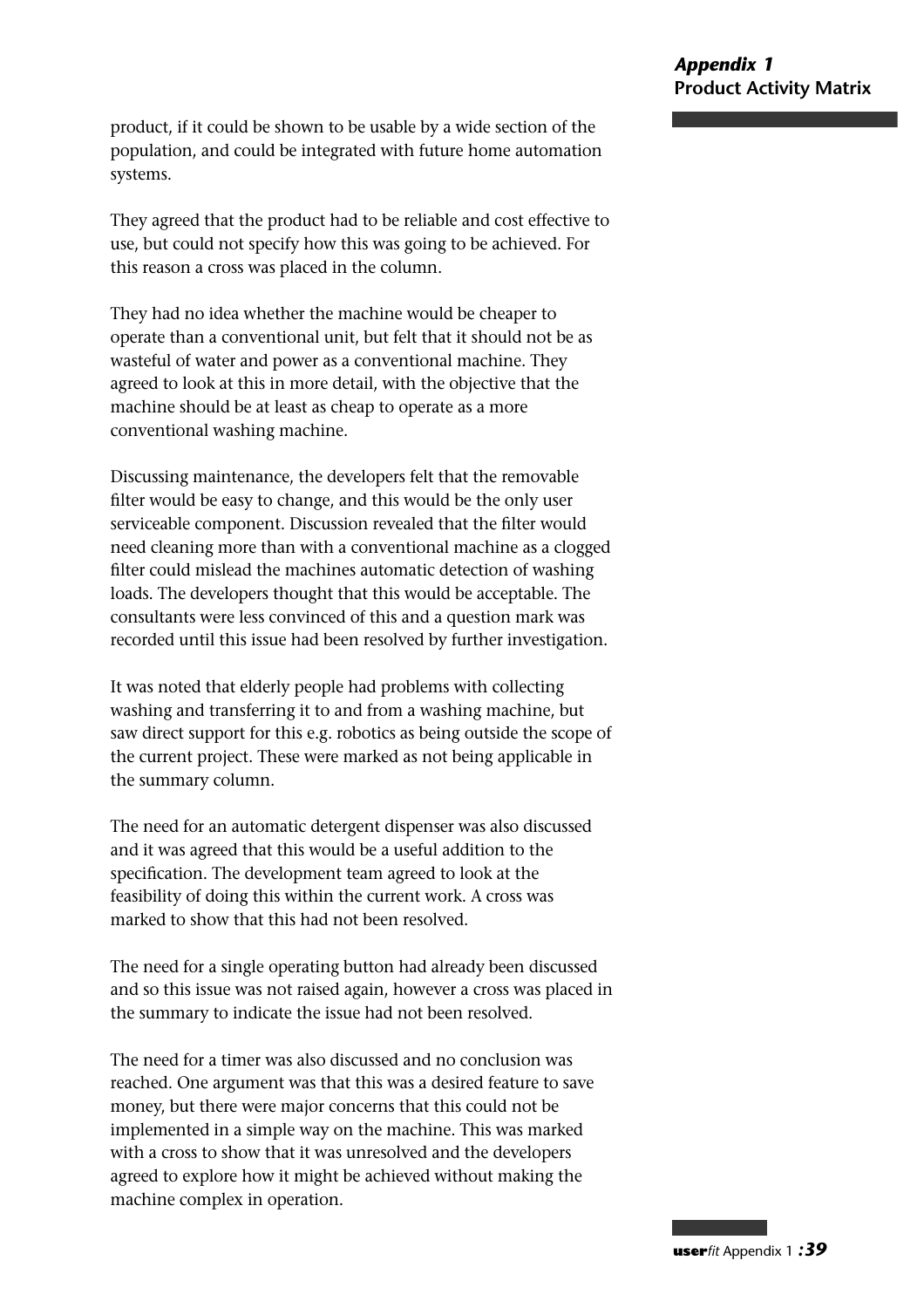### *Appendix 1* **Product Activity Matrix**

The need for an integrated tumble drier was also discussed, and concerns were raised that this would add significantly to purchasing and operating costs. It was accepted that this could be of benefit in ensuring that elderly people did not have to carry wet and therefore heavy washing, but again the cost was a concern. This issue was unresolved at the meeting.

This discussion was then summarised in a Requirements Summary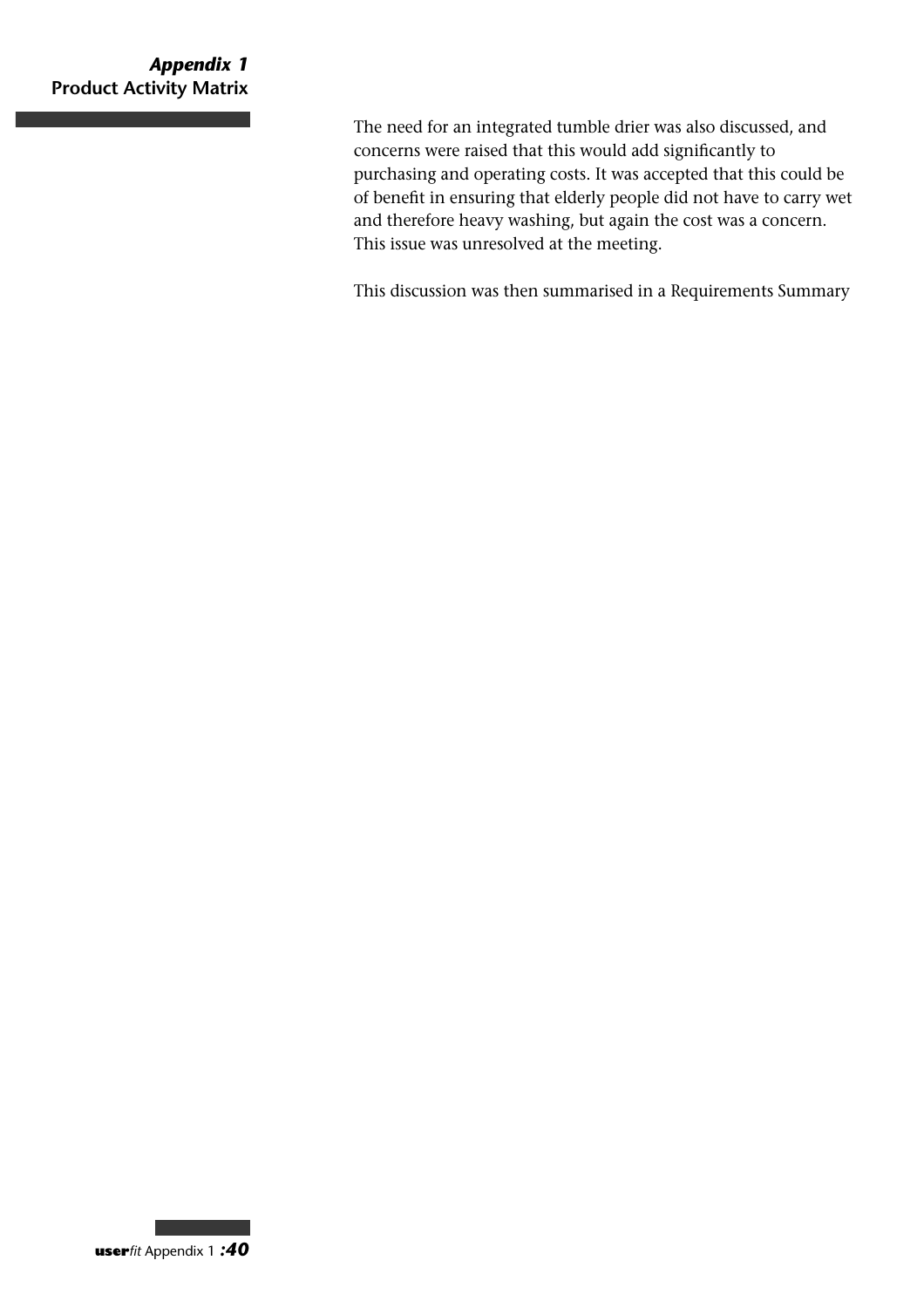Intelligent washing machine

| <b>Desired Feature</b>                                                                                                  | <b>Degree of Match with</b><br><b>Specification</b>                                        | <b>Actions Needed</b>                                                                                                                                                                     |
|-------------------------------------------------------------------------------------------------------------------------|--------------------------------------------------------------------------------------------|-------------------------------------------------------------------------------------------------------------------------------------------------------------------------------------------|
| Use of sovnd as well as visual<br>indications for displays                                                              | Specification poor as no indication<br>of different types of errors are<br>given           | To improve the avalitory feedback<br>given. Design this to include multiple<br>Fones/and or voice announcement                                                                            |
| Simple controls                                                                                                         | Seems fairly good but made<br>more complex by having two<br>operating buttons              | Need to determine whether this is<br>acceptable                                                                                                                                           |
| Large door to machine                                                                                                   | No problem anticipated                                                                     |                                                                                                                                                                                           |
| Aim to make it as simple as<br>possible to vse                                                                          | May be made more complex by<br>having two buttons                                          | Need to determine whether this is<br>acceptable                                                                                                                                           |
| Front loading machine slightly<br>easier to use for such groups                                                         | No problem                                                                                 |                                                                                                                                                                                           |
| A raised plinth for the machine<br>could help in facilitating use                                                       | Not included in specification                                                              | Agreed to develop an optional plinth.                                                                                                                                                     |
| Glood tactile feedback from<br>controls as well as avditory cues                                                        | Not in specification but intended<br>by developers                                         | Include this in specification                                                                                                                                                             |
| Shovld be a walk up and use<br>product                                                                                  | Should be covered by it being an<br>intelligent machine needing two<br>buttons to operate. |                                                                                                                                                                                           |
| Need to market product for<br>service providers- product has to<br>be very reliable and seen as<br>being cost effective | Anticipated reliability and cost<br>not specified                                          | Needs to be considered. Also a closer<br>definition of market sector is<br>needed. Now arguing that elderly<br>will purchase for themselves and that<br>there is a wider consumer market. |
| Cheap to operate                                                                                                        | Not proven                                                                                 | Needs to be investigated                                                                                                                                                                  |
| Simple to use and maintain the<br>product                                                                               | Not proven that the removable<br>filter will be easy to use                                | Perform pilot stvdy to determine how<br>easy the current design is to use.                                                                                                                |
| Machine needs to look like a<br>conventional washing machine.                                                           | No problem                                                                                 |                                                                                                                                                                                           |
| Leak detection and machine<br>door being open detected, along.<br>with internal faults                                  | No major problem, but as noted<br>before there is no differentiation<br>in messages        | Consider redesign of this feature.                                                                                                                                                        |
|                                                                                                                         |                                                                                            |                                                                                                                                                                                           |

 $\mathbf{i}$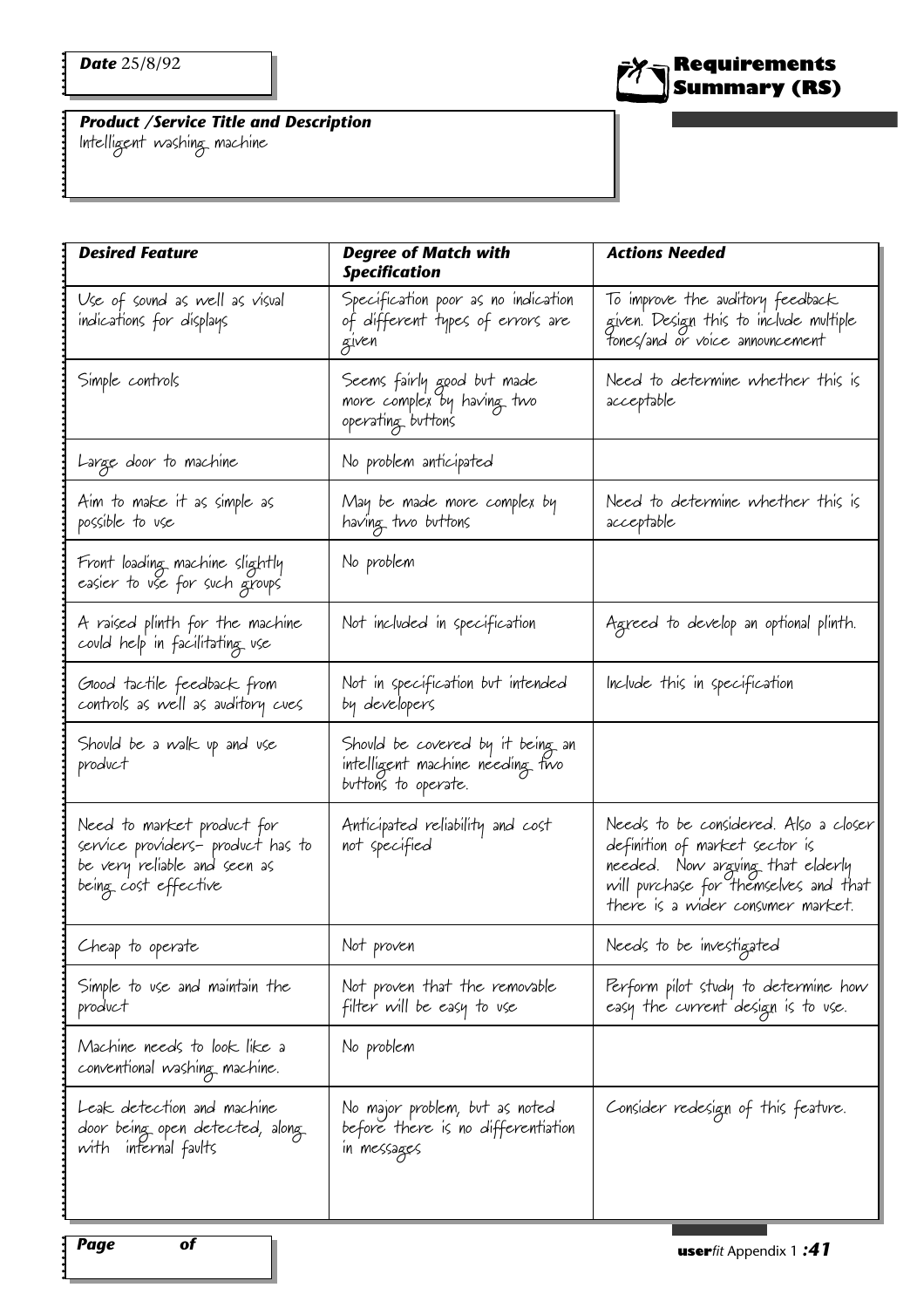

*Product /Service Title and Description* Intelligent washing machine

# **Requirements for Design Summary**

| <b>Desired Feature</b>                                                                                                                                    | <b>Degree of Match with</b><br><b>Specification</b>                                                                           | <b>Actions Needed</b>                                                                        |
|-----------------------------------------------------------------------------------------------------------------------------------------------------------|-------------------------------------------------------------------------------------------------------------------------------|----------------------------------------------------------------------------------------------|
| Avtomatic system for collecting.<br>washing, but outside the scope<br>of the project                                                                      | Not applicable                                                                                                                |                                                                                              |
| Easy to use door                                                                                                                                          | Some redesign needed. Door<br>needs to be as large as possible<br>with a mechanism allowing<br>operation by the frail elderly | Get advice as to appropriate<br>operating force needed. Redesign<br>and pilot with end users |
| Large door                                                                                                                                                | No problem anticipated                                                                                                        |                                                                                              |
| Automatic system for putting<br>washing in machine?                                                                                                       | Not applicable                                                                                                                |                                                                                              |
| Avtomatic detergent dispenser                                                                                                                             | Not included in specification                                                                                                 | To be explored for inclusion                                                                 |
| Single operating button                                                                                                                                   | Not possible due to technical<br>límítations                                                                                  | Not thought to be a serious<br>problem but will be investigated                              |
| Timer                                                                                                                                                     | Not included-some concerns<br>that it will introduce complexity                                                               | Possibility of adding a simple timer<br>will be included as the feature is<br>desirable.     |
| Integrated tumble drier with<br>machine? Elderly people have<br>problems with other aspects of<br>washing which are not supported<br>with the technology. | Not included                                                                                                                  | The feasibility of doing this in the<br>project will be explored.                            |
| Automatic detection of faults<br>and switching off of machine<br>needed-avoidance of water<br>damage critical                                             | Included                                                                                                                      |                                                                                              |
| Help l'ine/maintenance                                                                                                                                    | Ovtside the scope of the<br>functional specification, but the<br>need to consider these issues is<br>noted                    | Think about practical aspects of<br>supporting the product.                                  |
| Linked to wider system to<br>control water and power in the<br>home?                                                                                      | Needed for future development,<br>but part of the technical<br>specification rather than a<br>functional issue.               | Continue developing the product to<br>allow connection to the home bus                       |
|                                                                                                                                                           |                                                                                                                               |                                                                                              |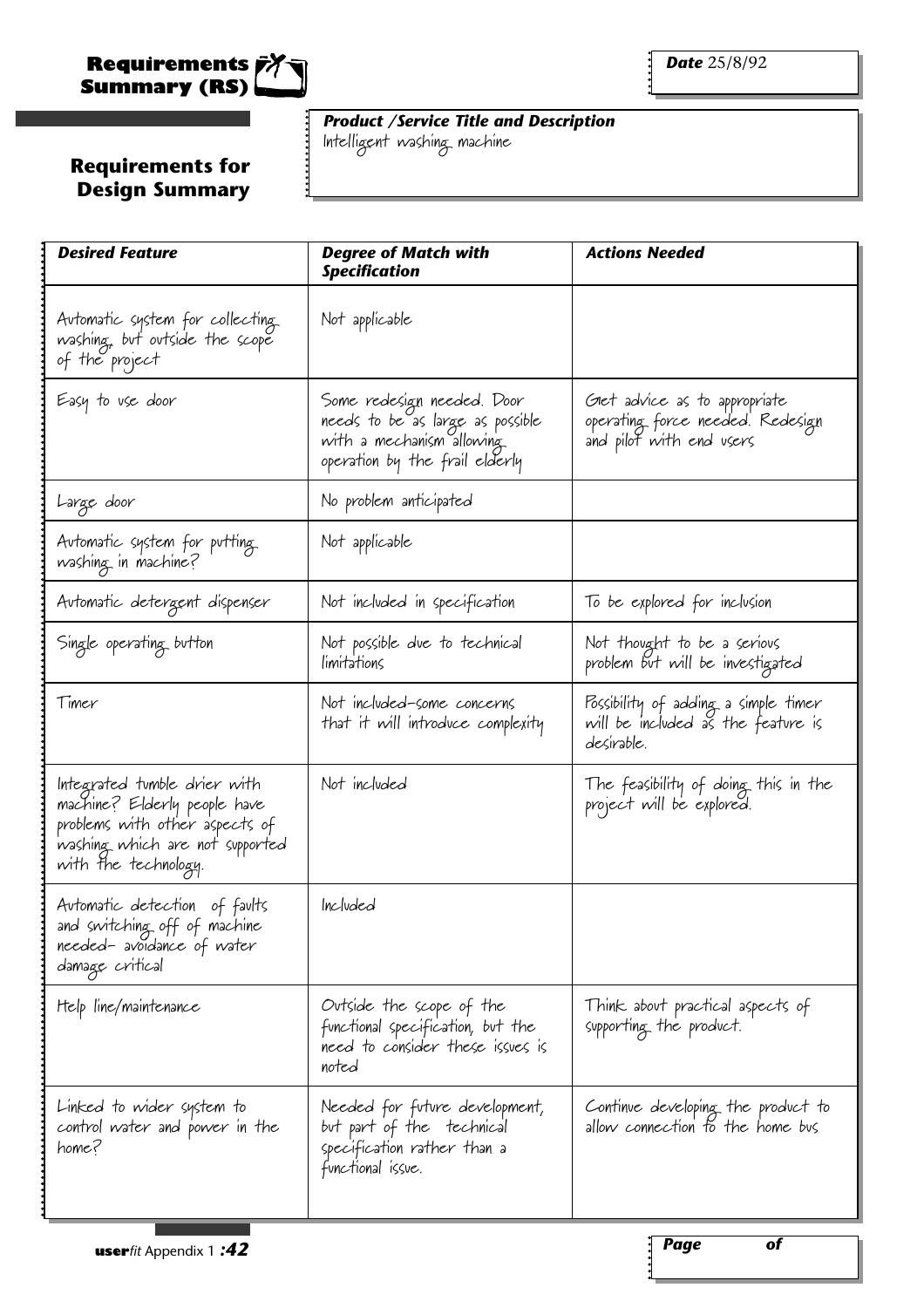*Appendix 1* **Design Summary**

#### **Outcome and next steps**

The PAM was also looked at in order to identify whether any features included in the specification did not appear to match any requirements. It was noted that the proposed two button operation did not come from user requirements but rather was a technical limitation, which the developers confirmed that they could not easily solve. The use of a single LED indicator to show that the machine was switched also did not match known user requirements, but it was agreed that this was not a significant design issue. The developers agreed to ensure that it would be a large and bright LED, and would be placed in a prominent position. It was also agreed that a single tone to indicate a range of errors with the machine did not match any requirements, and that alternatives would be explored. These included the use of more than one tone, and/or recorded speech messages.

Once the PAM was largely complete, discussion also took place regarding the anticipated cost of components of the specification, and some indication of priorities given. This allowed the top two rows of the PAM also to be completed. This in turn allowed some trade off to be made in terms of the development effort. In this particular example there were no features which were anticipated to be expensive to implement but were of low priority, and fortunately the only low priority features were also inexpensive to implement. This meant that in this case no trade off needed to be discussed.

An additional activity engaged in during these discussions was to move towards operationalising the revised specification in practical terms. This was seen as being important for subsequent detailed design, and also in developing evaluation plans. In order to assist in this process the developers also looked at relevant design guidelines or prescriptions, which included recommendations for the maximum forces that should be used to operate controls, and some guidance as to the use of auditory feedback i.e. the use of low frequency tones.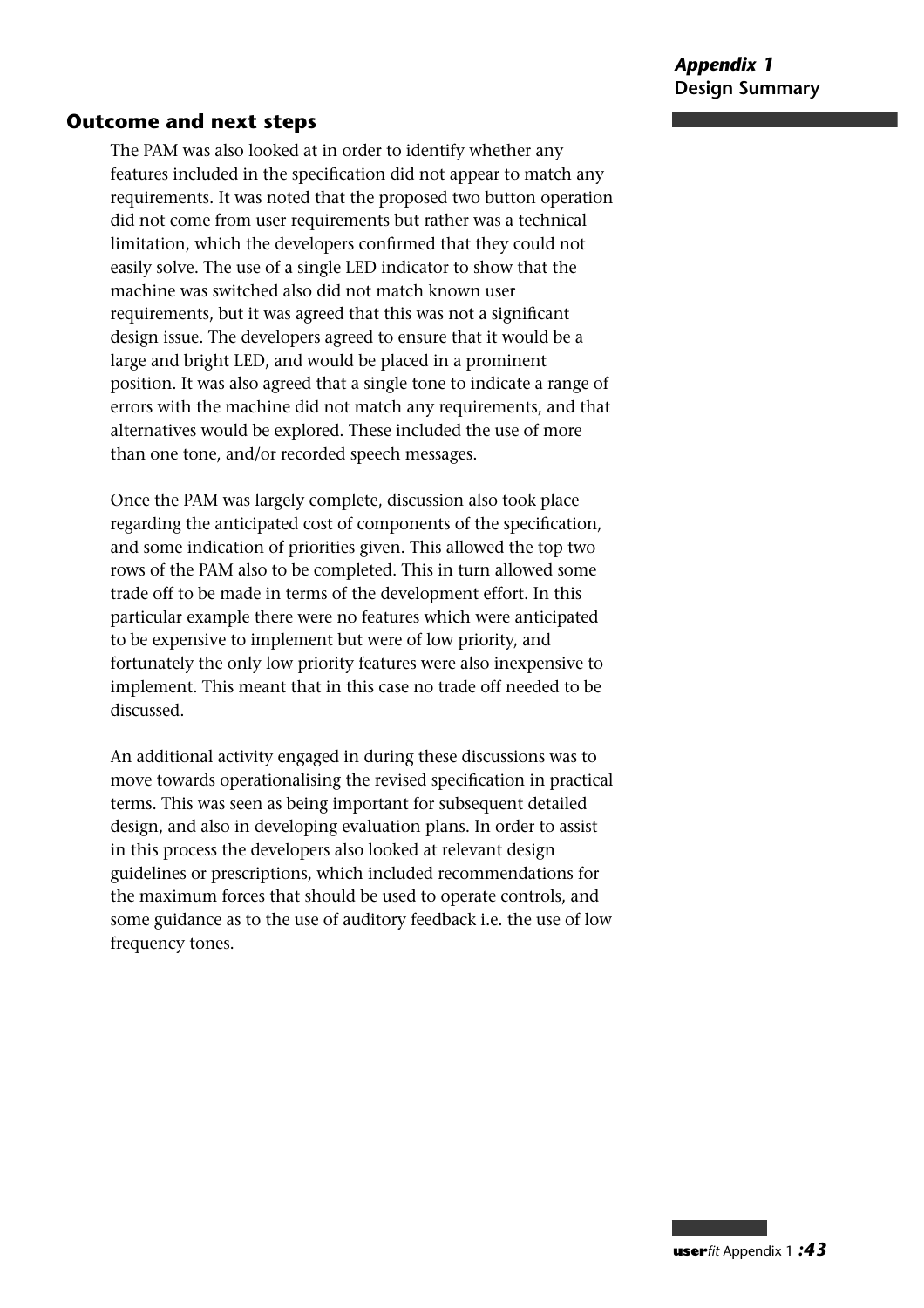

Intelligent Washing machine

| <b>Functional Specification</b>                                                                                                      | <b>Priority</b> | <b>Operational Details</b>                                                                                                                                                                                                                                                                                                                                                                                    |
|--------------------------------------------------------------------------------------------------------------------------------------|-----------------|---------------------------------------------------------------------------------------------------------------------------------------------------------------------------------------------------------------------------------------------------------------------------------------------------------------------------------------------------------------------------------------------------------------|
| Conformance to European Home<br>Standard                                                                                             | High            | Draft standard (Version 1.1) to be followed in<br>the technical specification. This has no<br>implications for the products functionality.                                                                                                                                                                                                                                                                    |
| Single key press for wash, but<br>due to technical limitations a<br>separate wool wash button is<br>needed. Will this be acceptable? | High            | This is being considered for redesign, but if<br>included will consist of a large red on/off button<br>$(2.5 \text{ cm in diameter})$ movnted at the top right<br>of the machine, and a smaller green button<br>movnted towards top centre labelled with a wool<br>'icon. Need to identify an appropriate icon. It has<br>been recommended that controls should require no<br>more than .6N force to operate. |
| Local alarm, and potential for<br>remote alarms                                                                                      | High            | Avalitory alarms to be provided for machine door<br>open, water leak, and machine malfunction. See<br>below for details. All of these can be remotely<br>monitored. In addition there will be an alarm to<br>indicate the wash has finished.                                                                                                                                                                  |
| Conventional door with lock<br>release activated after a time<br>delay and only when machine is<br>off.                              | High            | Use of existing washing machine door and release<br>mechanism is anticipated unless radical change is<br>needed. Door is 40 cm in diameter with a lever<br>operation. The force needed to operate this is<br>vnknown, but earlier recommendations will be<br>complied with where possible.                                                                                                                    |
| Large door with easy open feature                                                                                                    | High            | See above                                                                                                                                                                                                                                                                                                                                                                                                     |
| Single LED mounted on the front<br>panel of the machine.                                                                             | Medium          | Single round 8mm red LED. Will explore using a<br>larger unit                                                                                                                                                                                                                                                                                                                                                 |
| Conventional styling i.e. an all<br>white machine.                                                                                   | Low             | Will use existing machines styling. No problems<br>anticipated with this as the manufacturer reports<br>good user acceptance of the design.                                                                                                                                                                                                                                                                   |
| Single beeping tone for door<br>open, wash finished, leak and<br>machine malfunction.                                                | Low             | Single tone in the 1 <i>000</i> Hz range currently<br>specified. Understood that 4 tones may be<br>needed. Suggest 600, 700, 800 and 900 Hz,<br>with higher tones to indicate severity of alarm.                                                                                                                                                                                                              |
| Simple removable filter                                                                                                              | High            | Located at the machine front close to the floor.<br>The screw fitting filter comes out of its housing<br>for cleaning. This cover has a $7$ cm diameter.<br>The acceptability of this will be evaluated and<br>the possibility of redesign considered.                                                                                                                                                        |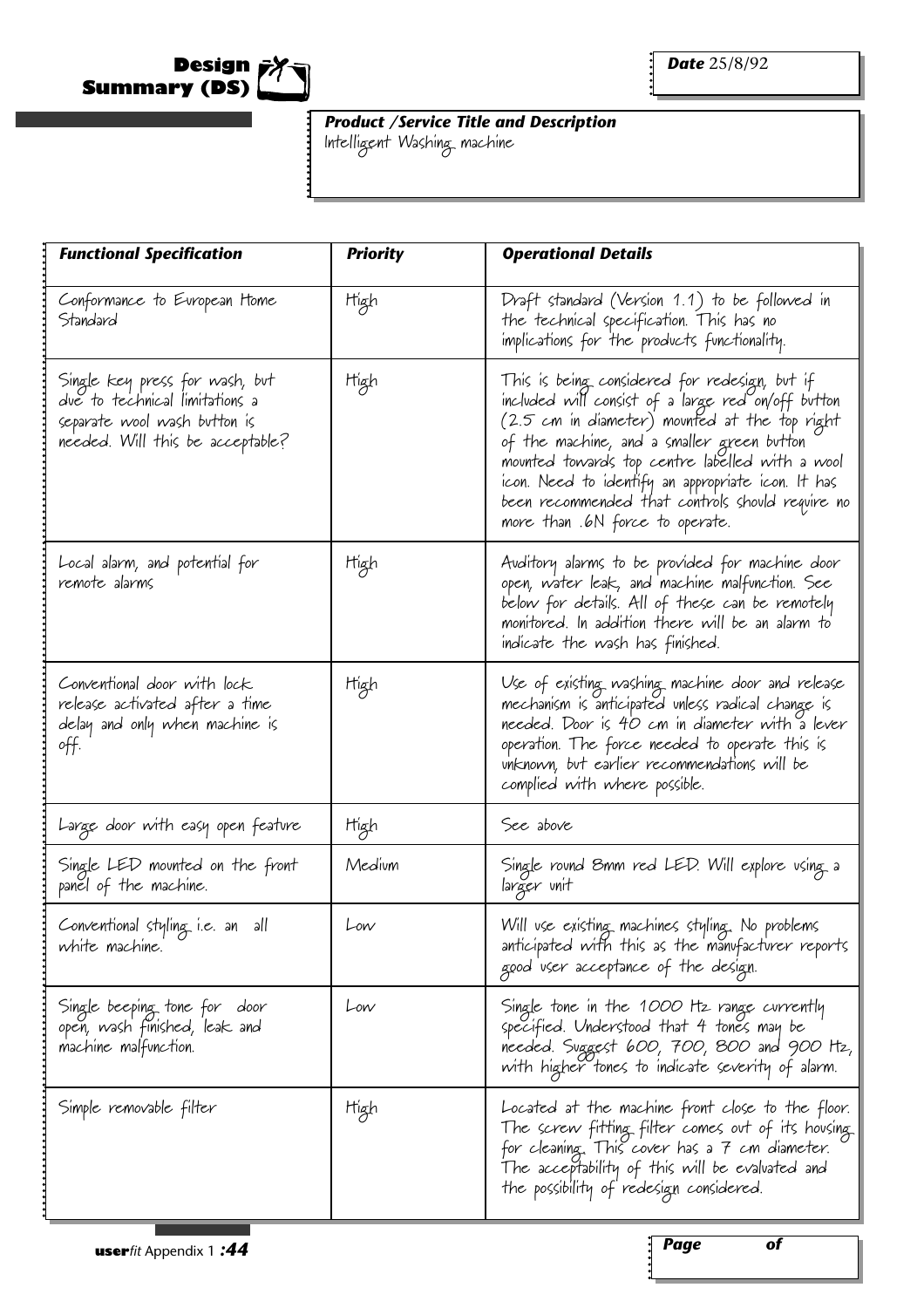#### **Outcome and next steps**

As a result of these discussions further development took place. The developers decided to use four different tones to differentiate between the different types of error conditions, and confirmed that it would not be possible to replace the two operating buttons with a single unit. A small pilot study was conducted which showed that the existing washing machines filter could easily be cleaned by most people, but that the operator had to bend down to use it. It was not considered feasible to redesign this in the project, as the whole machine would have to be re configured. Another small study looked at the existing door mechanism for the product and concluded that this was acceptable.

The designers discussed in detail whether it would be possible to develop a timer for the machine, and came up with a simple design option. This was to have the main on/off button to also be a knob with a pointer. When pushed normally there would be immediate operation, but when twisted to a particular time, the washing machine would only start when that time was reached.

The possibility of having an integrated tumble drier was also discussed, but it was agreed that this would involve too much of a redesign of the existing machine, and that in addition it would add to purchase and operating costs significantly. The developers also discussed the possibility of an automatic detergent dispenser and agreed that it would be possible to develop within the project. The development team then met with the consultants in order to revise the Product Analysis, PAM, Requirements Summary and to produce a final Design Summary, before producing a final specification. The revised PAM is not included in this example as the procedure is identical to that already described. However the other forms are included for completeness.

**user***fit* Appendix 1 *:45*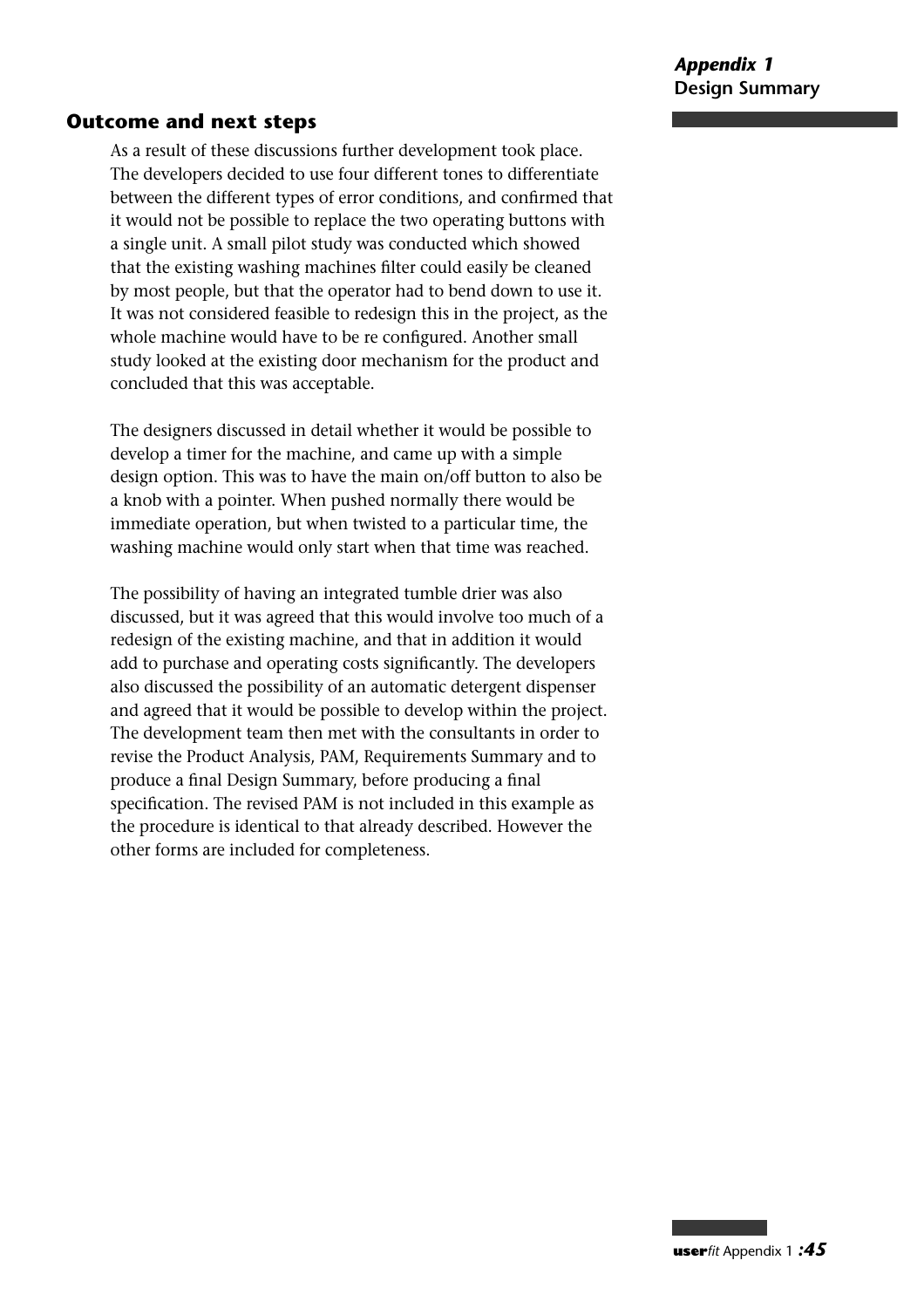**Product Analysis (PA)**



#### *Product /Service Title and Description*

Intelligent Washing Machine- Note this is a development of an existing product. The idea has come from engineers who have built a prototype machine.

| <b>Broad Specification/</b><br><b>Design Objectives</b>                                                                               | <b>Rationale</b>                                                                                                                                  | <b>Detailed Operational</b><br>Features                                                                                | <b>Actions</b>                                                                                    |
|---------------------------------------------------------------------------------------------------------------------------------------|---------------------------------------------------------------------------------------------------------------------------------------------------|------------------------------------------------------------------------------------------------------------------------|---------------------------------------------------------------------------------------------------|
| Machine connected to<br>home bus-allowing poten-<br>tial vse by a wide range<br>of disability groups with<br>special control devices. | Extends possible application<br>areas, including use by<br>disability groups and remote<br>control and monitoring.                                | Conformance to European<br>Home Standard                                                                               | None required                                                                                     |
| Avtomatic selection of<br>wash                                                                                                        | Useful for elderly people<br>to just have a simple on/off<br>operation?                                                                           | Single key press for wash,<br>but separate wool wash<br>button is needed. Will this<br>be acceptable?                  | No answer from<br>vser svrveys. To be<br>tested during<br>evaluation                              |
| Avtomatic favlt detection<br>e.g. leakage and door<br>open                                                                            | Safety featvres for vse<br>with elderly people                                                                                                    | Local alarm, and potential<br>for remote alarms                                                                        | Priority given to<br>safety featvres due<br>to user survey                                        |
| Front loading machine                                                                                                                 | Based on an existing<br>product                                                                                                                   | Conventional door with<br>lock release activated<br>after a time delay and only<br>when machine is off.                | No problems<br>identified — no<br>action needed                                                   |
| Easy access to machine<br>for adding and removing<br>clothing                                                                         | Elderly have problems with<br>manipulating clothing                                                                                               | Large door with easy open<br>feature                                                                                   | None required pilot<br>stvdy showed no<br>problems with this<br>aspect of the<br>existing machine |
| Indicator that machine is<br>on                                                                                                       | Glood design to show<br>machine is working                                                                                                        | Single LED mounted on<br>the front panel of the<br>machine and avditory tone<br>to indicate wash cycle is<br>complete. | Agreed to use a<br>larger LED                                                                     |
| Styled as a conventional<br>washing machine                                                                                           | Based on existing product<br>to appeal to the consumer<br>market and to elderly<br>people. Also becavse it is<br>based on an existing<br>machine. | Conventional styling i.e. an<br>all white machine.                                                                     | None required                                                                                     |
| Avditory alarms                                                                                                                       | Useful for visually impaired<br>users and also to bring<br>attention to problems with<br>the machine generally                                    | Multiple tones now being<br>used, with more urgent<br>alarms being indicated by<br>higher frequencies                  | This will be<br>evaluated in the<br>study                                                         |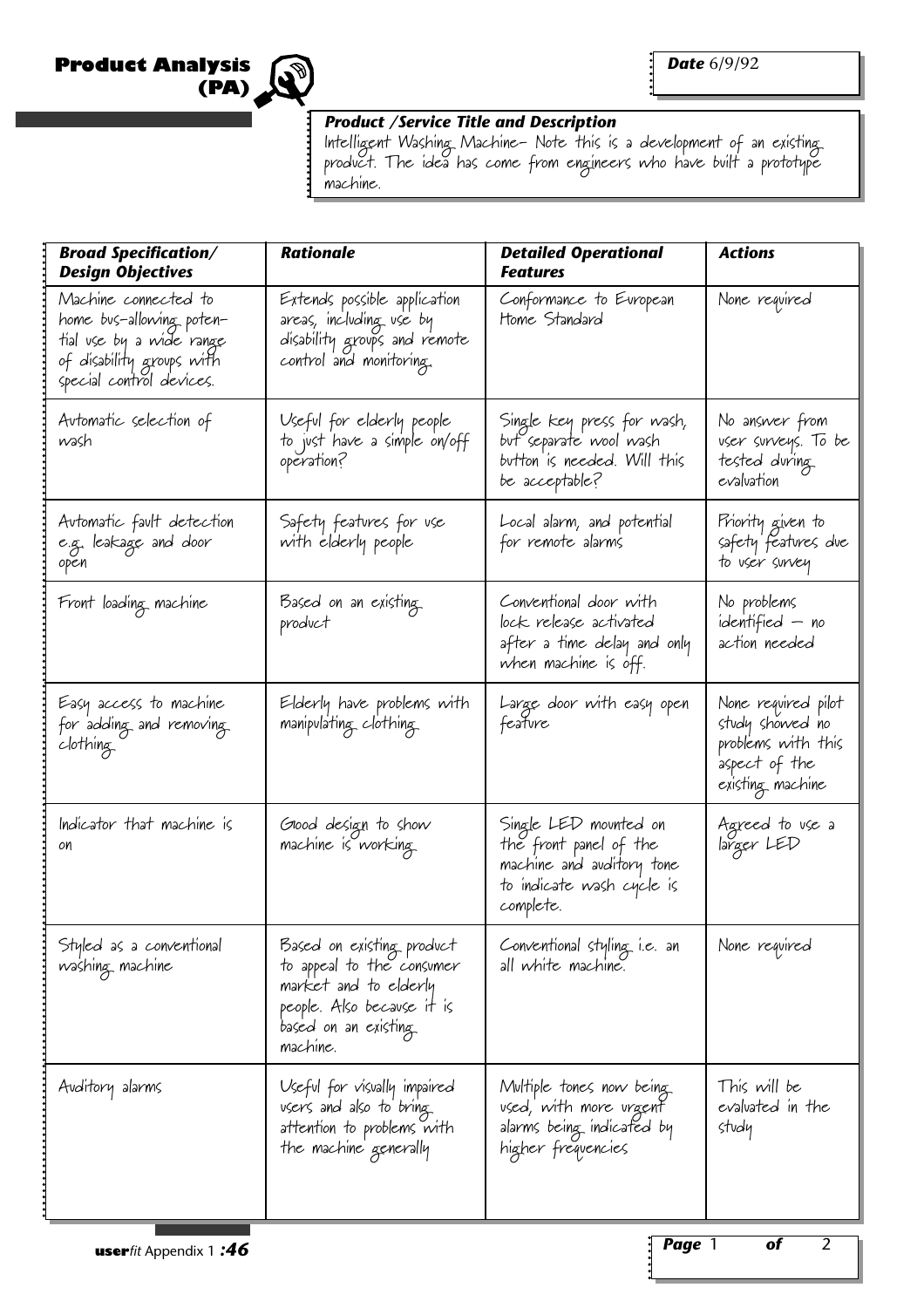

Intelligent Washing Machine- Note this is a development of an existing product. The idea has come from engineers who have built a prototype machine.

| <b>Broad Specification/</b><br><b>Design Objectives</b> | <b>Rationale</b>                                                                                          | <b>Detailed Operational</b><br><b>Features</b>                                                        | <b>Actions</b>                            |
|---------------------------------------------------------|-----------------------------------------------------------------------------------------------------------|-------------------------------------------------------------------------------------------------------|-------------------------------------------|
| Simple maintenance                                      | Needs to be maintainable<br>by non specialist staff                                                       | Simple removable filter                                                                               | No major problems<br>identified           |
| Timer                                                   | Allows machine to be<br>used with cheap rate<br>power                                                     | Very simple timer<br>designed which does not<br>add significantly to the<br>complexity of the machine | This will be<br>evaluated in the<br>study |
| Tactile Feedback from<br>Controls                       | Improves usage for visually<br>impaired people in<br>particular, but also good<br>general design practice | Controls have a positive<br>action, and it is clear<br>what state they are in<br>by touch             | None required                             |
| Automatic Detergent<br>Dispenser                        | Makes the product<br>simpler to use                                                                       | Detergent hopper<br>designed which only has<br>to be filled periodically                              | To be evaluated                           |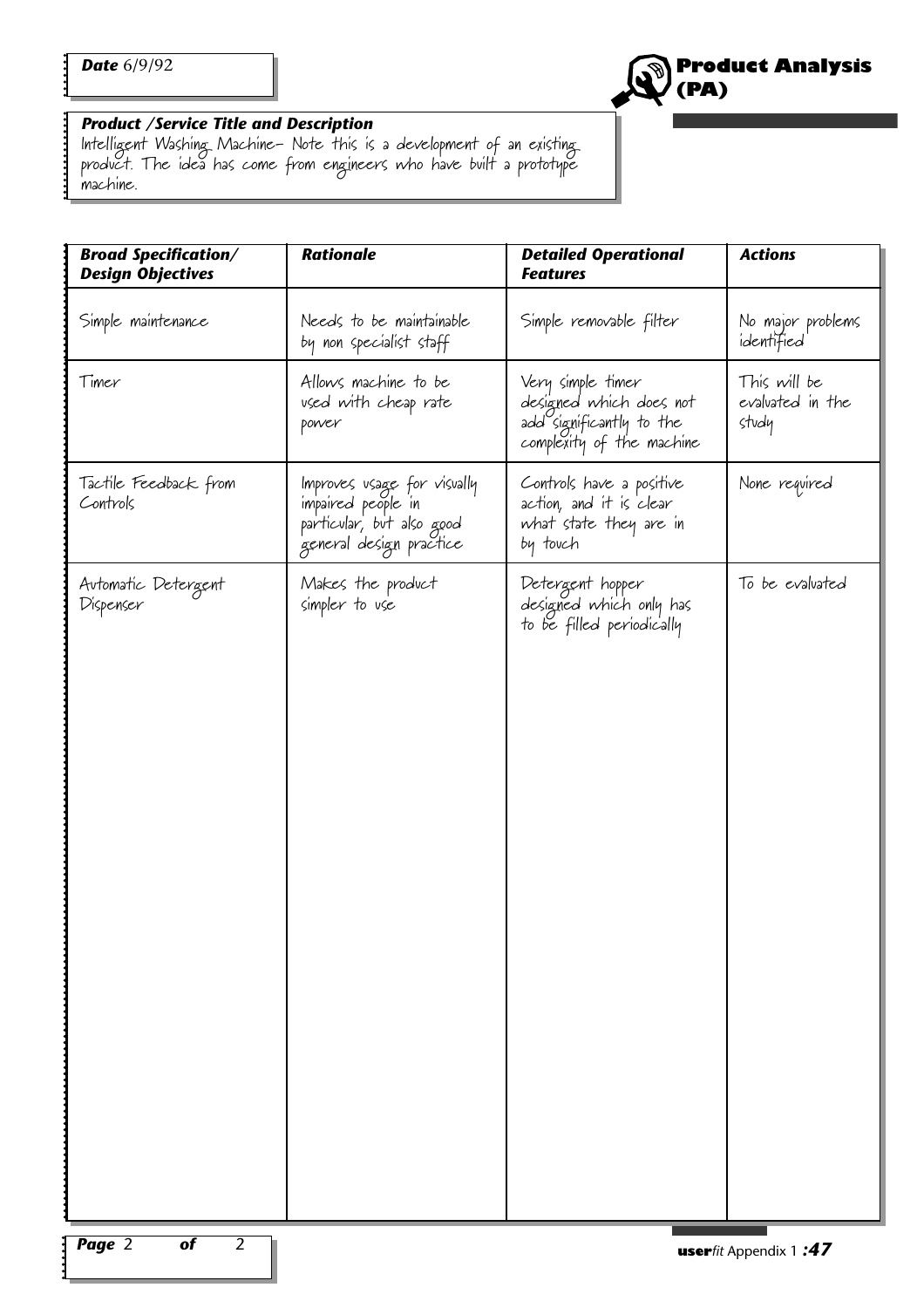

Intelligent washing machine

| <b>Desired Feature</b>                                                                                                  | <b>Degree of Match with</b><br><b>Specification</b>                                                                                                               | <b>Actions Needed</b>                                                                                                                                                              |
|-------------------------------------------------------------------------------------------------------------------------|-------------------------------------------------------------------------------------------------------------------------------------------------------------------|------------------------------------------------------------------------------------------------------------------------------------------------------------------------------------|
| Use of sovnd as well as visual<br>indications for displays                                                              | A much better match as<br>different sovnds are now vsed for<br>different conditions. Itowever<br>there is no visual display for the<br>different error conditions | None- as resources do not permit<br>continued specification                                                                                                                        |
| Simple controls                                                                                                         | Seems fairly good but made<br>more complex by having two<br>operating button's                                                                                    | Need to determine whether this is<br>acceptable                                                                                                                                    |
| Large door to machine                                                                                                   | No problem anticipated                                                                                                                                            |                                                                                                                                                                                    |
| Aim to make it as simple as<br>possible to vse                                                                          | May be made more complex by<br>having two buttons                                                                                                                 | Need to determine whether this is<br>acceptable                                                                                                                                    |
| Front loading machine slightly<br>easier to use for such groups                                                         | No problem anticipated                                                                                                                                            |                                                                                                                                                                                    |
| A raised plinth for the machine<br>could help in facilitating use                                                       | Not included in specification                                                                                                                                     | Agreed to develop an optional plinth.                                                                                                                                              |
| Glood tactile feedback from<br>controls as well as avditory cues                                                        | Glood match now provided                                                                                                                                          |                                                                                                                                                                                    |
| Shovld be a walk up and use<br>product                                                                                  | Should be covered by it being an<br>intelligent machine needing two<br>buttons to operate.                                                                        |                                                                                                                                                                                    |
| Need to market product for<br>service providers- product has to<br>be very reliable and seen as<br>being cost effective | Anticipated reliability and cost<br>not specified                                                                                                                 | Needs to be considered. Also need<br>definition of market sector. Now<br>arguing that elderly people will<br>purchase for themselves and that<br>there is a wider consumer market. |
| Cheap to operate                                                                                                        | Not proven                                                                                                                                                        | Needs to be investigated                                                                                                                                                           |
| Simple to use and maintain the<br>product                                                                               | Filter seems easy to wash, apart<br>from user having to bend down                                                                                                 | No action-Impossible to redesign<br>within the constraints of the<br>project                                                                                                       |
| Machine needs to look like a<br>conventional washing machine.                                                           | No problem                                                                                                                                                        |                                                                                                                                                                                    |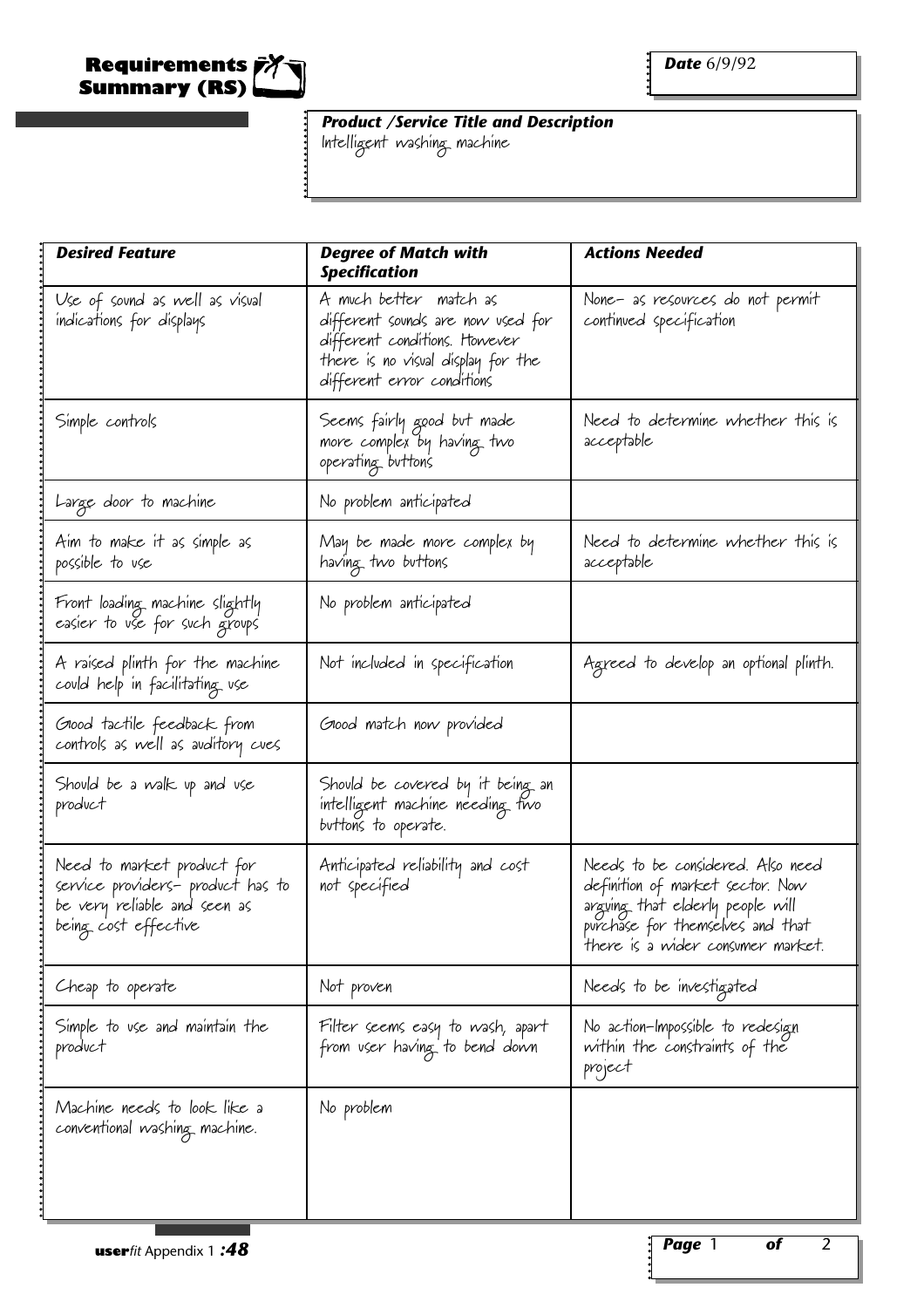

*Product /Service Title and Description* Intelligent washing machine

| <b>Desired Feature</b>                                                                                                                                          | <b>Degree of Match with</b><br><b>Specification</b>                                                             | <b>Actions Needed</b>                                                  |
|-----------------------------------------------------------------------------------------------------------------------------------------------------------------|-----------------------------------------------------------------------------------------------------------------|------------------------------------------------------------------------|
| Leak detection and machine<br>door being open detected, along.<br>with internal faults                                                                          | Messages now differentiated                                                                                     |                                                                        |
| Automatic system for collecting.<br>washing, but outside the scope<br>of the project                                                                            | Not applicable                                                                                                  |                                                                        |
| Easy to use door                                                                                                                                                | Existing design appears to be<br>acceptable                                                                     | No action needed now                                                   |
| Large door                                                                                                                                                      | No problem, existing door appears<br>acceptable                                                                 | As above                                                               |
| Automatic system for putting<br>washing in machine?                                                                                                             | Not applicable                                                                                                  |                                                                        |
| Avtomatic detergent<br>dispenser                                                                                                                                | Not included in specification                                                                                   | This feature to be developed                                           |
| Single operating button                                                                                                                                         | Not possible due to technical<br>límitations                                                                    | Not thought to be a serious problem<br>but will be investigated        |
| Timer                                                                                                                                                           | Not included-some concerns that<br>it will introduce extra complexity                                           | A simple timer will be included, as<br>the feature is desirable.       |
| Integrated tumble drier with<br>machine? Elderly people have<br>problems with other aspects of<br>washing which are not supported<br>with the technology.<br>ΟI | Not included                                                                                                    | Too expensive to include -<br>therefore no action needed               |
| Automatic fault detection and<br>machine shut-off of needed-<br>critical to avoid of water damage                                                               | Included                                                                                                        |                                                                        |
| Help l'ine/maintenance                                                                                                                                          | Ovtside the scope of the func-<br>tional specification, but the need<br>to consider these issues is noted       | Think about practical aspects of<br>supporting the product.            |
| Linked to wider system to<br>control water and power in the<br>home?                                                                                            | Needed for future development,<br>but part of the technical<br>specification rather than a<br>functional issue. | Continue developing the product to<br>allow connection to the home bus |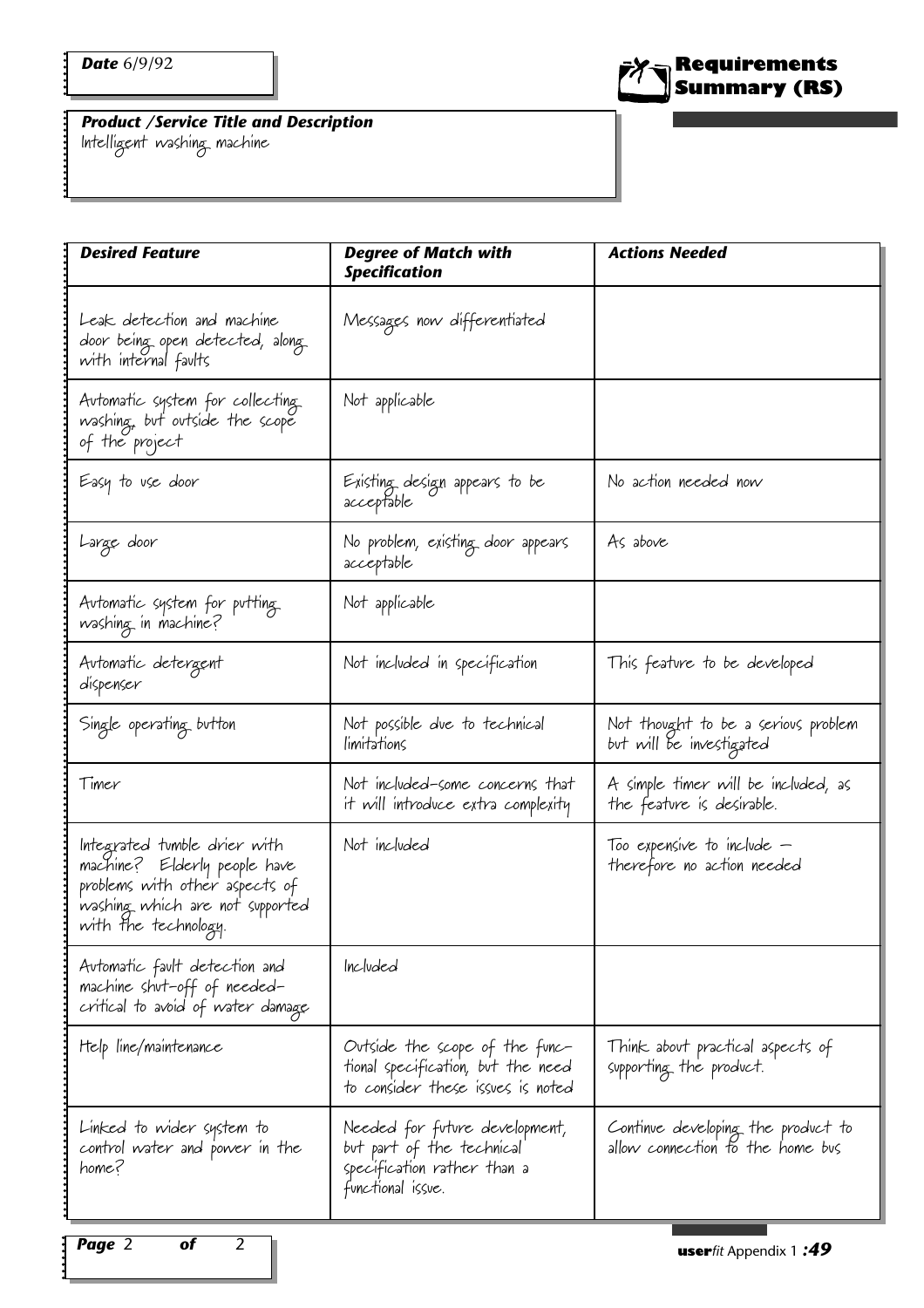

Intelligent Washing machine

| <b>Functional Specification</b>                                                                                                      | <b>Priority</b> | <b>Operational Details</b>                                                                                                                                                                                                                                                                                                                                                                          |
|--------------------------------------------------------------------------------------------------------------------------------------|-----------------|-----------------------------------------------------------------------------------------------------------------------------------------------------------------------------------------------------------------------------------------------------------------------------------------------------------------------------------------------------------------------------------------------------|
| Conformance to European Home<br>Standard                                                                                             | High            | Draft standard (Version 1.1) to be followed in<br>the technical specification. This has no<br>implications for the products functionality.                                                                                                                                                                                                                                                          |
| Single key press for wash, but<br>dve to technical limitations a<br>separate wool wash button is<br>needed. Will this be acceptable? | High            | This is being considered for redesign, but if<br>included will consist of a large red on/off button<br>(2.5 cm in diameter) mounted at the top right<br>of the machine, and a smaller green button<br>movnted towards top centre labelled with a wool<br>'icon. Need to identify an appropriate icon. It has<br>been recommended that controls should require no<br>more than .6N force to operate. |
| Local alarm, and potential for<br>remote alarms                                                                                      | High            | Avalitory alarms to be provided for machine door<br>open, water leak, and machine malfunction. See<br>below for details. All of these can be remotely<br>monitored. In addition there will be an alarm to<br>indicate the wash has finished.                                                                                                                                                        |
| Conventional door with lock<br>release activated after a time<br>delay and only when machine is<br>off.                              | High            | Expectse of existing washing machine door and<br>release mechanism. Door is 40 cm in diameter<br>with a lever operation. the force needed to<br>operate this is vnknown, but earlier recommend-<br>ations will be complied with where possible.                                                                                                                                                     |
| Large door with easy open<br>feature                                                                                                 | High            | See above                                                                                                                                                                                                                                                                                                                                                                                           |
| Single LED mounted on the<br>front panel of the machine.                                                                             | Medium          | Single round 15 mm red LED will now be used                                                                                                                                                                                                                                                                                                                                                         |
| Conventional styling i.e. an all<br>white machine.                                                                                   | Low             | Will use existing machines styling. No problems<br>anticipated with this as the manufacturer reports<br>good vser acceptance of the design.                                                                                                                                                                                                                                                         |
| Single beeping tone for cloor<br>open, wash finished, leak and<br>machine malfunction.                                               | Low             | Agreed to now have four tones but all to be<br>below 900 Hz becavse of problems with elderly<br>hearing high frequencies. Frequencies of 6, 7, 8<br>and 900 Hz to be used.                                                                                                                                                                                                                          |
| Simple removable filter                                                                                                              | High            | Located at the front of the machine close to<br>the floor. The filter is taken out of its housing<br>for cleaning and has a screw fitting. This cover<br>is about 7 cm in diameter.                                                                                                                                                                                                                 |

1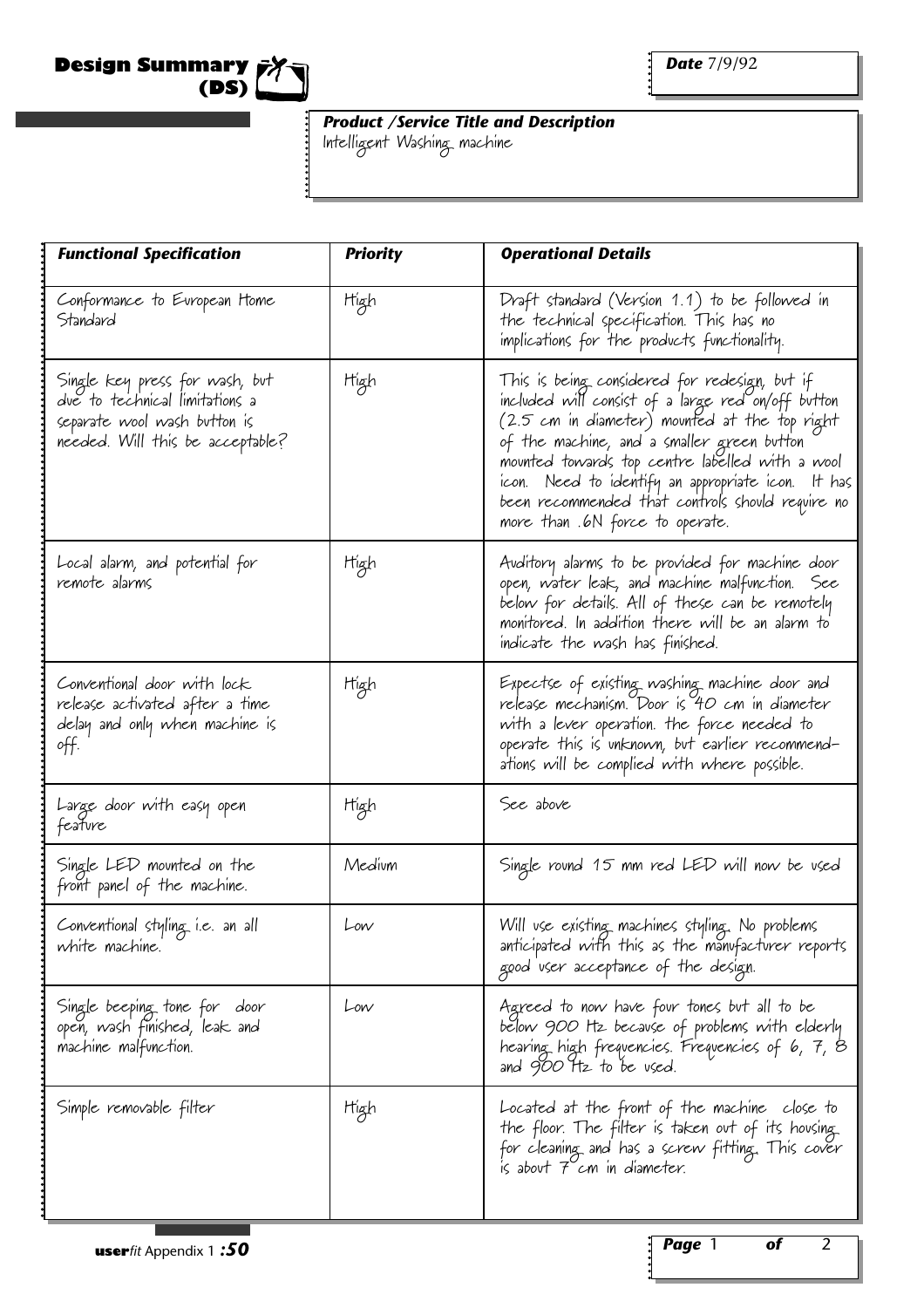

*Product /Service Title and Description* Intelligent Washing machine

| <b>Functional Specification</b>                                                                    | <b>Priority</b> | <b>Operational Details</b>                                                                                                                                                                                                                                                                                              |
|----------------------------------------------------------------------------------------------------|-----------------|-------------------------------------------------------------------------------------------------------------------------------------------------------------------------------------------------------------------------------------------------------------------------------------------------------------------------|
| Very simple timer designed<br>which does not add significantly<br>to the complexity of the machine | Medium          | Simple twist action knob as part of an on/off<br>switch. Knob turns gradually as time elapses with<br>the pointer normally being on the current time.<br>The button can be twisted to point to any time<br>during a 24 hour period, and when pushed the<br>switch will not operate until that time has been<br>reached. |
| Controls have a positive action,<br>and it is clear what state they<br>are in by touch             | High            | All controls are click action and also are<br>depressed by 2 cm when they have been<br>operated.                                                                                                                                                                                                                        |
| Detergent hopper designed<br>which only has to be filled<br>periodically                           | High            | Hopper only has to be filled after about 10<br>washes, and also gives a warning (unspecified)<br>when nearly empty.                                                                                                                                                                                                     |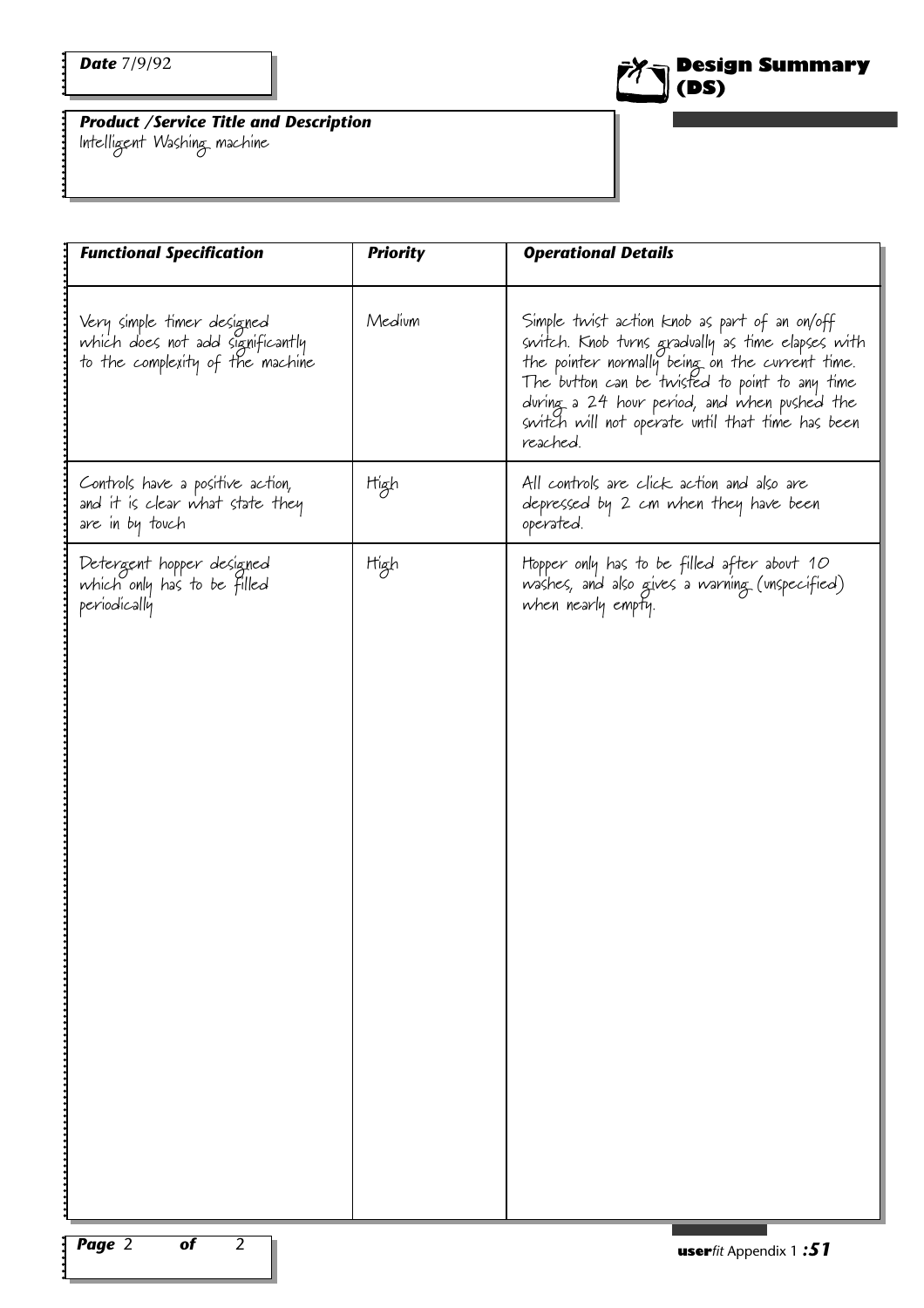# **Usability Evaluation Procedures**

In addition to refining the specification for the product, the developers were also encouraged to consider how the products usability would be evaluated, and the criteria which should be met for the product to be considered successful. Developers were encouraged to consider these issues early in the development cycle, as their discussion would be likely to assist in the refinement of the specification. The first step was to consider an overall evaluation strategy which listed the kinds of investigation to be performed and what they were to be used for.

In order to assist in defining these activities the developers looked at all the evaluation methods section of the handbook. These included Direct Observation, Group Discussion, Diary Methods, Questionnaires, Interviews, User Trials, Field Trials and Expert Opinions.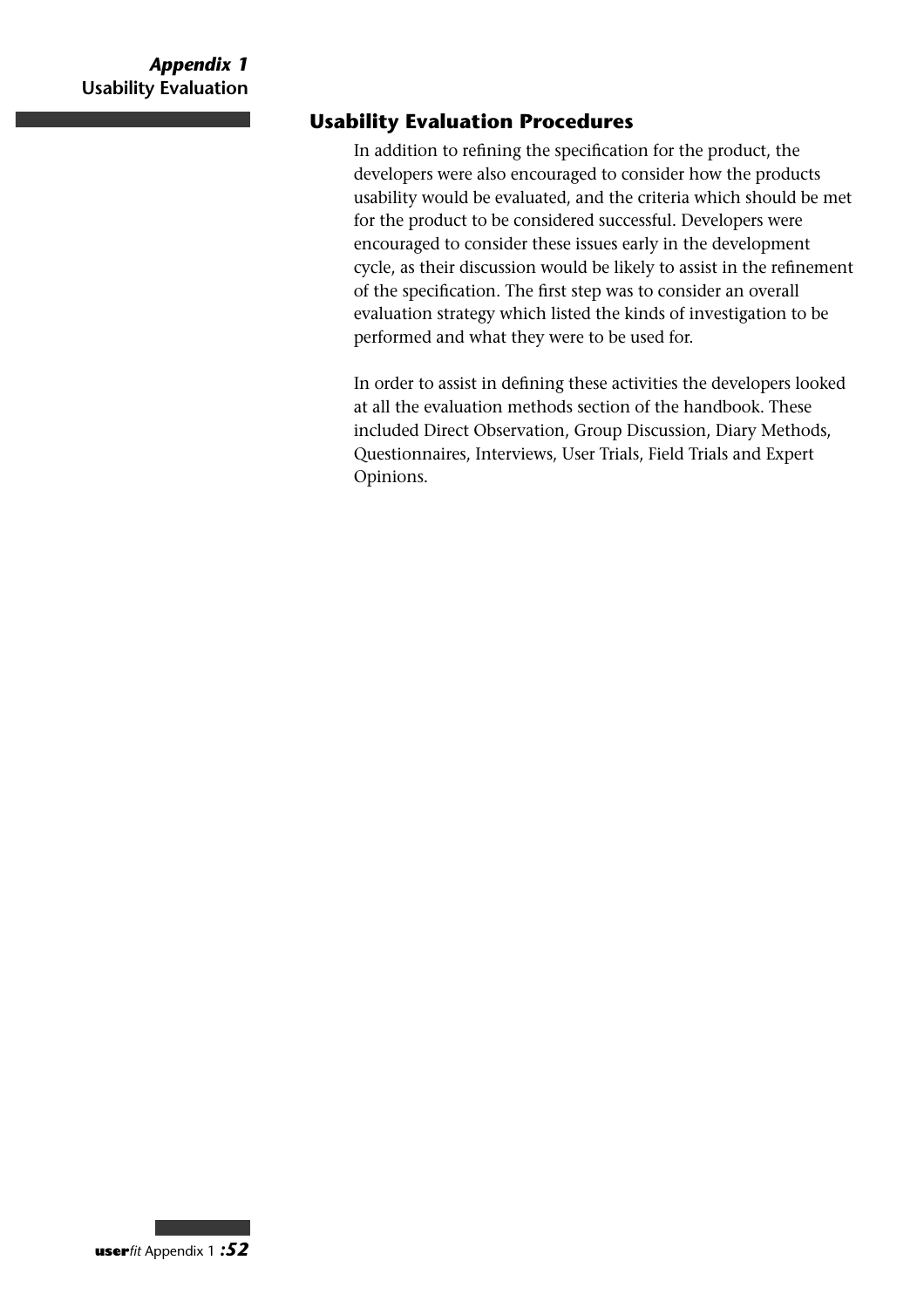*Product /Service Title and Description* Intelligent washing machine



#### **Overall Evaluation Strategy**

| <b>Purpose</b>                                                                           | <b>Type of Evaluation</b><br><b>Planned</b> | <b>Details of Plan</b>                                                                                                                                     |
|------------------------------------------------------------------------------------------|---------------------------------------------|------------------------------------------------------------------------------------------------------------------------------------------------------------|
| To observe use in a natural setting                                                      | Field Trial                                 | Intended to install the product in one home<br>for three months and monitor its usage over<br>that time.                                                   |
| To look at specific tasks and events<br>which would normally only be rarely<br>observed. | User Trials                                 | A sample of potential users. Idea is to have<br>about '10 elderly people who can use the<br>product during an experimental session of about<br>an hour     |
| To provide a wider perspective on<br>possible problems with the product.                 | Expert Opinions                             | Experts on elderly people to be brought<br>together to discuss the product in a group<br>discussion after having the opportunity to<br>experiment with it. |

The next phase of the evaluation planning was to consider what usability goals would be set to ensure that the desired features identified in the Requirements Summary had been satisfied. This in turn would lead to a discussion of the activities that should be performed by users in the evaluation studies to ensure that all of these usability goals are satisfied. The Evaluation Planning tool summarises the usability goals to be measured, and lists how this will be achieved. This includes the user based activities which will be used as a source of information, the types of investigations needed, the measurement procedures and any measurement criteria which will be applied. The discussion which took place in order to complete this also assisted in defining the attributes of any users that might be needed for trials. In this example it was clear that any sample of elderly users should also include the visually impaired and the hard of hearing as the system was designed to cope with a range of sensory capability in elderly users. This lead to a revised overall evaluation strategy.

It should be noted that the process followed in developing evaluation strategies and plans may in itself identify new requirements from the product, and so this should be viewed as part of the iterative design cycle. Forcing developers to explicitly think about evaluation early in the development cycle, may also act to crystallise design objectives, and their perceptions of what will constitute a successful product.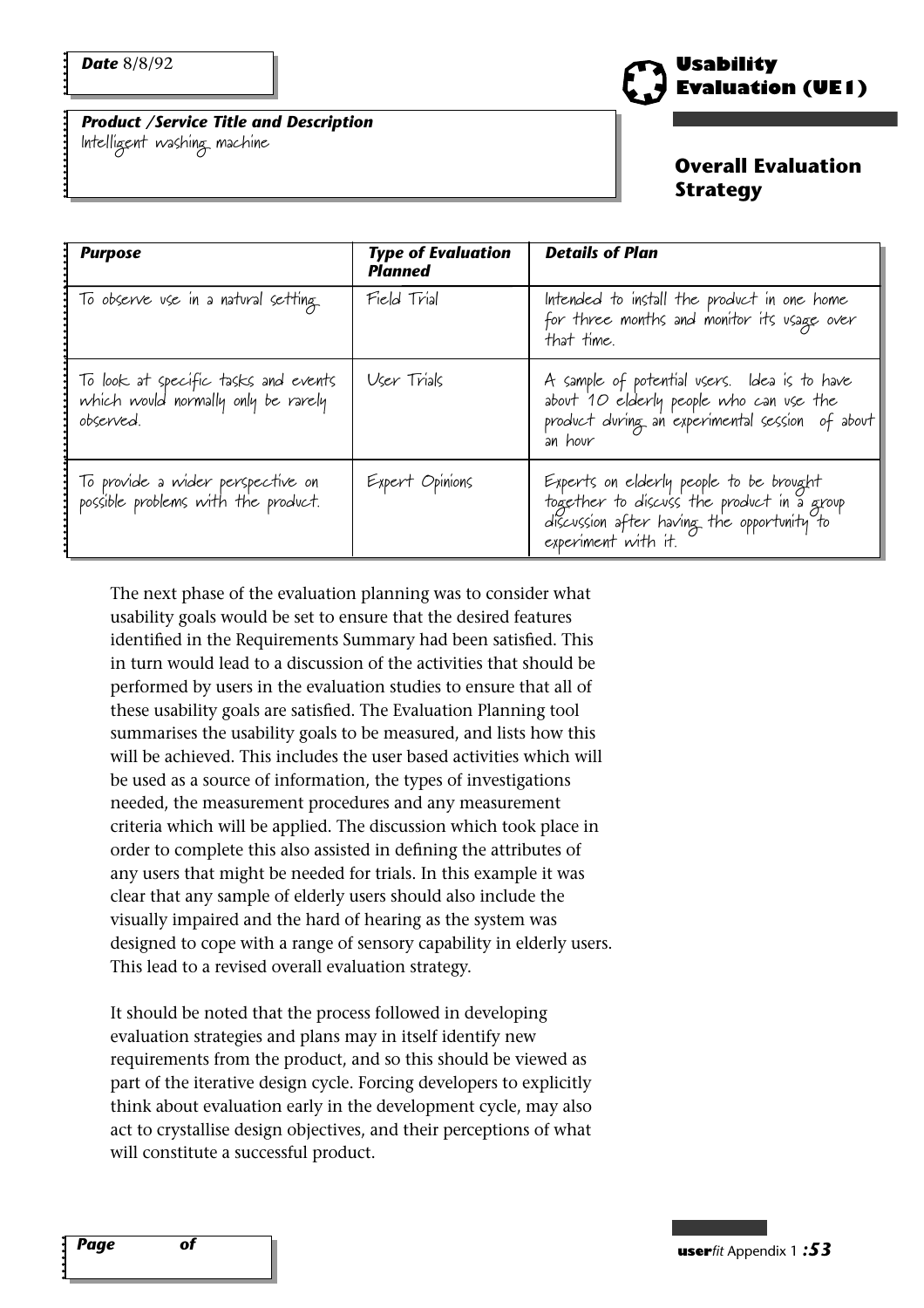

### **Overall Evaluation Strategy**

*Product /Service Title and Description*

Intelligent washing machine

| <b>Purpose</b>                                                                           | <b>Type of Evaluation</b><br><b>Planned</b> | <b>Details of Plan</b>                                                                                                                                                                                                                                                                                                                                                                                                                                        |
|------------------------------------------------------------------------------------------|---------------------------------------------|---------------------------------------------------------------------------------------------------------------------------------------------------------------------------------------------------------------------------------------------------------------------------------------------------------------------------------------------------------------------------------------------------------------------------------------------------------------|
| To observe use in a natural setting                                                      | Field Trials                                | Intended to install the product in one home<br>for three months and monitor its usage over<br>that time.                                                                                                                                                                                                                                                                                                                                                      |
| To look at specific tasks and events<br>which would normally only be rarely<br>observed. | User Trials                                 | A sample of potential vsers. Idea is to have<br>about 10 elderly people who can use the<br>product during an experimental session of<br>about an hour. It is now clear that these<br>need to have some participants who are<br>either visually impaired or hearing impaired, in<br>order to identify how well the product can<br>be used with these groups.<br>Note – those with a severe physical<br>disability cognitive disabilitywill not be<br>included. |
| To provide a wider perspective on<br>possible problems with the product.                 | Expert Opinion                              | Experts on elderly people to be brought<br>together to discuss the product in a group<br>discussion after having the opportunity to<br>experiment with it.                                                                                                                                                                                                                                                                                                    |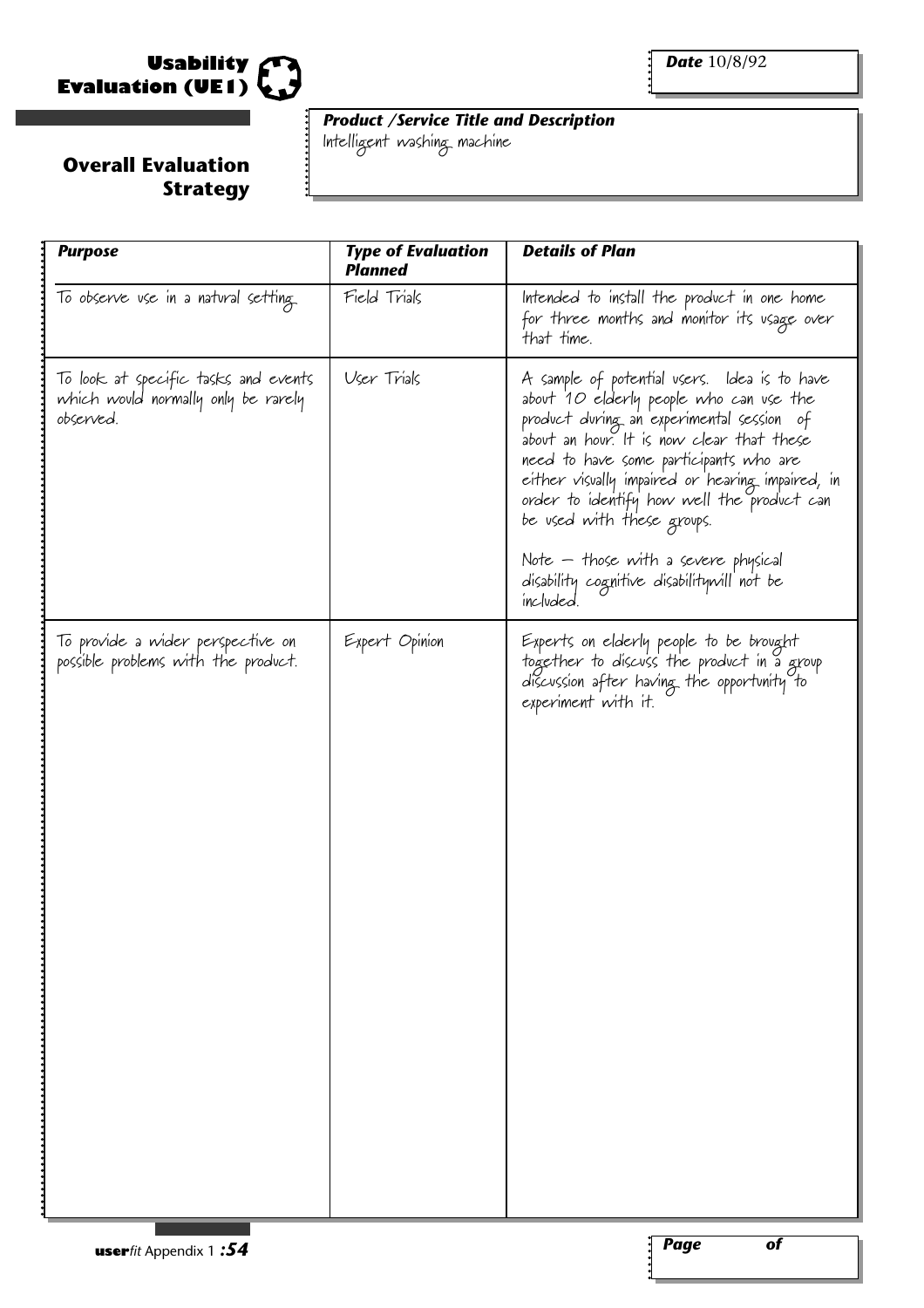Intelligent washing machine



| <b>Desired Feature</b>                                                   | <b>Product</b><br><b>Usability Goals</b>                                                                                | <b>Activities</b>                                                                                                                                                     | <b>Type of</b><br><b>Study</b>      | <b>Measurement</b><br><b>Procedures</b>                                                                                  | Pass/Fail<br><b>Criteria</b>                                                     |
|--------------------------------------------------------------------------|-------------------------------------------------------------------------------------------------------------------------|-----------------------------------------------------------------------------------------------------------------------------------------------------------------------|-------------------------------------|--------------------------------------------------------------------------------------------------------------------------|----------------------------------------------------------------------------------|
| Use of sound as<br>well as visual<br>indications for<br>displays.        | Whether elderly,<br>hard of hearing<br>and visually im-<br>paired people can<br>use the product                         | The elderly vser<br>puts their washing.<br>into the machine<br>and then switches<br>the machine on to<br>work immediately.<br>This scenario also<br>includes removing | Field<br>trials                     | Subjective opinions of<br>elderly users and<br>carers during use,<br>direct observation<br>and videotaping               | Favourable<br>response to<br>product,<br>and no<br>major<br>problems<br>observed |
| Good tactile<br>feedback from<br>controls as well as<br>avditory cues    | Whether it is<br>easy to learn to<br>use the machine<br>and whether<br>errors are made<br>in use                        | the washing after<br>the machines cycle<br>has finished after<br>having been<br>informed that the<br>washing cycle is<br>complete.                                    | User<br>Trials                      | Observed<br>performance of<br>tasks, any errors<br>made in vse                                                           | As above                                                                         |
|                                                                          | Whether the<br>product is easy<br>to vse                                                                                |                                                                                                                                                                       | Expert<br>Opinion                   | Subjective opinions of<br>experts                                                                                        | No major<br>problems<br>perceived                                                |
| Simple controls-<br>Aim to make it as<br>simple as possible to<br>vse    | That wool wash<br>is selected when<br>appropriate and<br>the vser sets<br>the machine<br>back to its<br>normal function | The elderly person<br>copes with using<br>the machine for a<br>wool wash, and<br>setting the<br>machine back to<br>normal functioning                                 | Field<br>Trials<br>User<br>trials   | Any actual errors in<br>use. May get<br>elderly person to try<br>the task out<br>Whether in con-<br>trolled tasks a per- | Error free<br>operation<br>As Above                                              |
|                                                                          |                                                                                                                         |                                                                                                                                                                       |                                     | son can set it, and<br>once used whether<br>they forget to set<br>it back to normal                                      |                                                                                  |
| Large door to<br>machine<br>Easy to use door                             | Ease with<br>which washing<br>can be manipul-<br>ated in and ovt<br>of the machine                                      | Covered in the<br>above scenario                                                                                                                                      |                                     | Observing users<br>putting clothing in<br>and out of the<br>machine                                                      | Lack of<br>observed<br>difficulty                                                |
| A raised plinth for<br>the machine could<br>help in facilitating.<br>vse | Whether the<br>plinth is likely to<br>make it easier<br>to vse for some<br>vsers                                        | Above scenario<br>repeated for the<br>mobility impaired<br>vsers (not<br>wheelchair users)                                                                            | User<br>trials<br>Expert<br>opinion | Observing users<br>putting Clothing in<br>and out of the<br>machine                                                      | Lack of<br>observed<br>difficulty                                                |
|                                                                          |                                                                                                                         |                                                                                                                                                                       |                                     |                                                                                                                          |                                                                                  |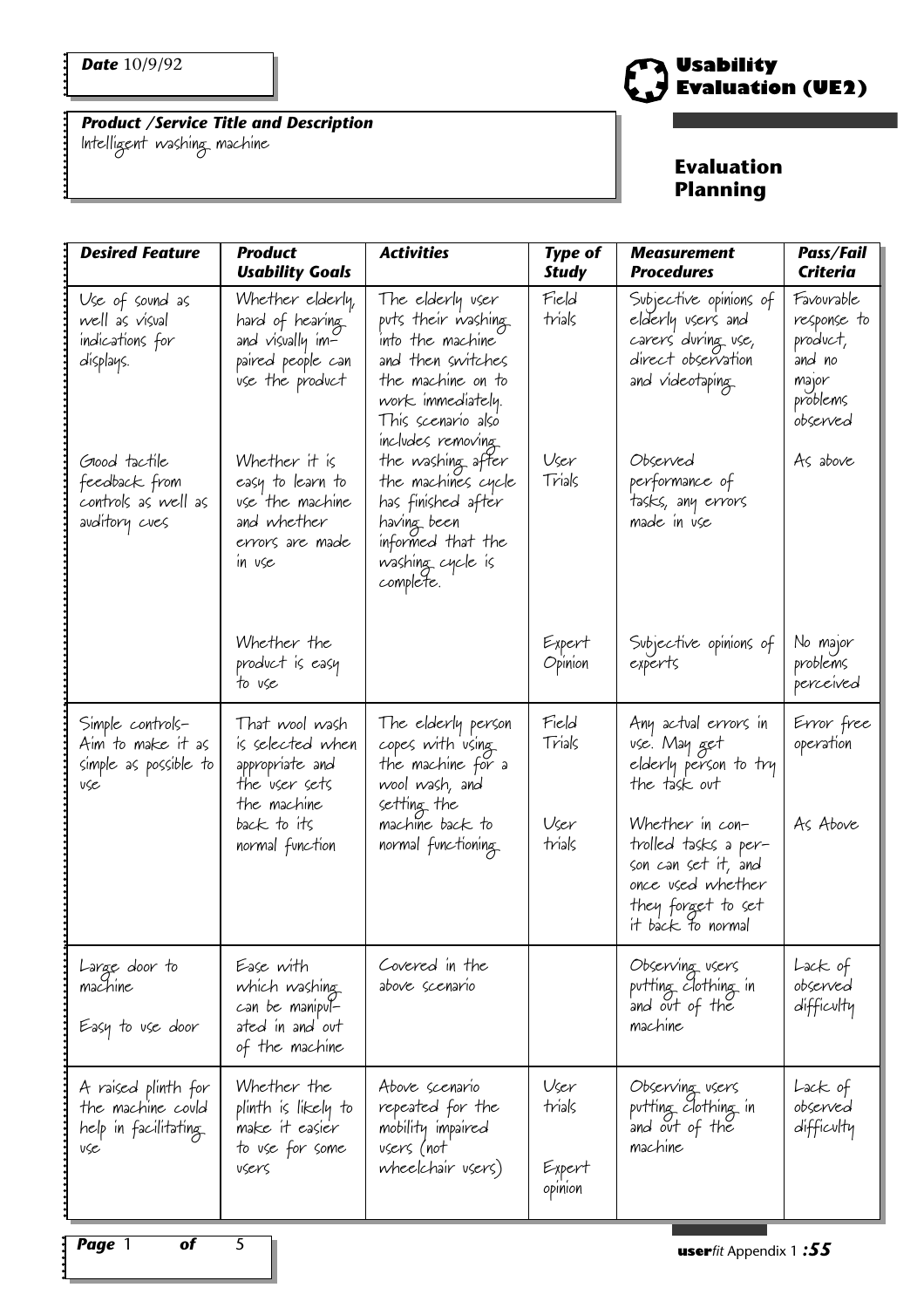

**Evaluation Planning** Intelligent washing machine

| <b>Desired Feature</b>                                                    | <b>Product</b><br><b>Usability Goals</b>                                                                                                                                  | <b>Activities</b>                                          | <b>Type of</b><br><b>Study</b>                         | <b>Measurement</b><br><b>Procedures</b>                                                                  | Pass/Fail<br><b>Criteria</b>                                                                                                                                                                 |
|---------------------------------------------------------------------------|---------------------------------------------------------------------------------------------------------------------------------------------------------------------------|------------------------------------------------------------|--------------------------------------------------------|----------------------------------------------------------------------------------------------------------|----------------------------------------------------------------------------------------------------------------------------------------------------------------------------------------------|
| Should be a walk<br>up and use product                                    | That a minimum<br>of training is<br>needed. That<br>the users can<br>operate the<br>machine to wash<br>clothing for<br>themselves after<br>a one hovr<br>training session | First time use of<br>the machine                           | Lab.<br>trials<br>Field<br>trials<br>Expert<br>opinion | Observation and<br>videotape,<br>interviews<br>Observation,<br>interviews<br>ie. if this is a<br>problem | No assist-<br>ance<br>needed in<br>vse<br>As above<br>Subjective<br>opinion                                                                                                                  |
| Product has to be<br>very reliable and<br>seen as being<br>cost effective | More a tech-<br>nical evaluation,<br>but the field<br>trial will give<br>some indications<br>of reliability                                                               |                                                            | Field<br>trials                                        |                                                                                                          | Number of<br>reported<br>breakdown<br>during trial<br>period                                                                                                                                 |
| Cheap to operate                                                          | More a tech-<br>nical evaluation,<br>but the field<br>trial will give<br>some indications<br>of cost                                                                      |                                                            | Field<br>trials                                        |                                                                                                          | Electricity,<br>water, and<br>detergent<br>consumed.                                                                                                                                         |
| Simple to use and<br>maintain the<br>product                              | Whether it is<br>easy to identify<br>the filter needs<br>washing, and to<br>perform this<br>operation                                                                     | The machines<br>water filter<br>becomes clogged in<br>vse. | Lab.<br>trials                                         | Whether in<br>controlled tasks a<br>person can identify<br>the fault and<br>rectify it                   | Awareness<br>of fault.<br>Ability to<br>clean filter.<br>Note-this<br>is not high<br>priority For<br>the elderly<br>vser as it<br>was agreed<br>that carers<br>would<br>probably do<br>this. |
|                                                                           |                                                                                                                                                                           |                                                            | Expert<br>opinion                                      | Opinions of experts<br>as to whether<br>there is a problem                                               | Subjective<br>opinion                                                                                                                                                                        |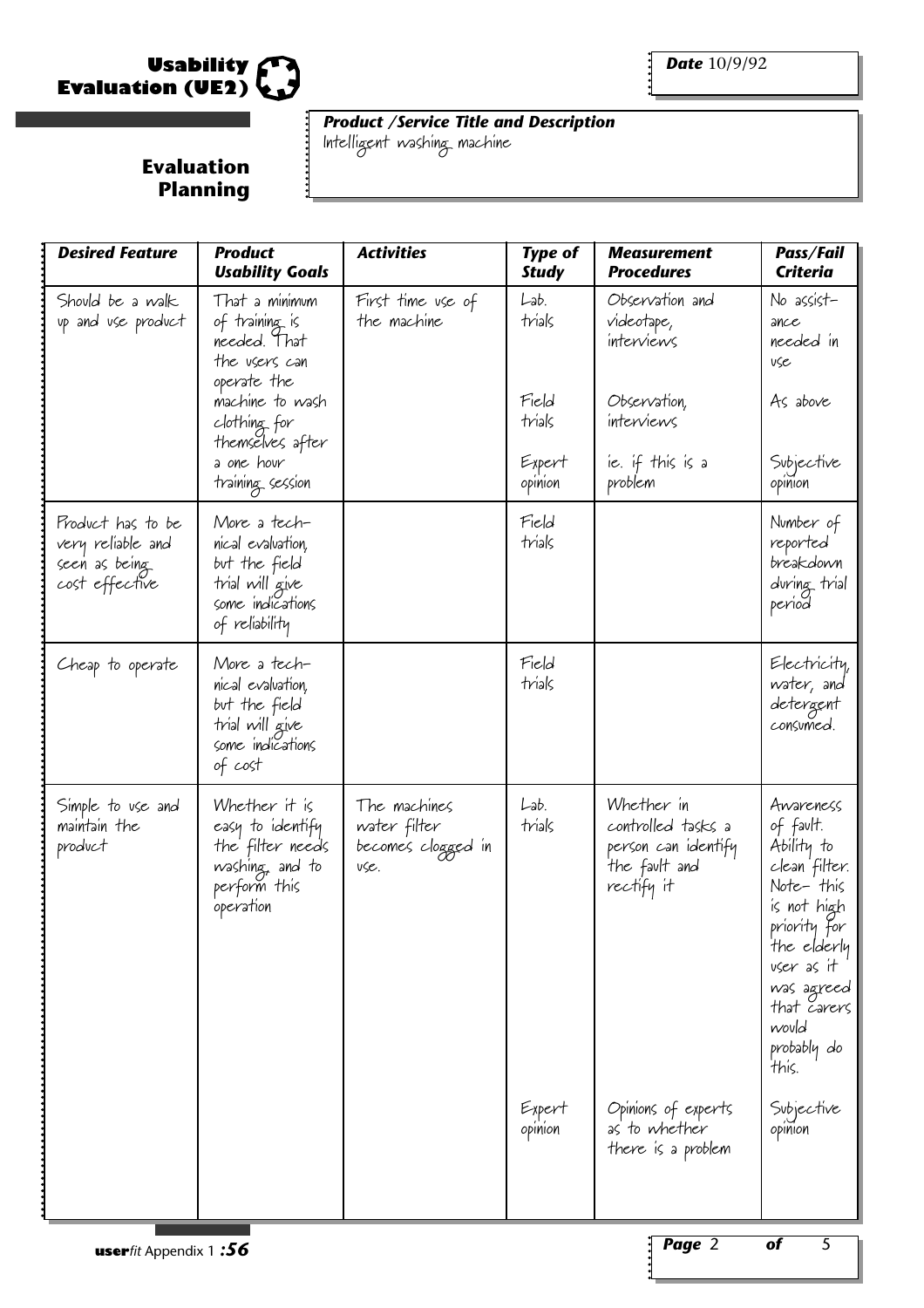Intelligent washing machine



| <b>Desired Feature</b>                                                                         | <b>Product</b><br><b>Usability Goals</b>                                                                | <b>Activities</b>                                                                                                           | <b>Type of</b><br><b>Study</b> | <b>Measurement</b><br><b>Procedures</b>                                 | Pass/Fail<br><b>Criteria</b>                        |
|------------------------------------------------------------------------------------------------|---------------------------------------------------------------------------------------------------------|-----------------------------------------------------------------------------------------------------------------------------|--------------------------------|-------------------------------------------------------------------------|-----------------------------------------------------|
| Machine needs to<br>look like a con-<br>ventional washing<br>machine.                          | End user<br>acceptance of<br>the products<br>appearance                                                 | None specifically                                                                                                           | Lab.<br>trials                 | Subjective opinion                                                      | Positive<br>comments<br>about<br>product<br>styling |
| Leak detection<br>and machine door<br>being left open<br>detected, along<br>with internal      | Safety in<br>operation                                                                                  | The machine leaks<br>during operation,<br>and the elderly<br>person has to cope<br>with this i.e.                           | User<br>trials                 | Whether a person<br>can detect the<br>leak and make<br>the machine safe | Time taken<br>to make<br>the<br>machine<br>safe     |
| faults                                                                                         |                                                                                                         | ensuring that the<br>home is not<br>flooded.                                                                                | Expert<br>opinion              | Opinions of<br>experts as to<br>whether there is<br>a hazard or not     | Subjective<br>Opinions of<br>safety                 |
|                                                                                                | More part of a<br>technical eval-<br>vation, what are<br>the implications<br>for the clothes            | The elderly person<br>washes their<br>clothes but forgets<br>to activate the<br>wool wash button.                           | N/A                            |                                                                         |                                                     |
|                                                                                                | More part of a<br>technical eval-<br>vation, what are<br>the implications<br>of this for the<br>clothes | The elderly person<br>forgets to switch<br>off the wool wash<br>setting                                                     | N/A                            |                                                                         |                                                     |
|                                                                                                | Unclear- again<br>not really part of<br>this evaluation                                                 | The elderly person<br>forgets they have<br>put washing in the<br>machine.                                                   | N/A                            |                                                                         |                                                     |
| Leak detection<br>and machine door<br>being open<br>detected, along<br>with internal<br>faults | Safety in<br>operation                                                                                  | The machine leaks<br>during operation,<br>and the elderly<br>person has to cope<br>with this i.e. en-<br>suring the home is | User<br>trials                 | Whether a person<br>can detect the<br>leak and make<br>the machine safe | Time to<br>make<br>machine<br>safe                  |
|                                                                                                |                                                                                                         | not flooded.                                                                                                                | Expert<br>opinion              | $Opinions$ of<br>experts as to<br>whether there is<br>a hazard or not   | Subjective<br>Opinions of<br>safety                 |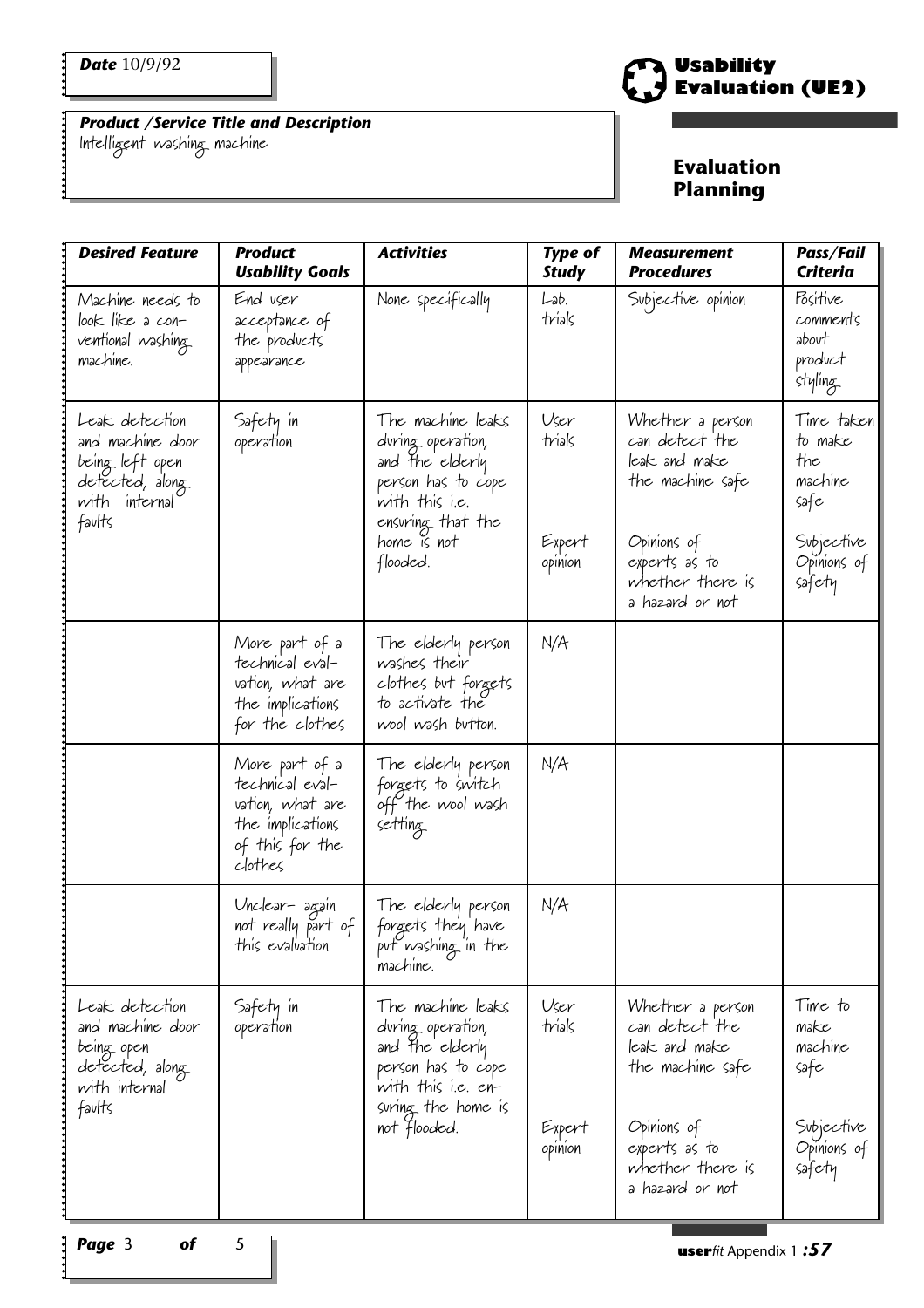

Intelligent washing machine

| <b>Desired Feature</b>                                                                    | <b>Product</b><br><b>Usability Goals</b>                                                                                 | <b>Activities</b>                                                                                                                       | <b>Type of</b><br><b>Study</b>   | <b>Measurement</b><br><b>Procedures</b>                                                                                                                                | Pass/Fail<br>Criteria                                                 |
|-------------------------------------------------------------------------------------------|--------------------------------------------------------------------------------------------------------------------------|-----------------------------------------------------------------------------------------------------------------------------------------|----------------------------------|------------------------------------------------------------------------------------------------------------------------------------------------------------------------|-----------------------------------------------------------------------|
| Avtomatic system<br>for collecting<br>washing, but<br>ovtside the scope<br>of the project | Not applicable                                                                                                           |                                                                                                                                         |                                  |                                                                                                                                                                        |                                                                       |
| Avtomatic system<br>for putting<br>washing in the<br>machine                              | Not applicable                                                                                                           |                                                                                                                                         |                                  |                                                                                                                                                                        |                                                                       |
| Automatic<br>Detergent<br>Dispenser                                                       | Whether users<br>can identify<br>when the<br>detergent<br>dispenser needs<br>filling, and also<br>how to perform<br>this | The elderly vser<br>identifying the<br>need to refill the<br>detergent<br>dispenser and<br>managers to do<br>this without<br>assistance | Field<br>trial<br>User<br>Trials | Subjective opinions<br>of elderly and<br>carers during use,<br>direct observation<br>and videotaping<br>Observed<br>performance of<br>tasks, any errors<br>made in use | Glood res-<br>ponse & no<br>major<br>problems<br>observed<br>As above |
|                                                                                           |                                                                                                                          |                                                                                                                                         | Expert<br>Opinion                | Subjective opinions                                                                                                                                                    | No major<br>problems<br>perceived                                     |
| Single operating.<br>button                                                               | Not applicable                                                                                                           |                                                                                                                                         |                                  |                                                                                                                                                                        |                                                                       |
| Timer                                                                                     | Whether users<br>can operate the<br>timer for the<br>machine to<br>come on as<br>intended.                               | The elderly person<br>puts their washing<br>into the machine"<br>and then switches<br>the machine on to<br>operate at night             | Field<br>trial                   | Elderly vsers asked<br>to set up the timer<br>if they don't use it<br>normally, and their<br>performance<br>observed                                                   | Timer<br>coming on<br>at the time<br>expected.                        |
|                                                                                           |                                                                                                                          |                                                                                                                                         | Lab.<br>Trials                   | Set tasks for<br>using the timer,<br>any problems and<br>errors being<br>recorded                                                                                      | As above                                                              |
|                                                                                           |                                                                                                                          |                                                                                                                                         | Expert<br>Opinion                | Expert opinion as to<br>the ease of use of<br>the timer facility                                                                                                       | Subjective<br>opinion                                                 |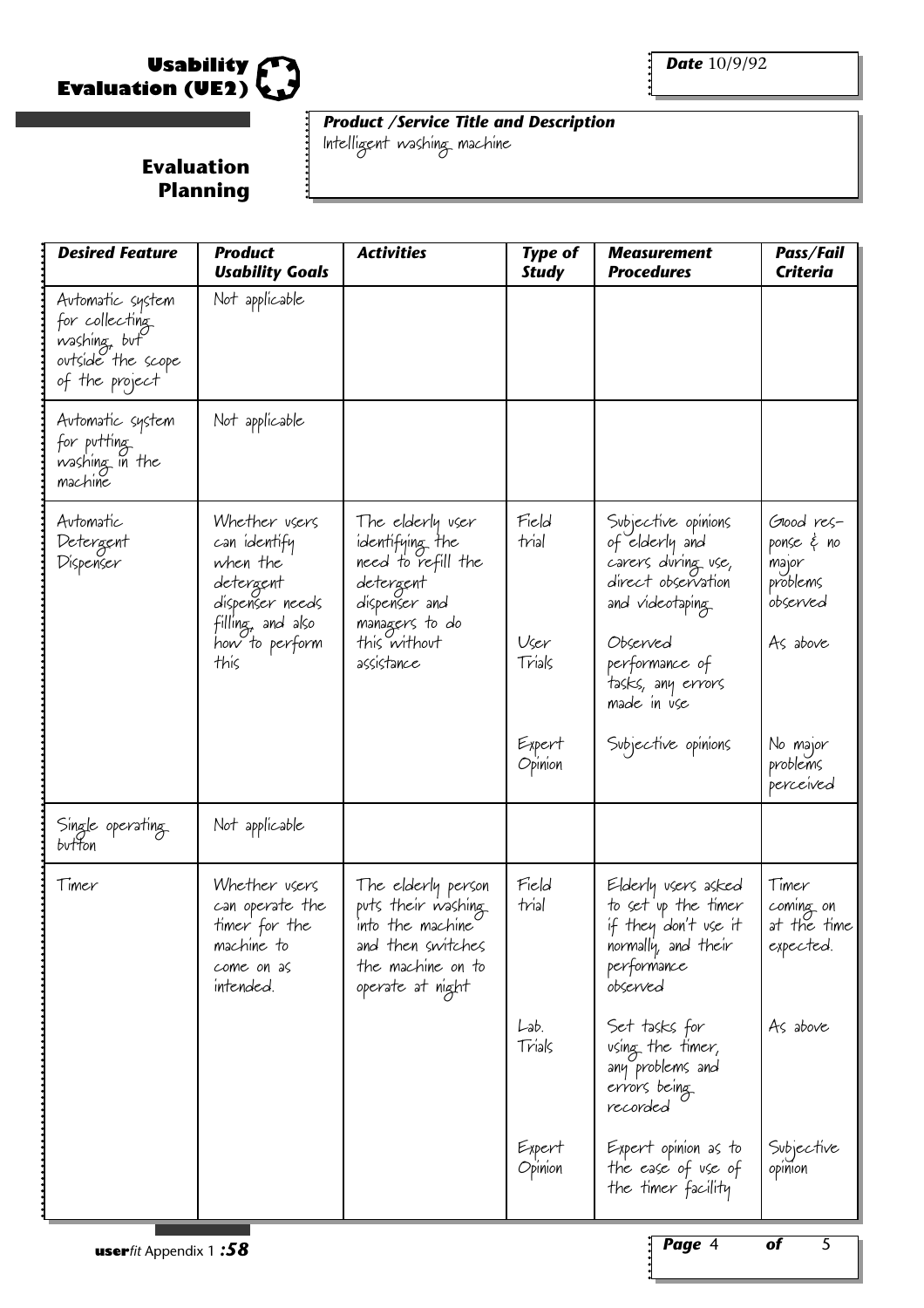Intelligent washing machine



| <b>Desired Feature</b>                                                                                                   | <b>Product</b><br><b>Usability Goals</b>                                                                                                                                                                  | <b>Activities</b>                                                                                                                                                                           | <b>Type of</b><br><b>Study</b>      | Measurement<br><b>Procedures</b>                                                                                                                | Pass/Fail<br><b>Criteria</b>                                                                                                            |
|--------------------------------------------------------------------------------------------------------------------------|-----------------------------------------------------------------------------------------------------------------------------------------------------------------------------------------------------------|---------------------------------------------------------------------------------------------------------------------------------------------------------------------------------------------|-------------------------------------|-------------------------------------------------------------------------------------------------------------------------------------------------|-----------------------------------------------------------------------------------------------------------------------------------------|
| Integrated tumble<br>drier                                                                                               | Not applicable                                                                                                                                                                                            |                                                                                                                                                                                             |                                     |                                                                                                                                                 |                                                                                                                                         |
| Automatic<br>detection of faults<br>and switching off<br>of machine<br>needed-avoid-<br>ance of water<br>damage critical | Ability of users<br>to detect and<br>differentiate<br>between diff-<br>erent conditions<br>(Particularly<br>hearing.<br>impaired).<br>That the vser<br>can easily put<br>the machine into<br>a safe state | There is a failure<br>of the power supply<br>to the home.<br>There is a failure<br>of the water supply<br>to the home.<br>There is a failure<br>of a major<br>component e.g.<br>water pump. | User<br>Trials<br>Expert<br>Opinion | Whether in<br>controlled tasks a<br>person can make<br>the machine safe?<br>Opinions of experts<br>as to whether<br>there is a hazard<br>or not | Not sure<br>this needs<br>more<br>discussion,<br>what are<br>the impli-<br>cations of<br>component<br>water and/<br>or power<br>failure |
| Help<br>l'ine/Maintenance                                                                                                | Not possible in<br>this evaluation                                                                                                                                                                        |                                                                                                                                                                                             |                                     |                                                                                                                                                 |                                                                                                                                         |
| Linked to a<br>wider system to<br>control water and<br>power in the<br>home?                                             | Not applicable in<br>this evaluation                                                                                                                                                                      |                                                                                                                                                                                             |                                     |                                                                                                                                                 |                                                                                                                                         |
| Safe to vse                                                                                                              | Safety in<br>operation                                                                                                                                                                                    | The elderly person<br>forgets to close<br>the door to the<br>machine. Any<br>hazard also posed<br>by an undetected<br>open door will also<br>be determined.                                 | Expert<br>Opinion                   | Opinions of experts<br>as to whether<br>there is a hazard<br>or not                                                                             | No hazard<br>identified                                                                                                                 |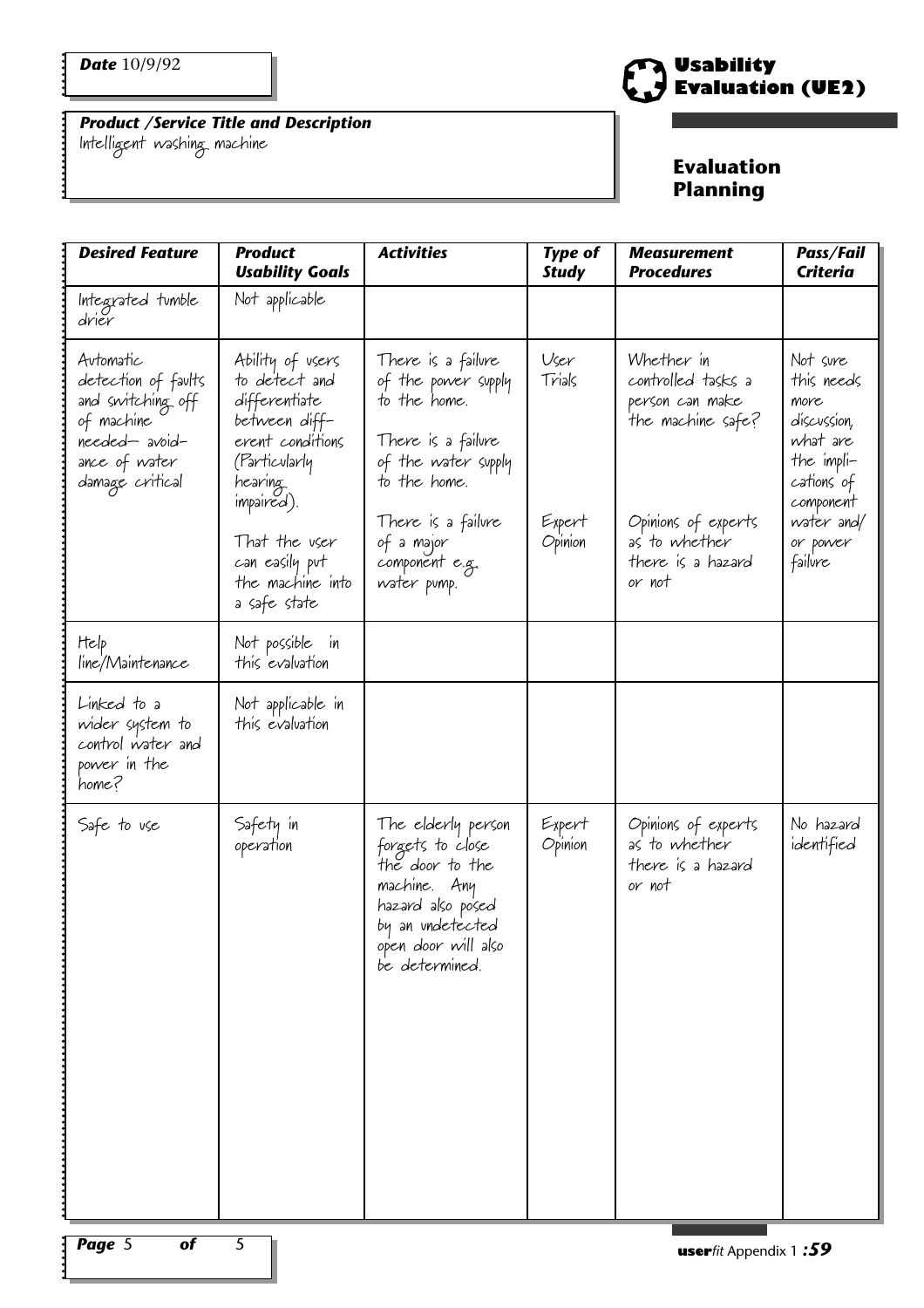#### **Outcome and next steps**

This document was used to show how the desired attributes that had been identified during product specification would be evaluated, and the first part of this activity was to transform these into usability goals which should be satisfied in any product. For example one of the desired features was that there should be audio as well as visual cues for operation, the intention being that the hard of hearing and visually impaired user should be able to use the machine. Thus a usability goal is for elderly, hard of hearing and visually impaired people to be able to operate the machine. Essentially this activity is recording the logic used in deciding that a product attribute is desired, and where necessary ensuring that it is termed in a way which can then form the objective of any evaluation activity.

It can be very effective to carry out evaluation planning in this way, as the evaluation plans are clearly focused on the desired attributes of the product which is to be evaluated, and it can then be relatively easy to determine whether the product which has been built does actually satisfy these requirements. However the developer should be sensitive to the fact that it is also possible to work towards an evaluation plan from a consideration of general usability goals, and to then decide how these would be satisfied in a particular product specification. For example with many products we can identify many common usability goals. These can include ease of use, ease of learning, comfort in use, safety, motivation to use etc., and we can develop evaluation plans by trying to decide what attributes of the product would satisfy these general objectives. Thus in the case of the washing machine we might argue that ease of use was a very important goal to be met, as otherwise elderly people would not accept the technology being developed. This could lead us to discussing in general terms how we would determine whether this had been satisfied during any evaluation trials.

However as indicated previously it can be very effective to start from what we believe the requirements and needs of our target population to be, and to use the desired features identified in user and activity analysis as a basis for subsequent planning. This should help us ensure that the objectives and criteria that we develop are based on users opinions as to what is important, rather than on developers perceptions of those needs.

The next phase of the planning is then to determine what activities on the part of users would be evidence that these goals have been met, and to describe a scenario or model of possible usage which could be used to measure this. Task analysis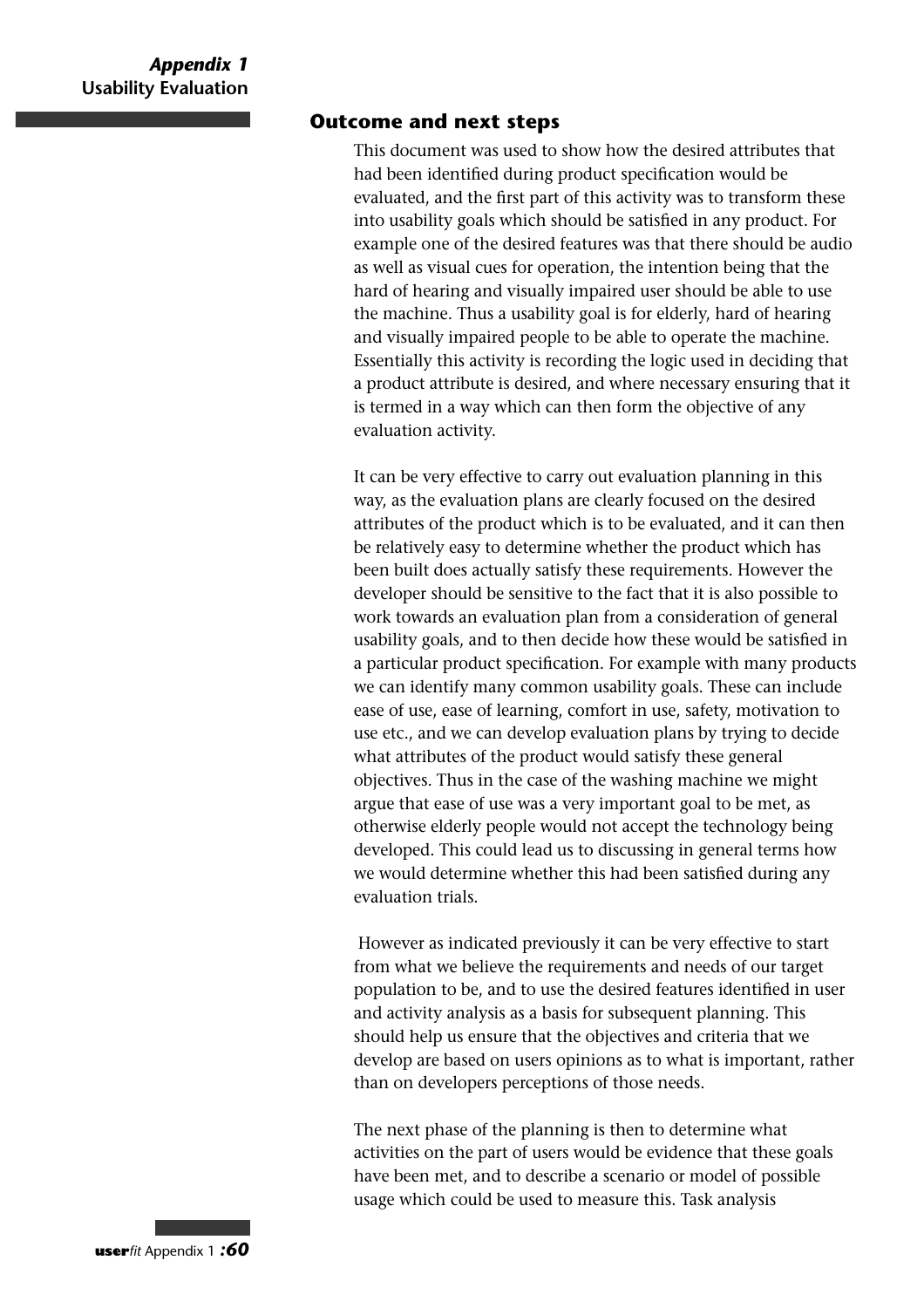techniques can assist in this process, which is to identify the common ways the product may be used and the activities which should take place during evaluation. In designing new products this is often a creative process however, as there may be no existing activities to analyse, and the developer may have to extrapolate from their own experience of how similar products are operated.

Having identified the activities which should to be examined in order to assess whether usability goals are being satisfied, it remains to identify how these activities are to be evaluated and the measurement techniques to be used. In addition to this, decisions need to be made on appropriate criteria for deciding whether an objective has been met or not. Thus we might say that a favourable response to the product by end users, coupled with a lack of reported problems might be our criteria in one setting, whilst in other cases it may be an error free performance, or subjective ratings of comfort. The developer should move to try and operationalise these are much as possible, as otherwise it will be difficult to determine how well a product is performing. Many usability goals are vague and ill defined e.g. ease of use, and so need discussing in the particular context in which the product will operate. For example, in some cases speed of operation may be considered critical, whilst in others error free operation may be considered paramount.

The activity of exploring how a product may be used and evaluated can also reveal gaps in the initial specification for a product, and the developers using these tools may decide to revisit the specification phase of design, before the final product is built. It is strongly recommended that evaluation planning take place before a product is constructed, as the evaluation plan should be an integrated part of the development process rather than being considered as an afterthought when design has finished.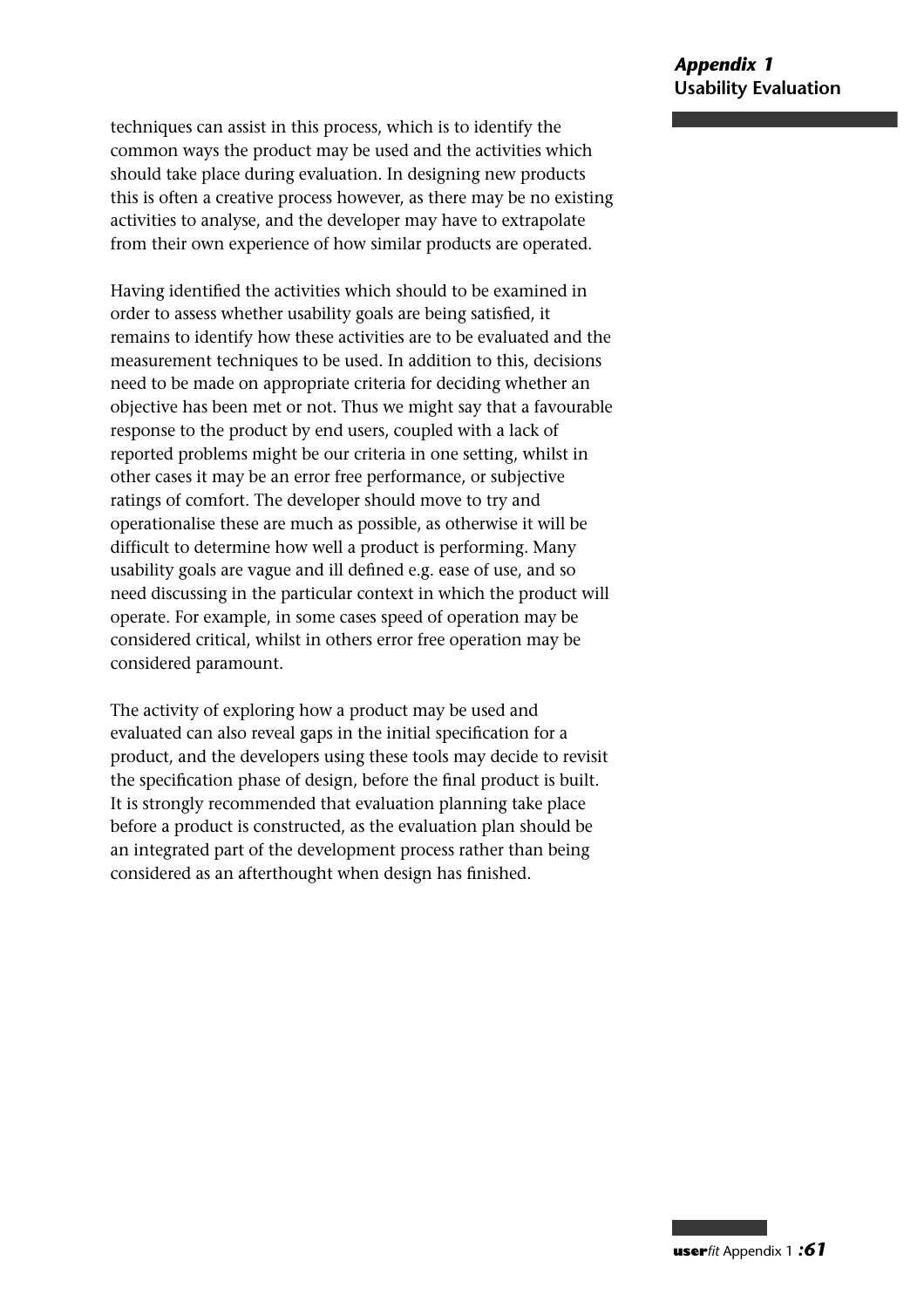

 $\ddot{•}$ 

# **Usability Evaluation Summary**

*Product /Service Title and Description*

Intelligent washing machine

| <b>Product's Usability Goals</b>                                                                                                                           | <b>Have these criteria been</b><br>satisfied?                                                                                                                                 | <b>Actions Needed</b>                                                                                                                                  |
|------------------------------------------------------------------------------------------------------------------------------------------------------------|-------------------------------------------------------------------------------------------------------------------------------------------------------------------------------|--------------------------------------------------------------------------------------------------------------------------------------------------------|
| Whether it is easy to learn to<br>use the machine and whether<br>errors are made in use                                                                    | Some concerns raised about the<br>use of the wool wash button,<br>this was confusing for users.                                                                               | Can the product be redesigned to<br>avtomatically detect woollen<br>washes.                                                                            |
|                                                                                                                                                            | Some problems with the<br>reliability of the machine in<br>field trials                                                                                                       | Need to identify problems in<br>reliability before final release                                                                                       |
|                                                                                                                                                            | User in field trial overfilled<br>the machine                                                                                                                                 | Machine needs to give some<br>warning if it is overfilled.                                                                                             |
| Ease with which washing can<br>be manipulated in and out of the<br>machine                                                                                 | As anticipated elderly users did<br>have some problems, particularly<br>with wet washing.                                                                                     | Think about developing an<br>integrated tumble drier in the<br>future                                                                                  |
| Whether the visvally impaired<br>user can use the product                                                                                                  | Some problems understanding<br>the error tones                                                                                                                                | Will develop a voice announcement<br>system                                                                                                            |
| Whether the plinth is likely to<br>make it easier to use for some<br>vsers                                                                                 | Experts agreed that this was<br>useful, but recommend more<br>testing with users (particularly<br>mobility impaired).                                                         | Further trials with mobility impair-<br>ed vsers. This will include para-<br>plegic wheelchair users as well as<br>those with less serious disability. |
| That a minimum of training is<br>needed. That the vsers can<br>operate the machine to wash<br>clothing for themselves after a<br>one hovr training session | No problem with this                                                                                                                                                          |                                                                                                                                                        |
| Safety in operation                                                                                                                                        | No major hazards identified and<br>the open door indicator was<br>seen as being particularly useful<br>for the visually impaired                                              |                                                                                                                                                        |
| Whether vsers can identify<br>when detergent dispenser needs<br>filling, and also how to perform<br>this                                                   | Some problems here as no<br>indicator was actually built.<br>Users had to keep checking.<br>the level of detergent which<br>defeated the purpose of having.<br>the dispenser. | Redesign needed to ensure that<br>users are given a clear indication<br>of when the dispenser needs<br>filling.                                        |
| Whether vsers can operate the<br>timer for the machine to come<br>on as intended.                                                                          | No problems in using this<br>function                                                                                                                                         |                                                                                                                                                        |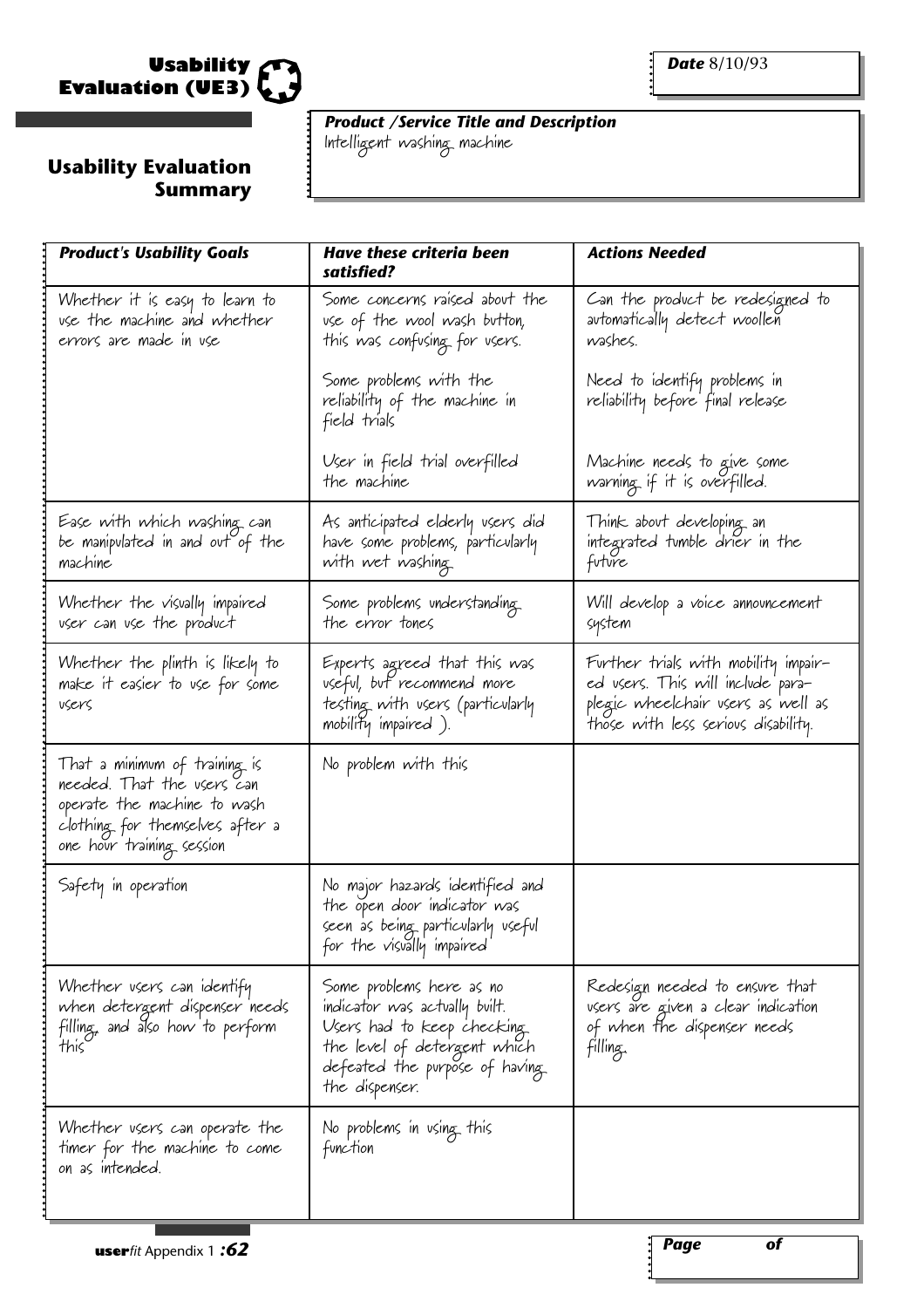Intelligent washing machine



# **Usability Evaluation Summary**

| <b>Product's Usability Goals</b>                                                                                             | <b>Have these criteria been</b><br>satisfied?                                                                                                                                                                                                                                     | <b>Actions Needed</b>                                                                                                                                                                                                           |
|------------------------------------------------------------------------------------------------------------------------------|-----------------------------------------------------------------------------------------------------------------------------------------------------------------------------------------------------------------------------------------------------------------------------------|---------------------------------------------------------------------------------------------------------------------------------------------------------------------------------------------------------------------------------|
| That the wool wash is selected<br>when appropriate and the vser<br>sets the machine back to its<br>normal function           | See above- this was one of<br>the major problems                                                                                                                                                                                                                                  | Redesign for single-button<br>operation                                                                                                                                                                                         |
| Whether elderly people can<br>identify error conditions and<br>differentiate between them.<br>Particularly hearing impaired. | See above- some problems in<br>differentiating the tones used                                                                                                                                                                                                                     | Redesign of error messages<br>needed                                                                                                                                                                                            |
| That the user can easily put<br>the machine into a safe state                                                                | See above- no real problems<br>with the machine itself                                                                                                                                                                                                                            | Redesign of error messages<br>needed                                                                                                                                                                                            |
| Whether it is easy to identify<br>the filter needs washing, and to<br>perform this operation                                 | Some potential problems with<br>this as there is no indication<br>given that the filter needs<br>Cleaning. Laboratory trials did<br>show however that many<br>elderly would be likely to be<br>able to do this for themselves,<br>which was better than initially<br>anticipated. | Some indication that the filter<br>needs cleaning, or a redesign of<br>the machine so that a filter is<br>not needed?<br>If possible the filter should be<br>located in a more accessible<br>position in the top of the machine |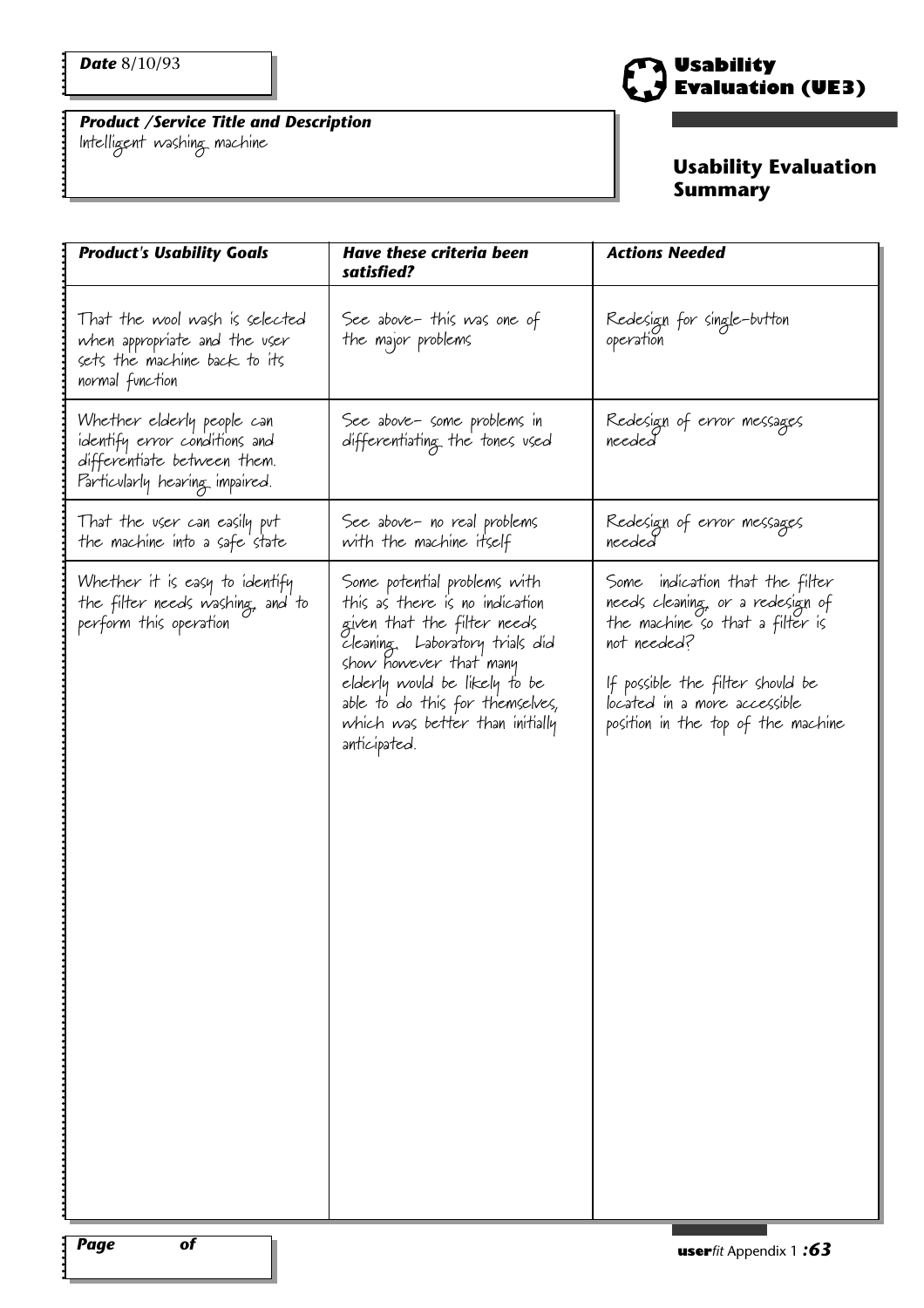# **Final outcome and associated actions**

The final phase of the USERfit process is to record the results of the evaluations which have taken place once the product has been constructed, and to decide on any actions needed. Agreement needs to be reached as to how well usability goals have been met, and any actions such as modifications to the product that are required agreed. For example it was recorded that there were some problems with the ease of use of the product, as having two operating buttons introduced some confusion, and made it difficult to use. Thus an action was to see whether the product could be improved to make it single key operation. In addition to identifying problems with existing features, the evaluation should also identify additional needs or requirements which had not been anticipated. For example, the trials revealed that there was a requirement for the machine to indicate that it had been overfilled with washing, which had not been identified as a desirable feature in the earlier analysis.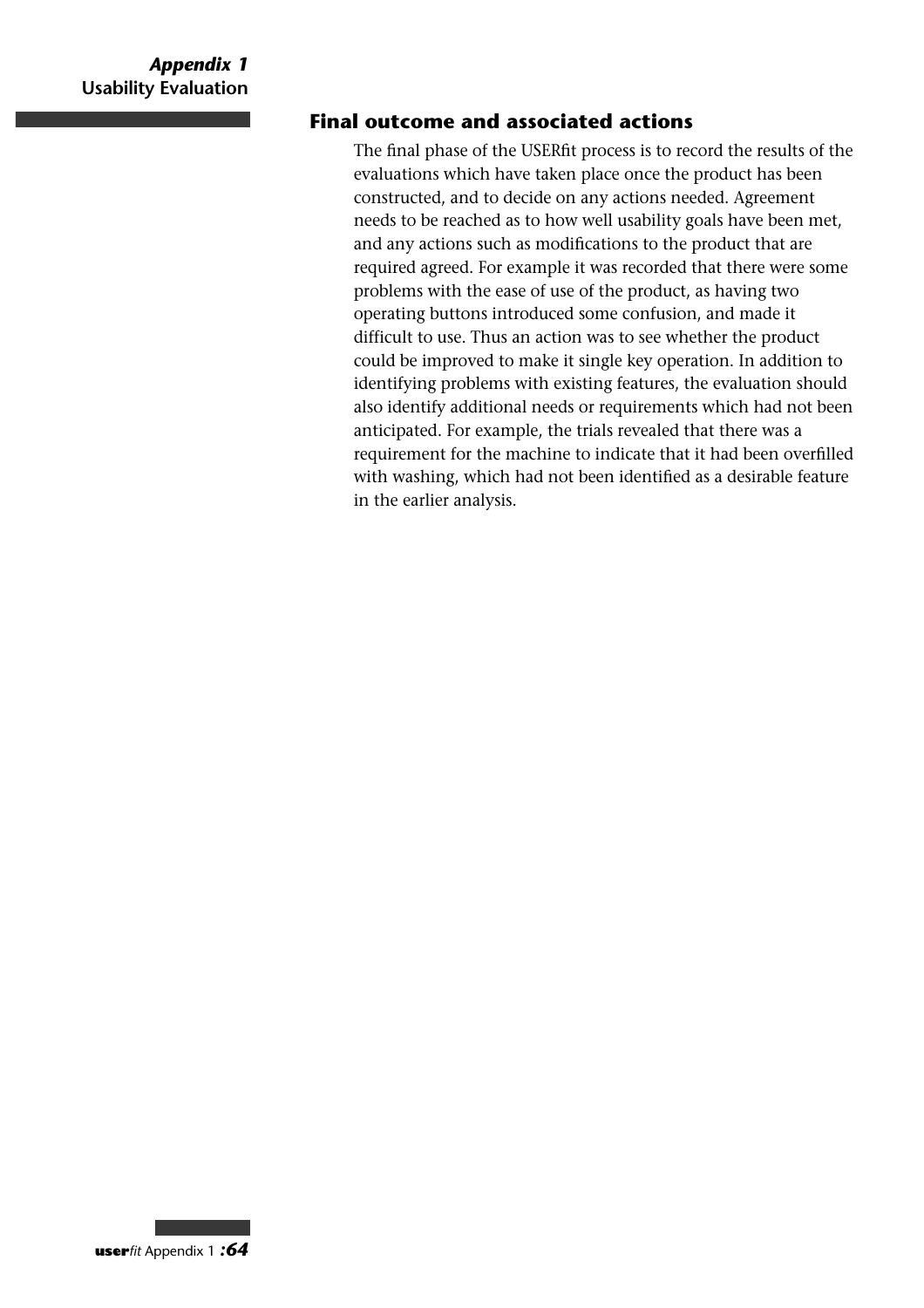#### *Appendix 2* **Second Worked Example**



# **Appendix 2:**

# **user***fit* **in the design of a communication aid**

# **The design task**

This example is built around the development of a communication aid. The scenario is that there is a small company that produces a hand held communication device for people with impaired speech. They have had some indications that there is a need for a similar device for children with cerebral palsy, but that the earlier existing product does not satisfy the requirements for this group. There is however, no precise understanding of how the new device should be designed. Since there is a new user group in question, it was decided to start with the User Analysis tool. The handbook recommends that the User Analysis is accomplished in a workshop setting.

**This example shows that in a practical design setting one might only utilise parts of USER***fit***. The example focuses on the need to make explicit some of the user group attributes, and to define some specific characteristics of the product.**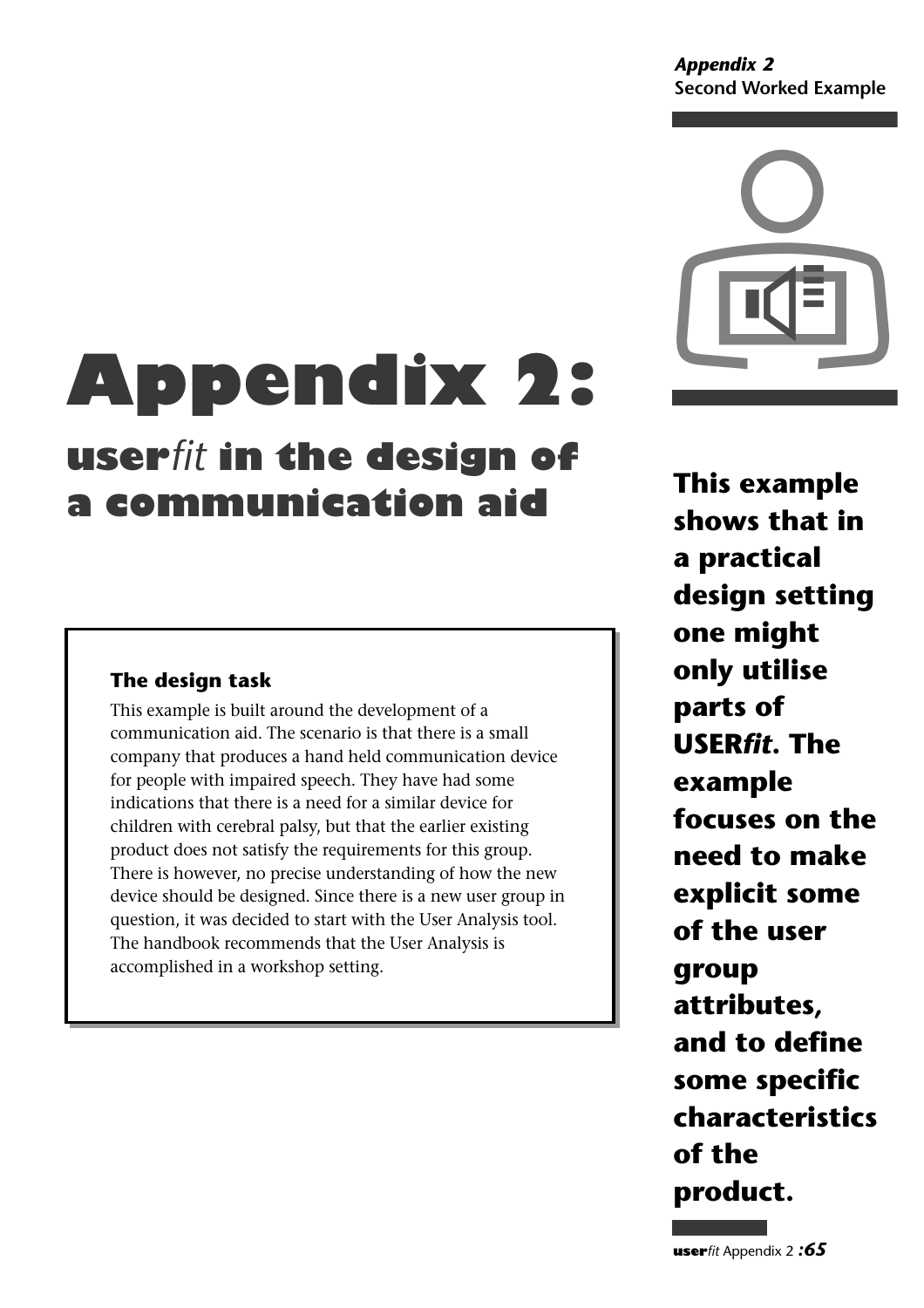#### **Previous product.**

The "Letstalk" is a small handheld communication device. It may store up to 500 spoken messages that might be accessed through a menu system. There is a small 15 characters display and 16 buttons (1.5 x 1.5 cm) that may be labelled with pictures, symbols, letters or numbers. The different messages are normally chosen by means of a menu system, by showing different menu items in the display. The vocabulary size may be configured to 16, 50, 100, or 500 messages; with 16 messages each one might be accessed directly without the use of the menu system. The device is battery operated, and weighs 0.7 kg. The messages are recorded individually for each user, as are the menu items shown on the display.

The first workshop was held with two of the developers, two carers from a local nursery school for children with cerebral palsy, and the mother of one of the children at the school. The selection of participants was based on their practical knowledge of the problem area, and there were no large overheads involved in setting up and running the workshop.

The group worked for four hours and filled in the three forms of the User Analysis.





**How this worked example used USERfit—the route through the methodoology**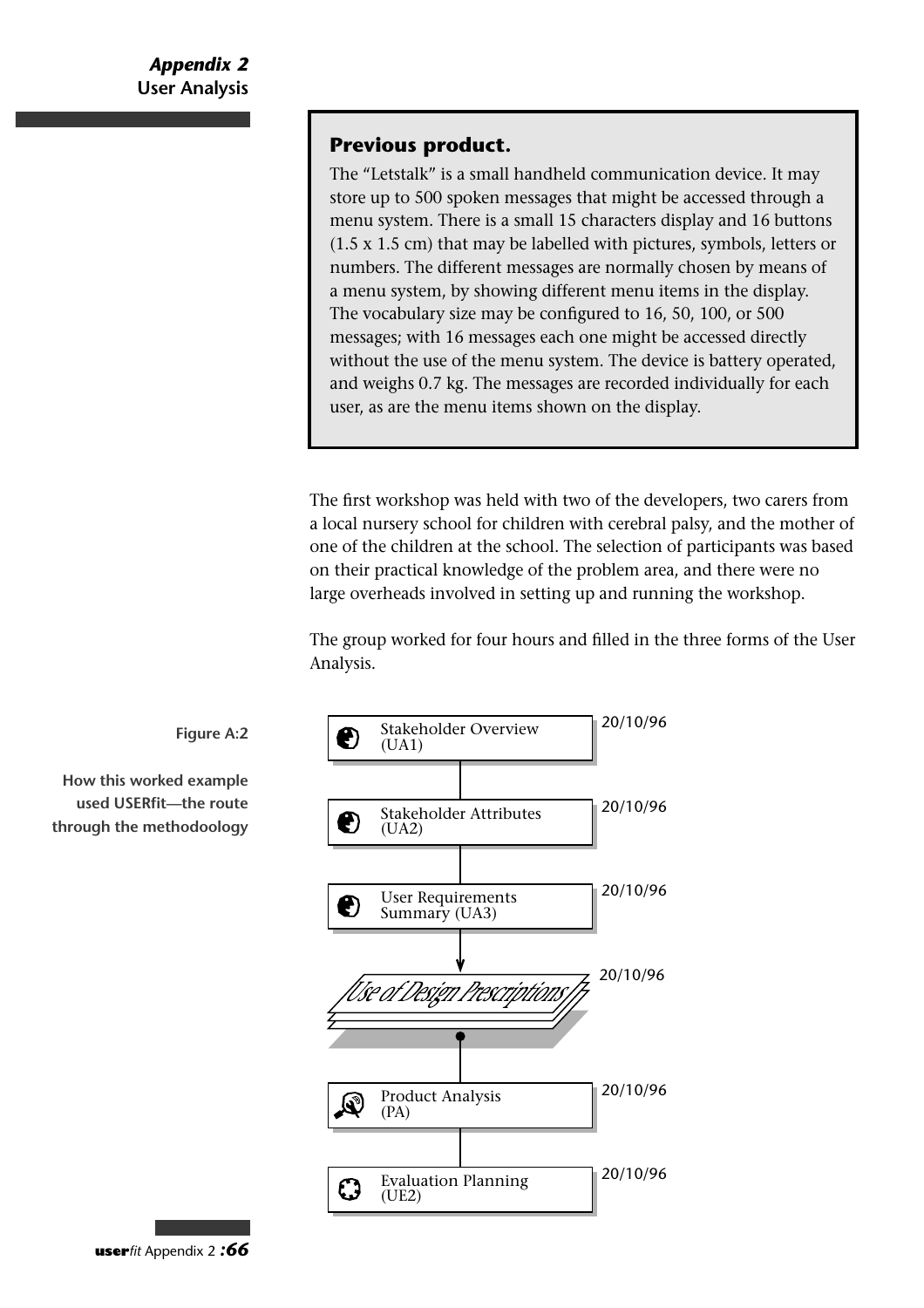Communication aid for children with Cerebral Palsy (CP)

# **Stakeholder Overview**

**(UA1)**

**User Analysis** 

| <b>Stakeholder</b><br><b>Category</b> | Role in product/service                                                                                                                                | <b>Design Implications</b>                                                                                                                                                                                                      | <b>Actions Needed</b>                                                                                                                                                                                                                                             |
|---------------------------------------|--------------------------------------------------------------------------------------------------------------------------------------------------------|---------------------------------------------------------------------------------------------------------------------------------------------------------------------------------------------------------------------------------|-------------------------------------------------------------------------------------------------------------------------------------------------------------------------------------------------------------------------------------------------------------------|
| Children with CP   Direct users       |                                                                                                                                                        | Users requirements are further<br>analysed in form UA2                                                                                                                                                                          | Background Research<br>to find out what kind<br>of products that are in<br>the market for this<br>group                                                                                                                                                           |
| Carers in nursery<br>schools          | Communication partner<br>Purchaser<br>Support and train direct user<br>Adapt equipment to user needs<br>Order service/ maintenance<br>Change batteries | Manvals etc. shovld be targeted<br>at the carers.<br>Adaptation to individual users<br>should be possible without special<br>technical skills.<br>Address of service agency<br>should be available directly from<br>the product | There should be a<br>separate activity to<br>design the<br>documentation.<br>One document aimed at<br>parents and carers<br>should guide<br>communication partners.<br>There should be some<br>Background Research<br>to find out what a<br>competitive price is. |
| Parents                               | Communication<br>partner<br>Support and train direct user<br>Recommend service/<br>maintenance<br>Change batteries                                     | Easy fault detection.<br>Standard battery holders                                                                                                                                                                               | One document aimed at<br>parents and carers<br>should guide<br>communication partners                                                                                                                                                                             |
| Service/<br>maintenance<br>engineers  | Maintain and repair                                                                                                                                    | Unclear at the moment.                                                                                                                                                                                                          | Find easy and cheap<br>routines for repair and<br>maintenance. Compare<br>costs of repair to costs<br>of new purchase                                                                                                                                             |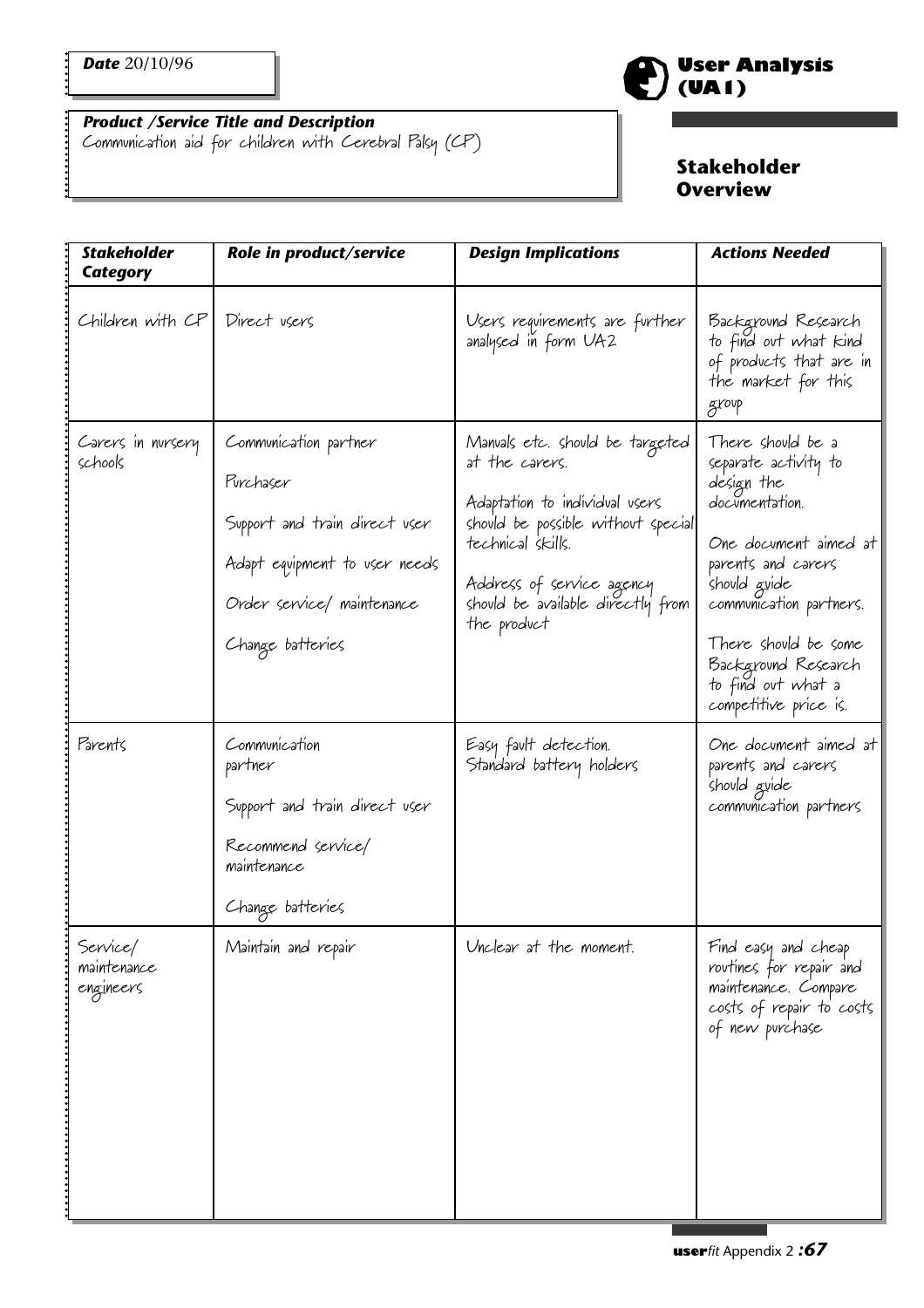#### *Appendix 2* **User Analysis**

The group decided to recommend a market survey to identify similar products for price and quality comparisons. The product's documentation should be targeted towards carers and parents. A separate activity should be started to estimate the frequency, cost and routines for maintenance and repair. Although it was recognised that parents and carers were important stakeholders and users of the equipment as communication partners, trainers, by recording messages and changing batteries, it was decided that only the direct users should be analysed further at this stage by the Stakeholder Attribute tool (UA2). The implications of training, maintenance etc. could be analysed at a later stage by using the Product Environmental tool.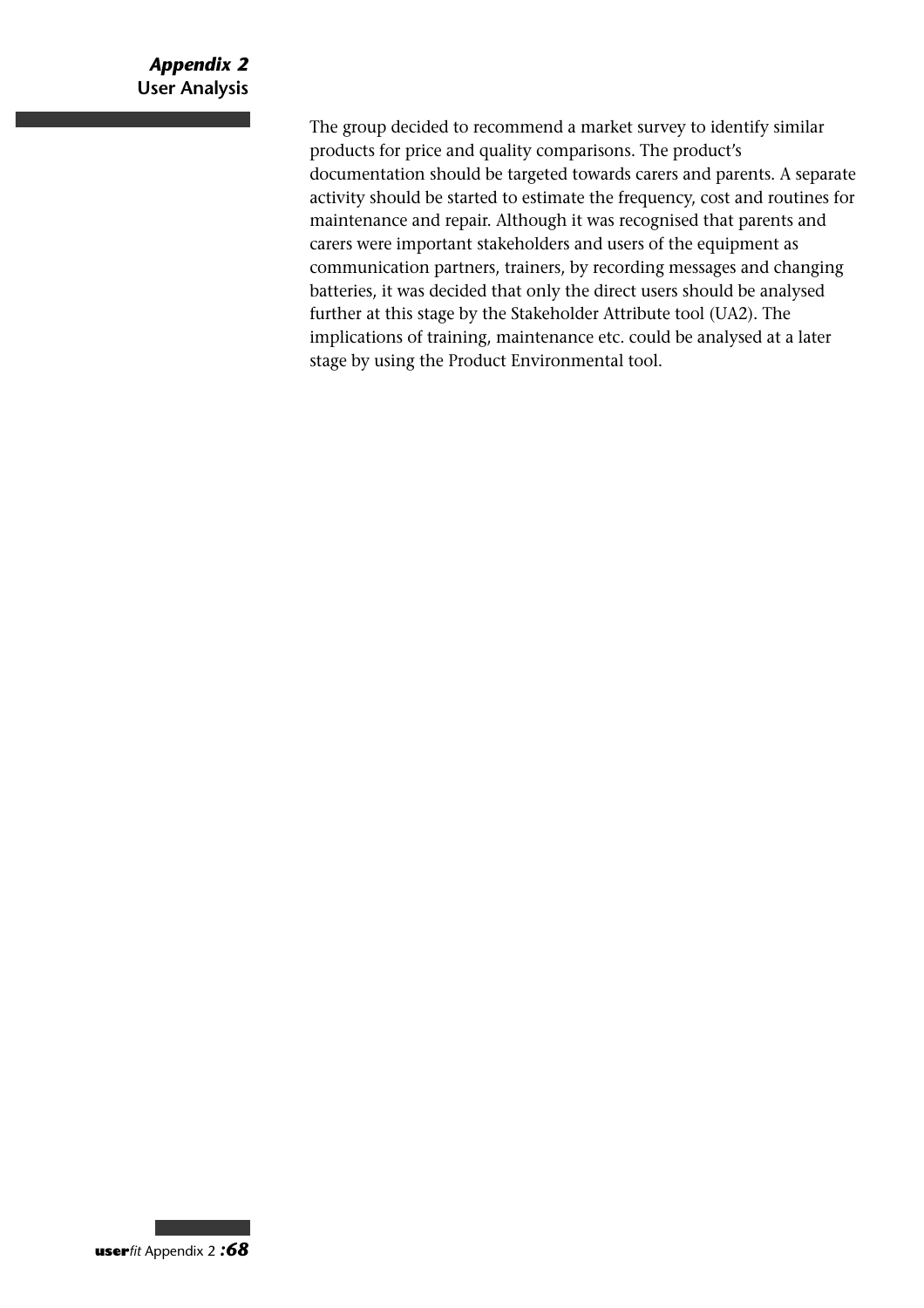J

#### *Stakeholder*

Communication aid for children with Cerebral Palsy (CP)

# **User Analysis (UA2)**

#### **Stakeholder Attributes**

| <b>Attribute</b>                                                                             | <b>Functional</b><br><b>Implications</b>                                                   | <b>Desired Product</b><br><b>Characteristics</b>                                            | <b>Actions Needed</b>                                                                                                                              |
|----------------------------------------------------------------------------------------------|--------------------------------------------------------------------------------------------|---------------------------------------------------------------------------------------------|----------------------------------------------------------------------------------------------------------------------------------------------------|
| Age range<br>5 - 12 years                                                                    | Shovld not require any<br>scholastic aptitudes                                             |                                                                                             |                                                                                                                                                    |
|                                                                                              | Products appearance<br>should fit into the<br>vsers environment.                           | Should have a general<br>"toy-like" look-and-feel                                           |                                                                                                                                                    |
|                                                                                              | Shovld be possible to<br>adapt equipment to users<br>development                           | Should be easy to adapt<br>to a changing<br>vocabulary.                                     |                                                                                                                                                    |
| Gender<br>Both                                                                               |                                                                                            | Look-and-feel should<br>not favovr one gender                                               |                                                                                                                                                    |
| Capacities                                                                                   |                                                                                            |                                                                                             |                                                                                                                                                    |
| Cognitive:<br>Large variations from<br>normal to retarded.                                   | Should be usable for<br>users with both small<br>and large vocabularies                    | Product should either<br>be adaptable or should<br>come with different<br>vocabulary sizes. | Background research on<br>typical vocabulary size<br>for this group.                                                                               |
|                                                                                              |                                                                                            |                                                                                             | Cost implications for<br>the two alternatives<br>should be clarified.                                                                              |
|                                                                                              |                                                                                            |                                                                                             | Conduct a small survey<br>on the usage of a<br>device with adaptable<br>vocabulary size among a<br>comparable vser group<br>(the previous product) |
| Many users cannot<br>read.                                                                   | Reading ability should<br>not be required.                                                 | Should be possible to<br>label buttons with<br>pictures/symbols.                            |                                                                                                                                                    |
| Physical:<br>Most vsers will have<br>mild to severe problems<br>with fine hand<br>movements. | Usage should require a<br>minimum of physical<br>effort.<br>Equipment might be<br>dropped. | Buttons should be large<br>and easy to access.<br>Solid casing                              | Look up guidelines or<br>recommendation for<br>button size, finger<br>gvides, pressvre etc.                                                        |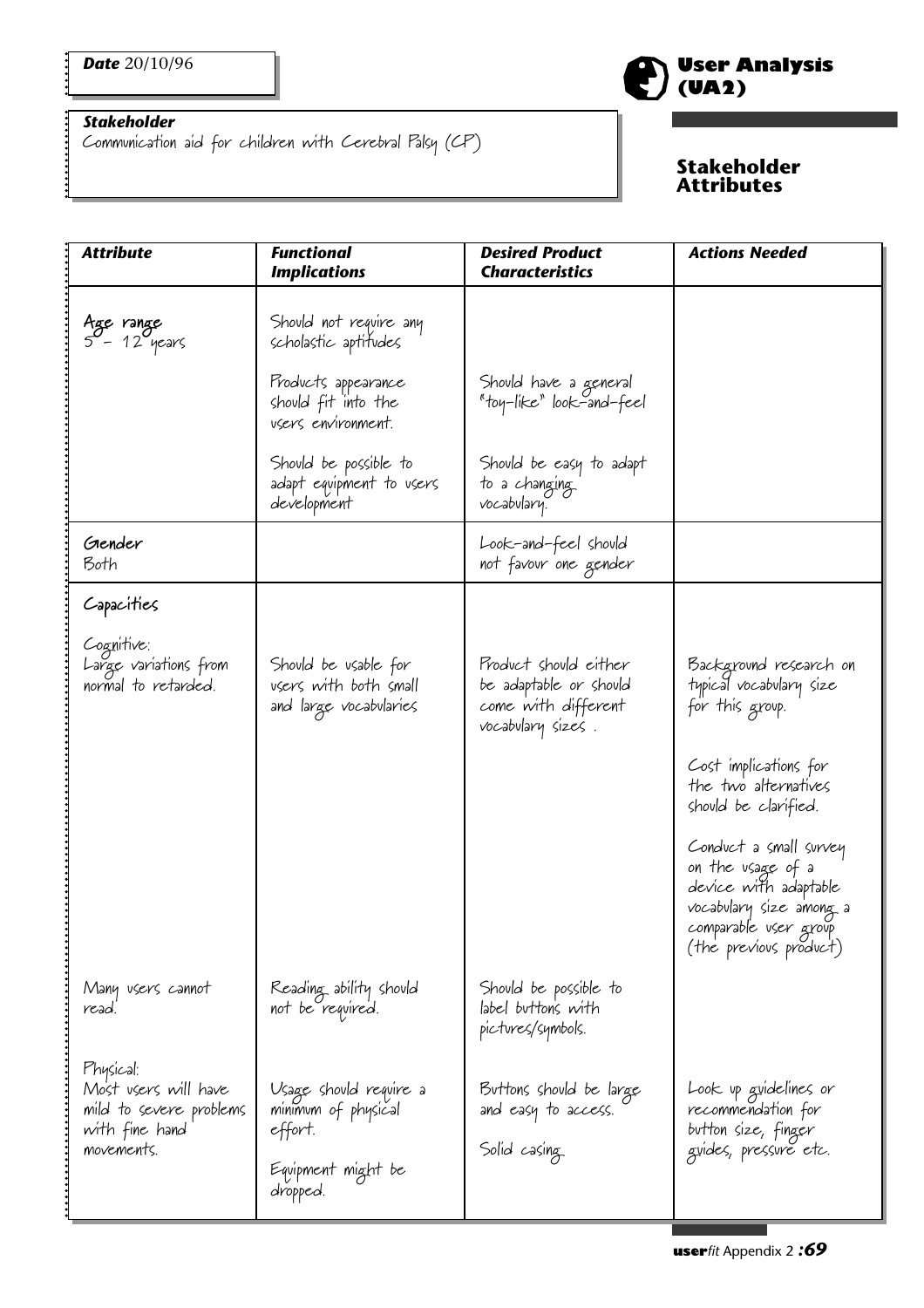



:::

#### *Stakeholder*

Communication aid for children with Cerebral Palsy (CP)

# **Stakeholder Attributes**

| <b>Attribute</b>                                                                                                         | <b>Functional</b><br><b>Implications</b>                                                            | <b>Desired Product</b><br><b>Characteristics</b>                                                    | <b>Actions Needed</b>                                                     |
|--------------------------------------------------------------------------------------------------------------------------|-----------------------------------------------------------------------------------------------------|-----------------------------------------------------------------------------------------------------|---------------------------------------------------------------------------|
| Most users have<br>problems with gross<br>motor movements.                                                               | Many users may not be<br>able to use a hand-held<br>device.                                         | Need not be hand held                                                                               |                                                                           |
|                                                                                                                          | May be problematic to<br>move the equipment.                                                        | Transportation should be<br>easy.                                                                   | Clarify possibilities for<br>integration/combination<br>with wheel chair. |
| Affective:<br>Frustration due to<br>limited communication<br>opportunities may cause<br>negative emotional<br>reactions. | Equipment might be<br>tossed around, hit, etc                                                       | Solid casing                                                                                        |                                                                           |
| Sensory:<br>Vision and hearing are<br>often affected                                                                     | Sufficient size of symbols<br>and lovdness of sovnd<br>ovtpvt.                                      | Adjustable/optional symbol<br>size. Adjustable sovnd<br>ovtpvt.                                     |                                                                           |
| Developmental potential                                                                                                  | There is always potential<br>for further development<br>of language and vocabulary<br>in this group | It should be easy to<br>expand and/or change<br>vocabulary                                          |                                                                           |
| Educational range<br>From none to<br>elementary school                                                                   | Might be vsed in a<br>classroom sitvation                                                           | Adjustable sound volume                                                                             |                                                                           |
| Culture/Socio-<br>economic status<br>User will usually have a<br>wish to be perceived<br>as "normal"                     | Equipment should not be<br>too conspicuous                                                          | Shovld probably have<br>different appearances<br>(colours etc.) depending<br>on age and preferences | Clarify costs implications<br>of a range of design<br>options             |
| Size of group<br>Unclear                                                                                                 |                                                                                                     |                                                                                                     | Background research<br>needed!                                            |
| Assessment of<br>motivation to use<br>Probably OK, but should<br>be more accurately<br>assessed                          |                                                                                                     |                                                                                                     | Need for more<br>information.                                             |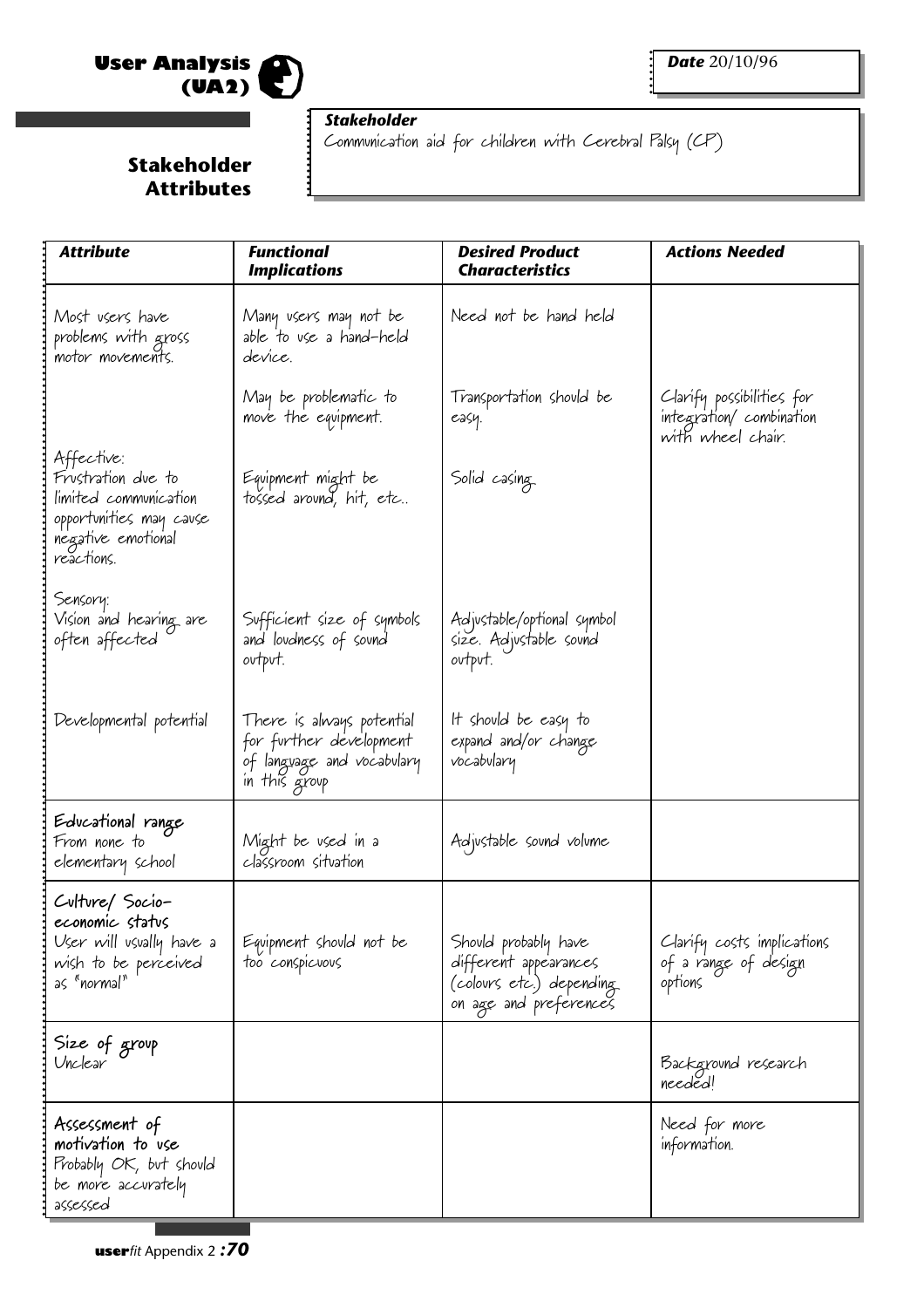After this exercise it was recommended that a limited interview study be carried out among users and users' helpers of the earlier product. The aim should be to clarify how people both with a limited and a full vocabulary actually use and configure an adaptable communication aid (the present product). The motivation to use such devices should also be addressed in the study.

Several costs implications should be clarified, as should the size of the potential market.

The desired product characteristic was then taken further in the User Requirements Summary (UA3) while the remaining actions will be addressed in the Product Analysis (PA).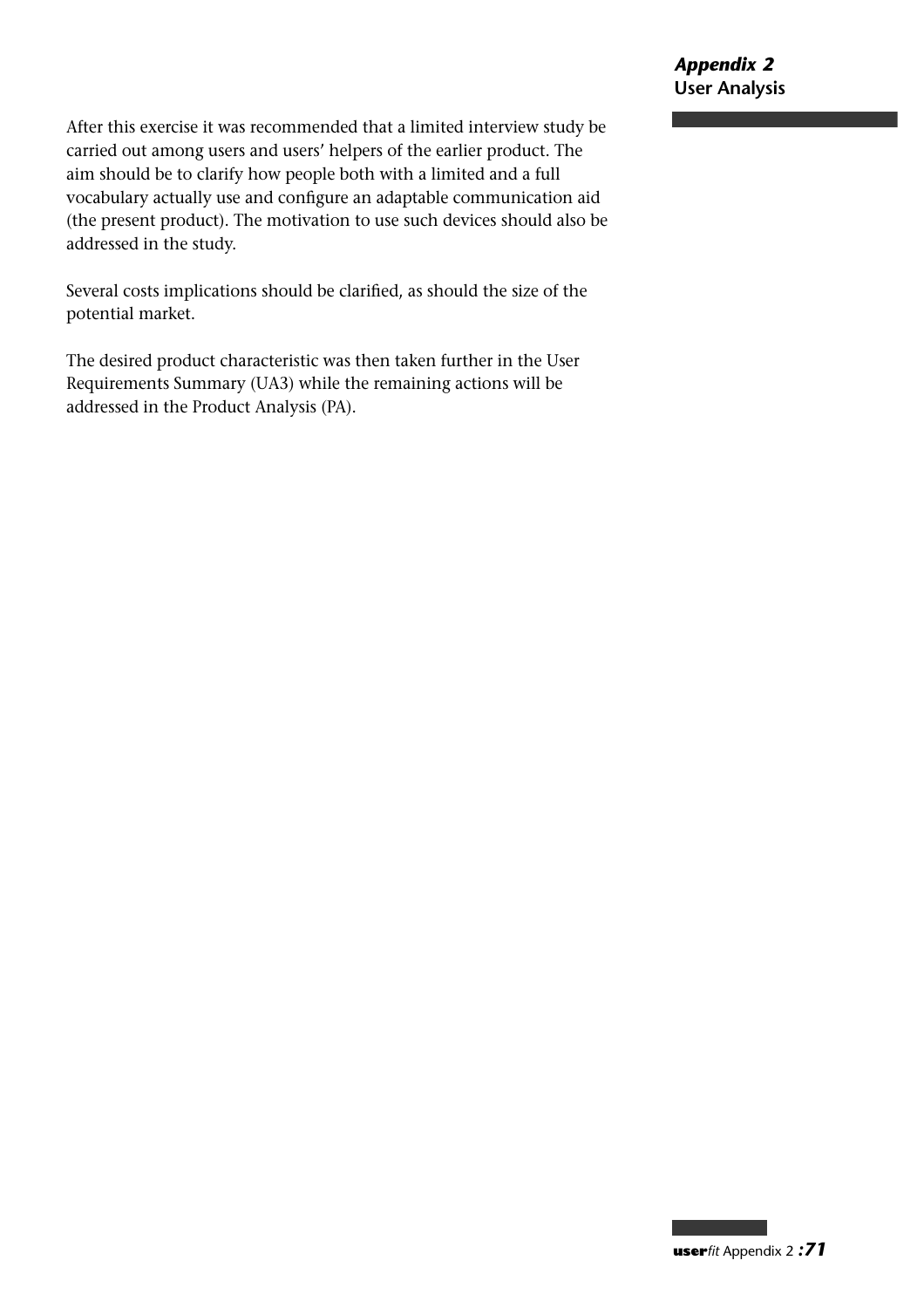

 $\ddot{•}$   $\ddot{•}$   $\ddot{•}$ 

# *Stakeholder*

Communication aid for children with Cerebral Palsy (CP)

# **Requirements Summary**

| <b>Desired Product Characteristics</b>                                                              | <b>Possible Conflicts</b>                                                                                                             | <b>Priorities for</b><br><b>Development</b> |
|-----------------------------------------------------------------------------------------------------|---------------------------------------------------------------------------------------------------------------------------------------|---------------------------------------------|
| Shovld have a general "toy-like" look-<br>and-feel                                                  | May not be desired by the oldest<br>children                                                                                          | Medium                                      |
| Look-and-feel should not favour one<br>gender                                                       | None                                                                                                                                  | Medium                                      |
| Product should either be adaptable or<br>shovld come with different vocabulary<br>size <sub>5</sub> | Adaptability may interfere with ease of<br>use and must rely on help from others.<br>Producing a series will have cost<br>implication | High                                        |
| Shovld be possible to label buttons with<br>pictures/symbols                                        | Requires buttons with a minimum size.                                                                                                 | High                                        |
| Buttons should be large and easy to<br>access                                                       | Requires buttons with a minimum size.                                                                                                 | High                                        |
| Solid casing                                                                                        | Can be contrary to the desired look-<br>and-feel?                                                                                     | Medium                                      |
| Transportation should be easy                                                                       | May require a minimum weight.                                                                                                         | Medium                                      |
| Need not be hand held                                                                               | None                                                                                                                                  | Low                                         |
| Adjustable/optional symbol size                                                                     | Requires buttons with a minimum size.                                                                                                 | Medium                                      |
| Adjustable sound output                                                                             | High volumes may be disturbing to<br>others not attending conversation.                                                               | High                                        |
| It should be easy to expand and/or<br>change vocabulary                                             | May interfere with simplicity of usage                                                                                                | High                                        |
| Should probably have different<br>appearances (colours etc.) depending on<br>age and preferences    | None                                                                                                                                  | Medium                                      |
|                                                                                                     |                                                                                                                                       |                                             |
|                                                                                                     |                                                                                                                                       |                                             |
|                                                                                                     |                                                                                                                                       |                                             |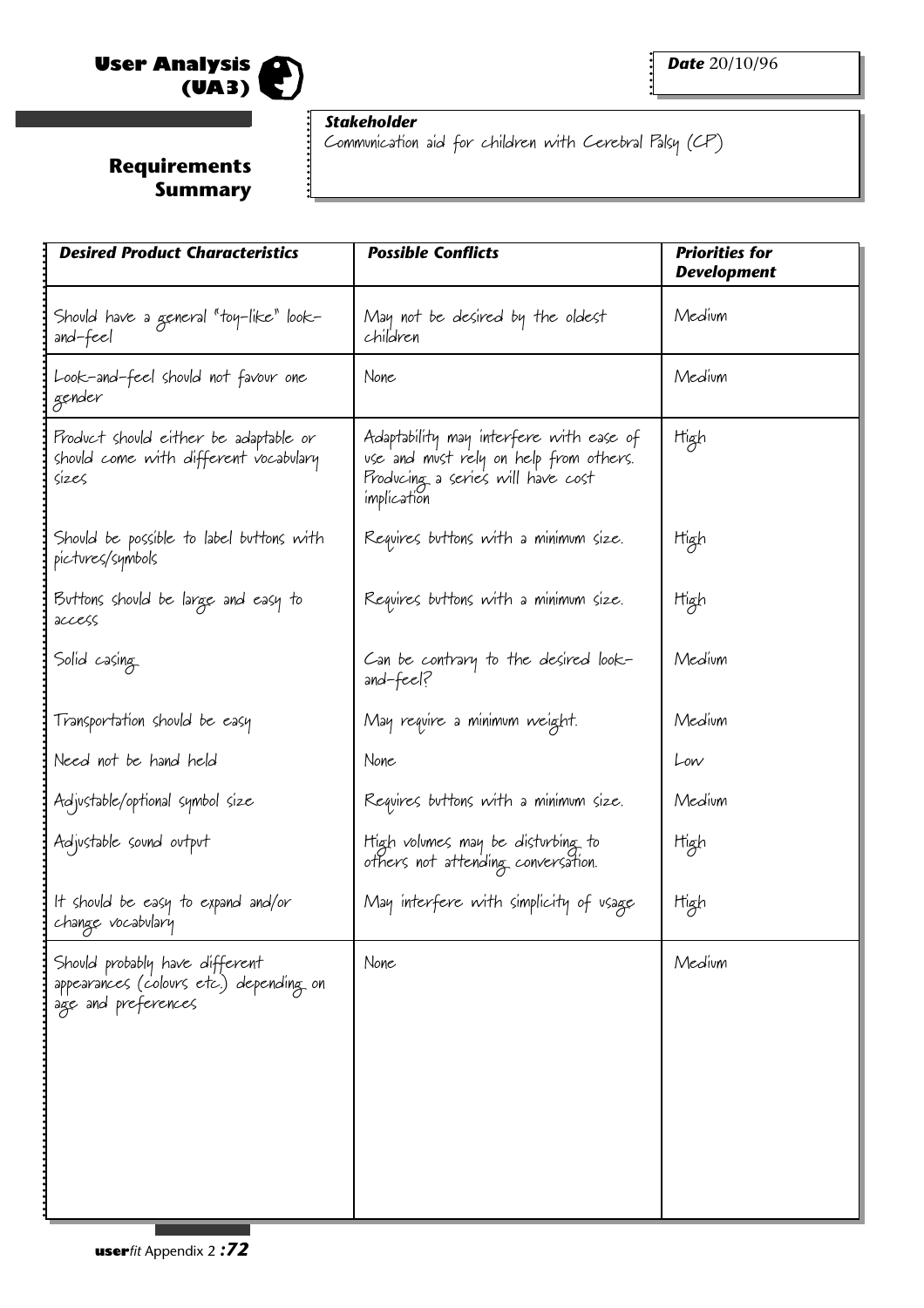After the workshop an interview study was conducted among 5 parents that had children with a rather limited vocabulary which used the old communication device, and 5 carers with experience in supporting users using that equipment. There was also interviews conducted with three users with a full vocabulary. It became evident that the users with the smallest vocabulary had several cognitive, motor and motivational problems in using the old equipment, even though it could be "adapted" to the size of their vocabulary.

Based on results from the interviews, marketing and background research, it was then decided that the new product should be specially designed for users with a vocabulary of 16 concepts or less, and that it should be possible to label all buttons with pictures. There were no recommendation that the device should be hand held demanding the simultaneous use of two hands, but it should be easy to move and to mount on a wheelchair.

At this stage there seemed to be three viable technological options: 1) base the product on a hand held pen-operated computer, 2) design a dedicated device with 16 large buttons (plus controls), or 3) integrate a digital sound recorder and a "concept keyboard" (an input device with a pressure sensitive surface on to which zones with different shapes and sizes can be defined and marked with different overlays).

To guide this decision the handbook section on prescriptions was reviewed with emphasis on recommendations for mental and motor impairment. The following recommendations were regarded as relevant sources to make this first choice, although some of the recommendations were aimed at quite different application areas:

#### From the Design Prescriptions

Well-designed displays for cognitive rehabilitation need to take into account the specific deficits of the intended user. In general, interface designs should be predicated on the view that each cognitively disabled person is unique, and therefore, a single type of display will not be useful for all patients.

.....................................

The input modality for cognitive rehabilitation software should be designed to match the user's capabilities. Patients with language production deficits should not use a command language, but could use a menu, data form, or direct

manipulation interface with fewer problems. In contrast, those with word-finding deficits should not interact with menus or data forms either, and would likely be restricted to direct manipulation. ......................................

INPUT/INTERFACE CONTROL Decrease visual and procedural complexity of control techniques. Recommended input techniques for low cognitive load include: touch window, light pen, touch pad, programmable membrane keyboard (often with picture cues), voice activation. Minimise need for visual tracking of target items.

.....................................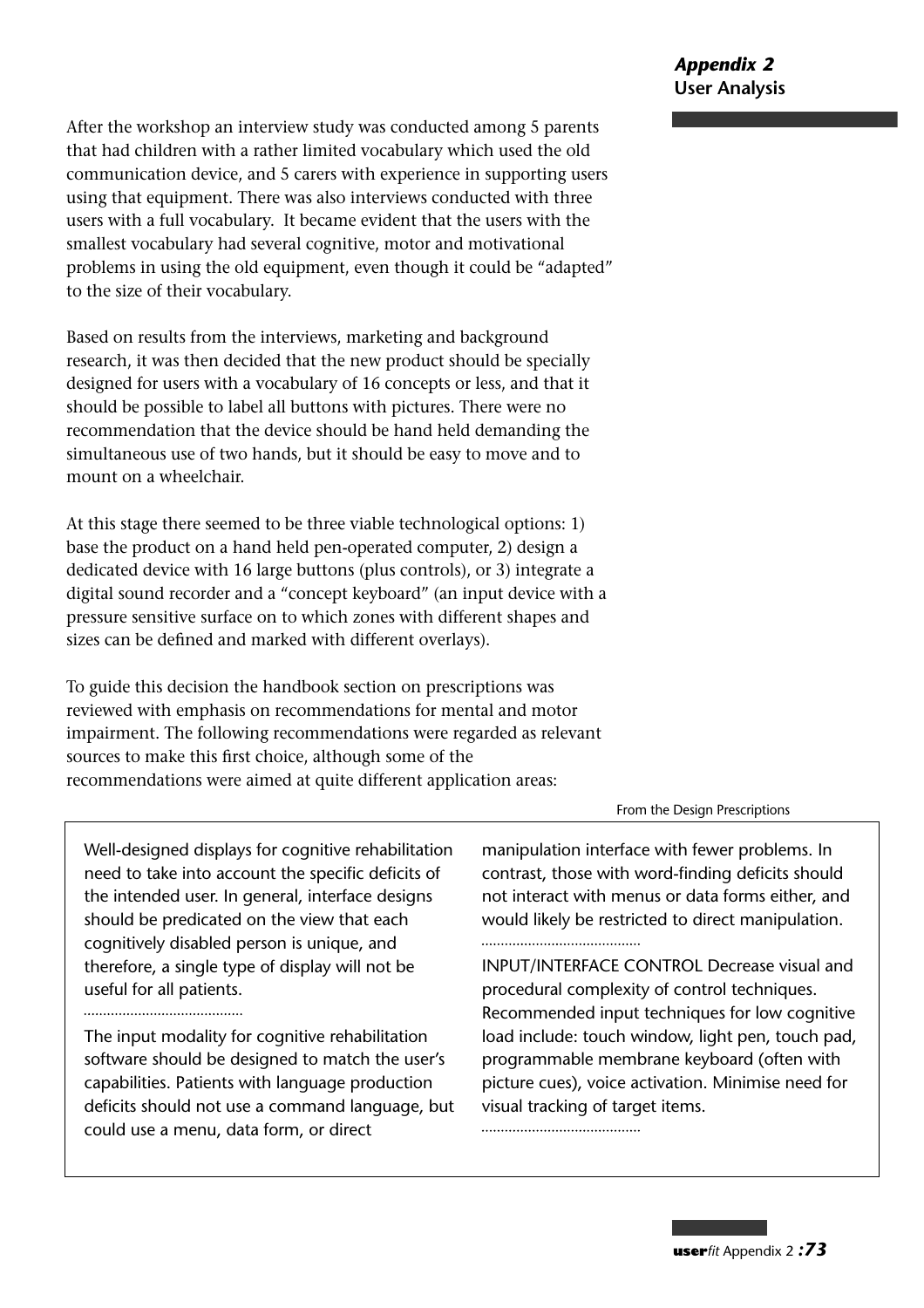Reduce number of different choices to Minimise ambiguity. perceive/select. Avoid requiring users to press .................................... more than two keys at one time. Present choices Presenting information in as many (redundant) in prompts (voice or graphic) and menus rather forms as possible/practical(i.e., visual, audio and than typed commands or memorised sequences. tactile) or providing as many display options as possible. Utilise task-related motivation features as much as possible in addition to stimulus/response re-Using attention-attracting (e.g. underlining, enforcement (usually pictures or graphics). Use boldfacing) and grouping techniques (e.g., game features, competition, fantasy, intermediate putting a box around things or colour blocking). ..................................... goals, humour, or novelty to vary task and maintain interest. Integrating, grouping and otherwise arranging controls to indicate function or sequence of Spacing, positioning and sizing controls to allow operation. manipulation by individuals with poor motor ...................................... control or arthritis. Allow flexible time limits for task completion. Prompt user at excessive delays on possible Keeping things as simple as possible. actions or problem solutions. ...................................... ...................................... Limiting the number of choices where practical. Hiding (or layering) seldom used commands or ..................................... information. Using simple screen layouts, or providing the user ...................................... with the option to look at one thing at a time. ......................................

> The requirements to avoid ambiguous situations, keeping things simple and limiting the number of choices, were seen as arguments against the 16 button design, since it would leave several buttons unused for many of the intended users. The possibility to mask out unused buttons was considered, but seen as a less than optimal solution. The use of buttons with fixed size also acted against this option.

The flexibility of the computer was regarded as very attractive since it supported many of the requirements on individualisation, but it also laid responsibilities on carers to perform the adaptations. It was especially regarded as difficult to have a free choice of pictures and symbols since they had to be in a digital format. Further, the potential candidates for pen-based computers were all judged to make too great demands on the dexterity of the user, since they all required pointing with a small pen in a rather restricted area.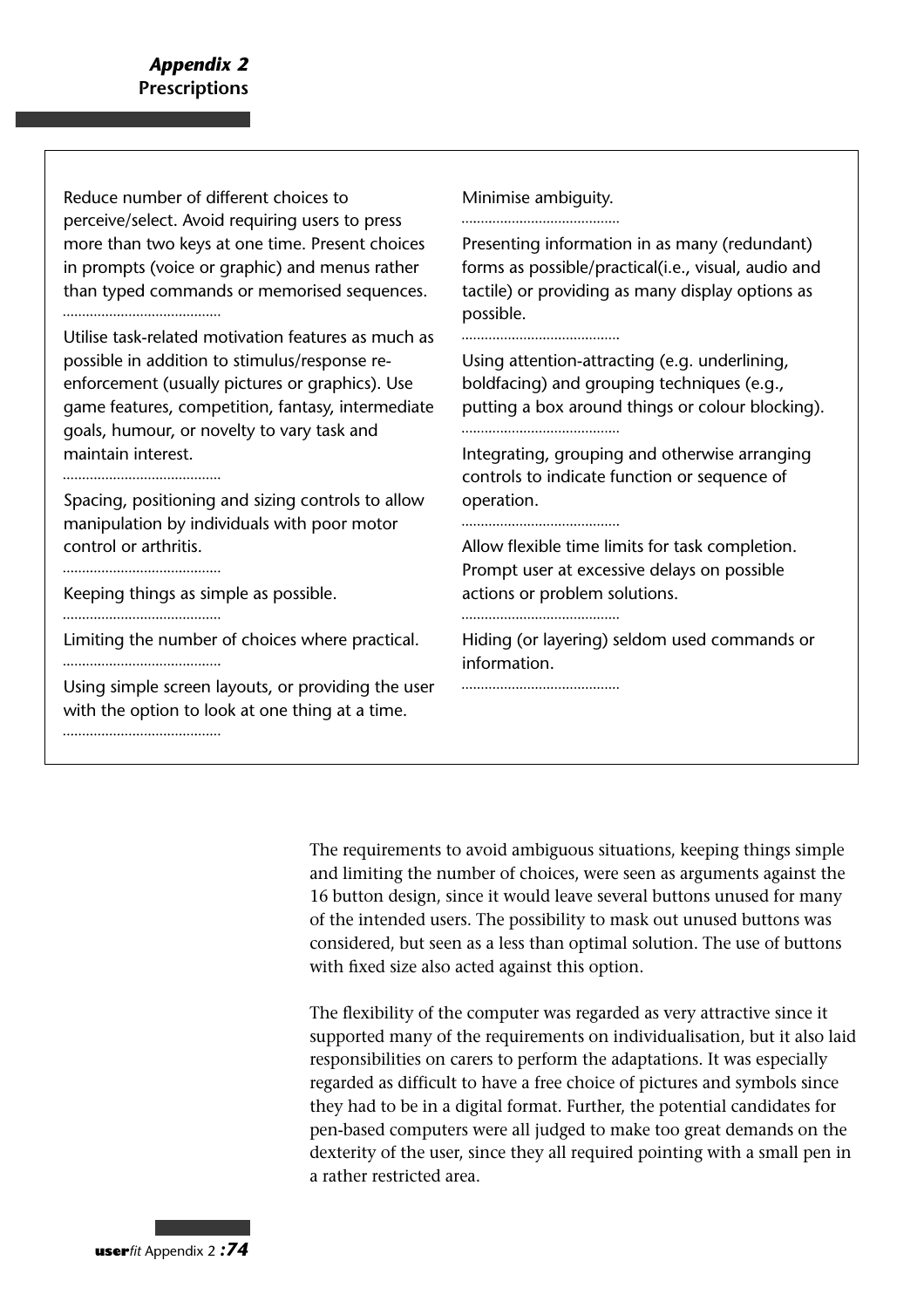The concept keyboard solution was regarded as having a great flexibility regarding the layout, size and shapes of the "buttons", choice of pictures and symbols and was seen as simpler (for carers) to adapt to the individual user.

It was decided that the equipment should have two separate user interfaces; one for primary users and one for the carers and helpers. The interface for the carers should be hidden to the users, and will not be discussed further in this example.

Given that there are means to record the messages, to define the sensitive areas and to print or draw pictures and symbols on the overlay and match them to a set of recorded messages, there are still several functional characteristics to be designed.

There are the questions of how to turn the device on/off, the characteristics of the membrane (the surface of the concept keyboard) and overlays, the casing, the sound quality and the timing of the output.

From the prescriptive material the following recommendations were seen as being directly or indirectly relevant

Safety and Robustness: Mobility impaired people include those who are not confined to wheelchairs but are weak or poorly co-ordinated and can only walk with aid. Therefore, there may be a fairly high incidence of bumping into the equipment and neither the client nor the equipment should be damaged.

......................................

Avoid switching contexts or operating modes without obvious cues. Provide consistent feedback about system status and how to change to a different status, particularly how to exit system. ......................................

Minimising dual purpose controls.

.....................................

Avoiding controls that require twisting or complex motions (e.g., push and turn). (Note: there are rotating knobs that do not require twisting.)

Locating controls so that the user can reach and use them with the least change in body position. .....................................

Reducing the number of controls .....................................

Where possible, make products automatic or self adjusting, thus removing a need for the controls (e.g., TV fine tuning and horizontal hold)

......................................

Limit the number of activities occurring simultaneously. An upper memory limit for non disabled persons is approximately seven conceptual units.

......................................

Minimising the need for strength by minimising force required as much as possible or by providing adjustable force on mechanical controls. The power needed to press a key should be between 0.3 and 0.6 Newtons. Preferably, the required power should be adjustable. .....................................

The pressure required to activate a key should be between 0.5N and 0.9N.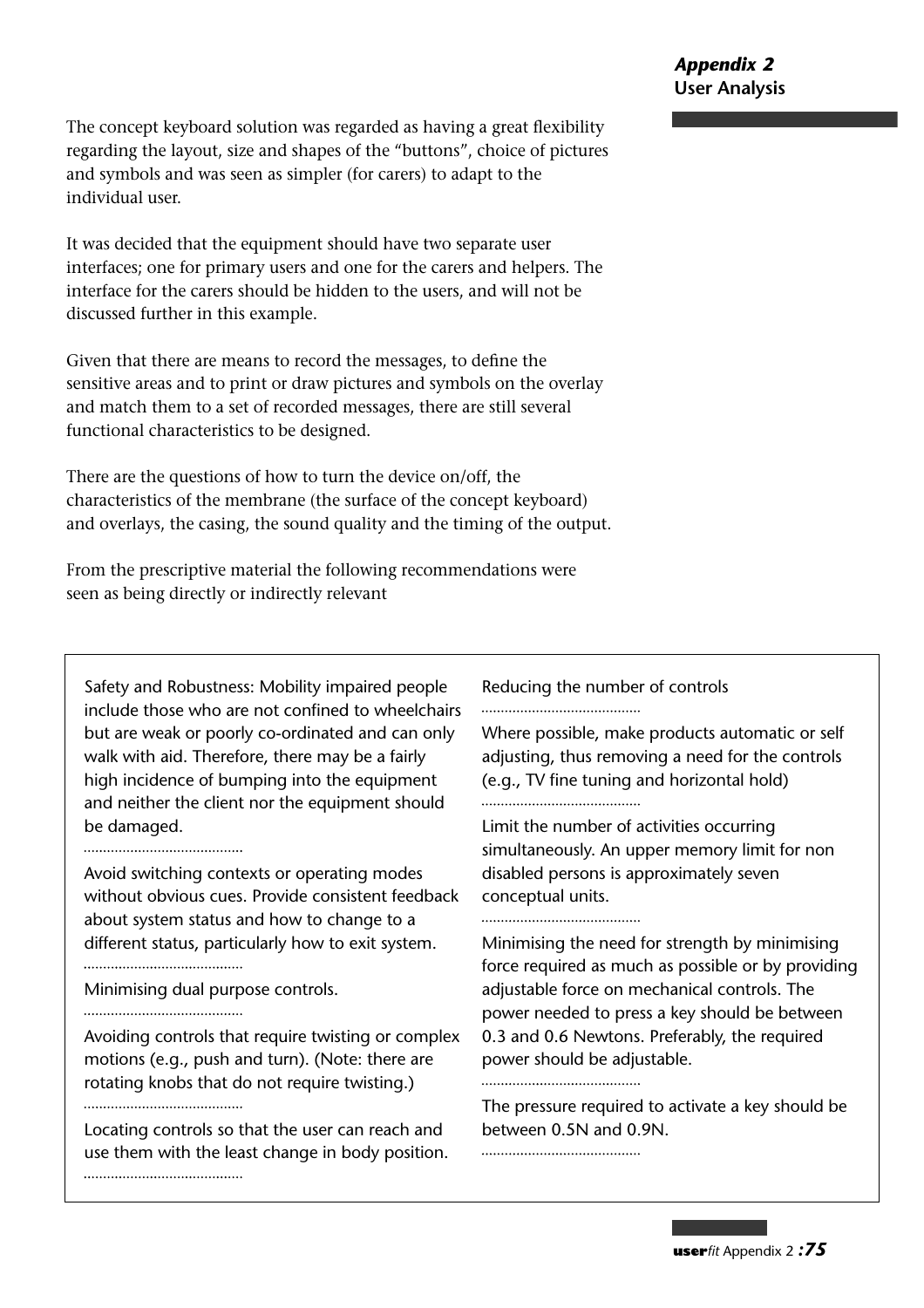There should be no significant difference in the pressure required to activate a key between keys of the same key group.

Providing textured controls (avoid slippery surfaces/controls).

Eliminating any timed responses (or make the times adjustable).

Reducing or eliminate lag/response times. .....................................

Where many keys must be located in close proximity, providing an option that delays the acceptance of input for a preset, adjustable amount of time (i.e., the key must be held down for the preset amount of time before it is accepted). This helps some users who would otherwise bump and activate keys on the way to pressing their desired key. Note: this option must be difficult to accidentally invoke and be provided on request only, as it can have the effect of making the keyboard appear to be "broken" to naive users. 

Repeat Keys: Delays the onset of key repeat, allowing users with limited co-ordination time to

release keys.

......................................

SlowKeys: Requires a key to be held down for a set period before key press acceptance. This prevents users with limited co-ordination from accidentally pressing keys.

A capability to adjust and completely switch off the repeat rate should be provided.

......................................

Locating controls, keyboards, etc. so they are within easy reach of those who are in wheelchairs or have limited reach.

Making keyboards adjustable from horizontal. (0 - 15 degrees is standard)

Standard Interface for Special Input Devices: People with severe degrees of mobility impairment may use a variety of specially-tailored input devices such as head-sticks, or breath control tubes. These usually have to be separately interfaced to each item of equipment they are to control, which makes them unreasonably costly for a population which already has to cope with high living costs. If all equipment had a standard interface, the costs of being severely disabled could be reduced.

Systems should have an externally available connection point(s) (standard or special port{s}) for adaptive input devices; the connection should be an industry or company standard; and the computer should treat the input from the adaptive devices the same as input from other standard input devices such as keyboard, mouse, or tablet.

Systems would preferably provide a standard way of connecting at least two momentary contact (SPST) input switches.

.....................................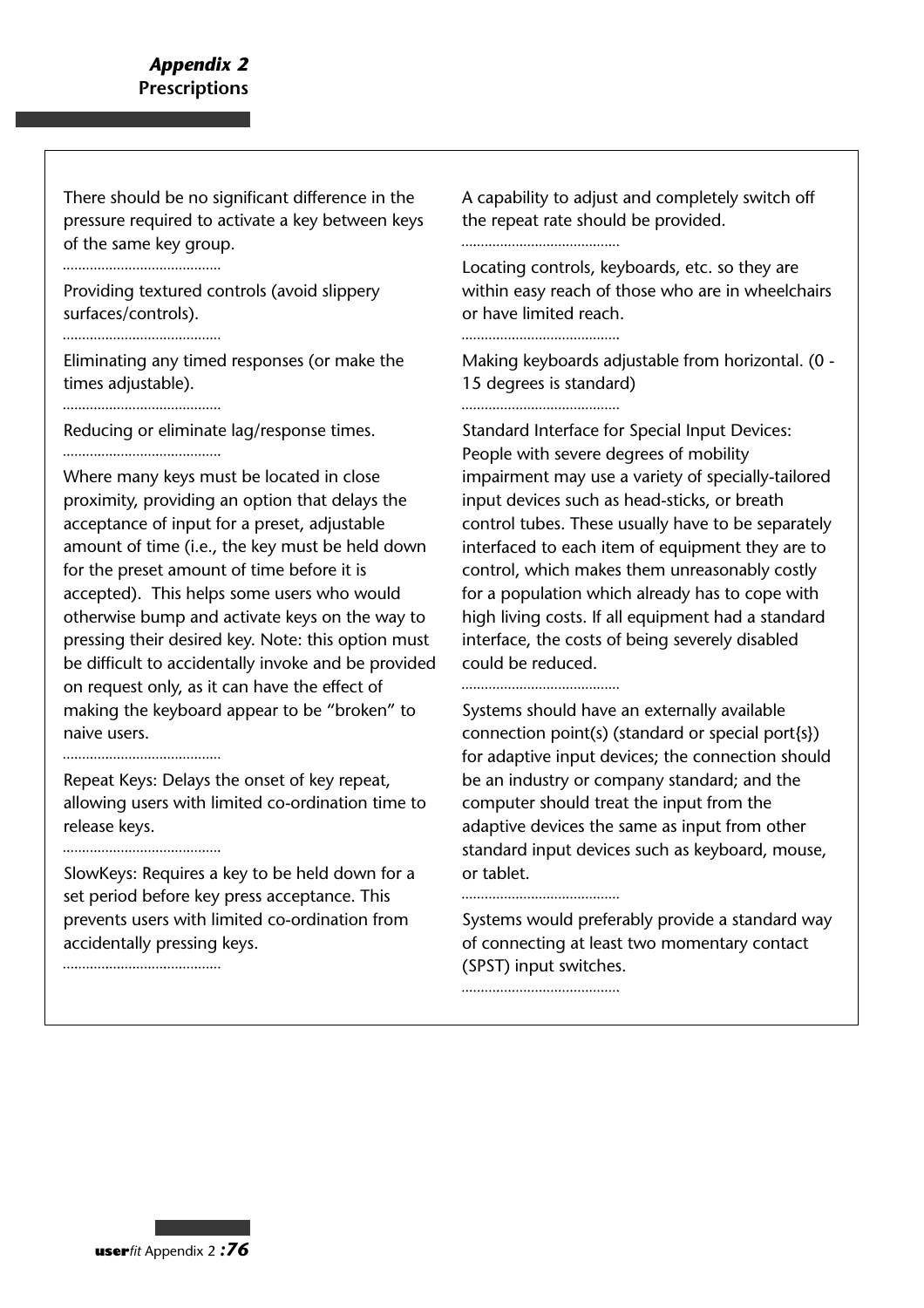

#### *Product /Service Title and Description*

Communication aid for children with Cerebral Palsy (CP)

| <b>Broad Specification/</b><br><b>Design Objectives</b>         | <b>Rationale</b>                   | <b>Detailed Operational</b><br><b>Features</b>                                              | <b>Actions Needed</b>                                                                                 |  |
|-----------------------------------------------------------------|------------------------------------|---------------------------------------------------------------------------------------------|-------------------------------------------------------------------------------------------------------|--|
| Casing and mounting:<br>Toy-like appearance                     | User analysis                      | Solid wood casing, in<br>different colours.                                                 |                                                                                                       |  |
| Robust<br>Easy to reach                                         | User analysis and<br>prescription  | Shovld stand a drop from<br>1 m height.                                                     |                                                                                                       |  |
|                                                                 | Prescriptions                      | Dimensions 40x20x5 cm.                                                                      |                                                                                                       |  |
| Tilt able                                                       | Prescriptions                      | Adjustable to 45<br>degrees from base.                                                      |                                                                                                       |  |
| Easy to transport                                               | User analysis and<br>prescriptions | Weight max. 0.5 kg                                                                          |                                                                                                       |  |
| Mountable on wheelchair                                         | User analysis                      | Special clip for mounting<br>on wheelchair                                                  |                                                                                                       |  |
| Controls:<br>One on/off button with<br>light indication         | Prescriptions                      | $2x4$ cm yellow button<br>that is lit when<br>equipment is "on".                            | Must be placed<br>so that equipment<br>is not<br>unintentionally<br>turned off during<br>ordinary vse |  |
| Automatic time-out                                              | Prescriptions                      | Time-out after 10<br>minutes of non use                                                     |                                                                                                       |  |
| External input:<br>Possibility to connect to<br>external switch | Prescriptions                      | Standard interface to<br>two momentary contact<br>(SPST) input switches                     |                                                                                                       |  |
| Membrane<br>Appropriate pressure<br>sensitivity                 | Prescriptions                      | Between 0.3 and 0.9<br>Newton (Two<br>prescriptions giving<br>different<br>recommendations) | More information<br>on product and<br>vser<br>characterístics<br>needed!                              |  |
| Timing etc.:<br>Should not be activated by<br>accident          | Prescriptions                      | Trade-off between<br>required time down and<br>pressure.                                    | Conduct usability<br>trials with the<br>most common<br>membranes on the<br>market                     |  |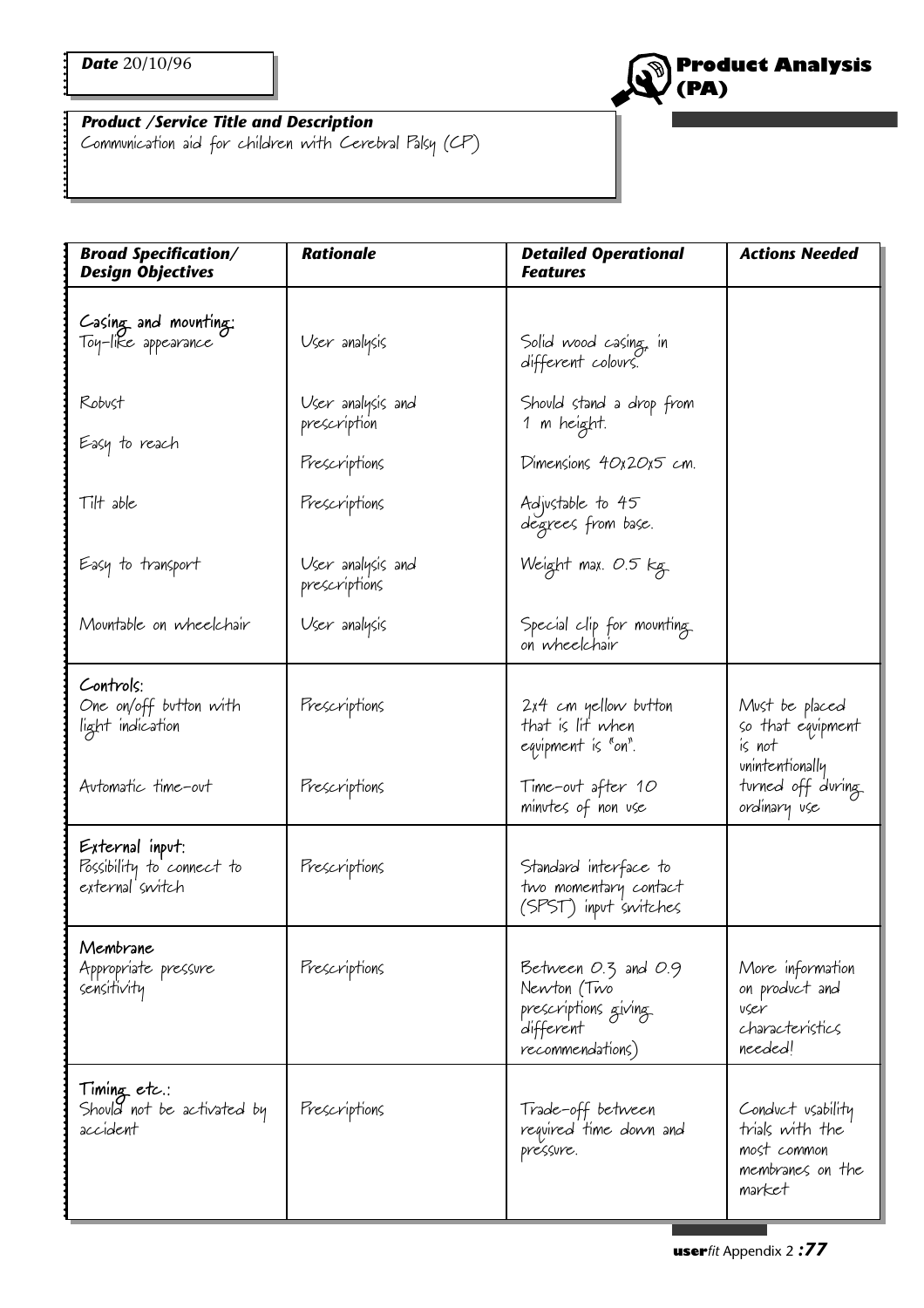



E

### *Product /Service Title and Description*

Communication aid for children with Cerebral Palsy (CP)

| <b>Broad Specification/</b><br><b>Design Objectives</b>                                                                      | <b>Rationale</b>                                                                 | <b>Detailed Operational</b><br><b>Features</b>                                                                                                                | <b>Actions Needed</b>                              |  |
|------------------------------------------------------------------------------------------------------------------------------|----------------------------------------------------------------------------------|---------------------------------------------------------------------------------------------------------------------------------------------------------------|----------------------------------------------------|--|
| Should not repeat<br>unintentionally                                                                                         | Prescriptions                                                                    | Should be possible to<br>choose whether input is<br>accepted during sound<br>ovtpvt or not. (Some users<br>may want to express several<br>messages in a row). | Usability trials                                   |  |
| Immediate response                                                                                                           | Prescriptions                                                                    | Delays should not be longer<br>than 0.3 seconds?                                                                                                              |                                                    |  |
| Overlays:<br>Overlay's should have<br>appropriate surface and<br>should not interfere with<br>characteristics of<br>membrane | Prescriptions and practical<br>implication from the use of<br>a concept keyboard | Should come with paper in<br>appropriate size and a<br>plastic svrface to cover<br>the paper                                                                  | Should be tested<br>as a part of the<br>vser trial |  |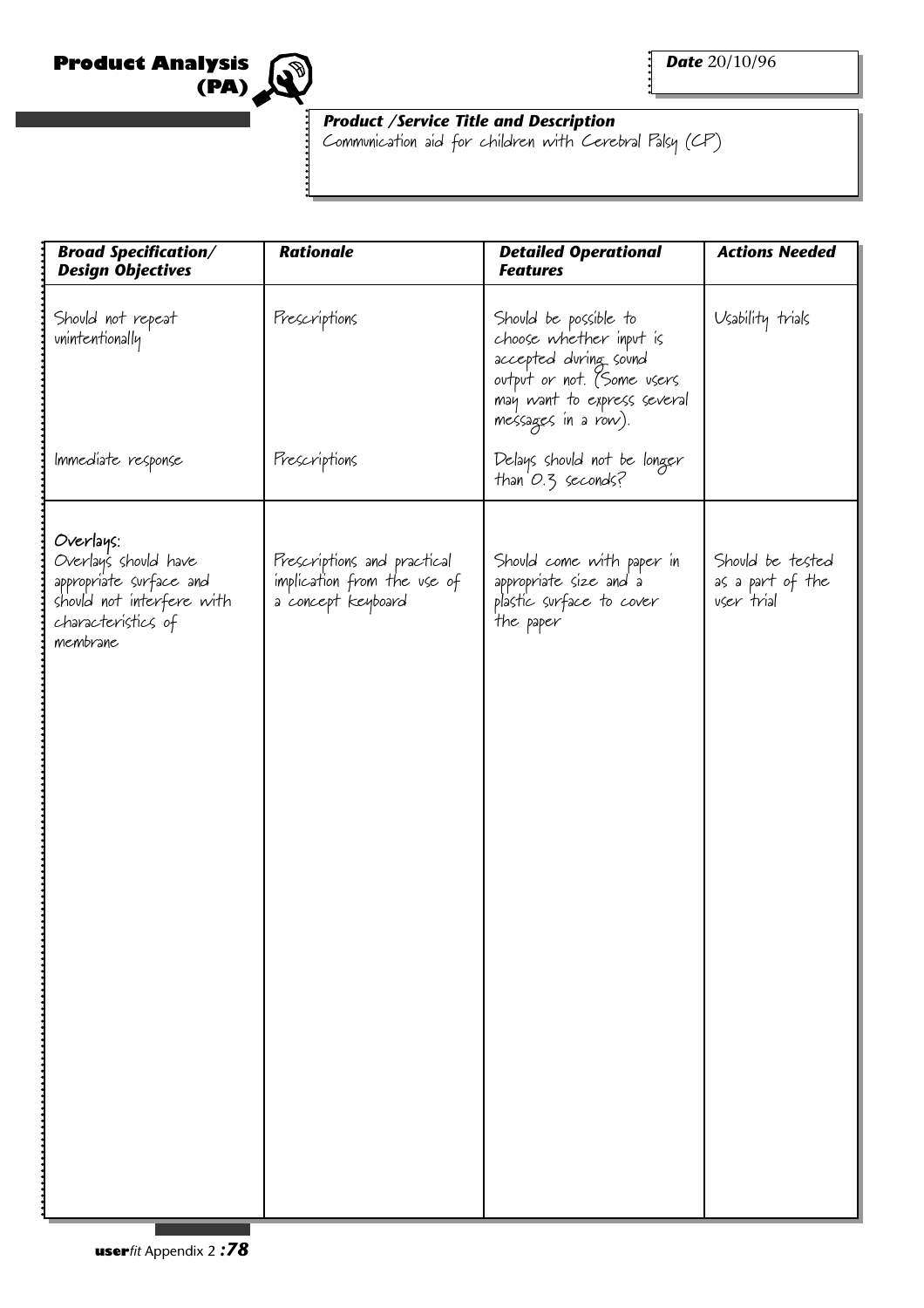The workshop concluded that a usability trial should be conducted in order to establish the appropriate characteristics regarding timing and pressure sensitivity of the product. In order to perform the user trial a prototype was set up. Two different concept keyboard with different pressure characteristics were interfaced to a PC that allowed recording of digital sound and sound output. Two different set of overlays were also prepared.

Since the study had a rather limited scope, it was decided to skip the Overall Evaluation Strategy (UE1), and go directly to Usability Evaluation(UE2).

The completion of the Usability Evaluation form was carried out by two members of the company's design team.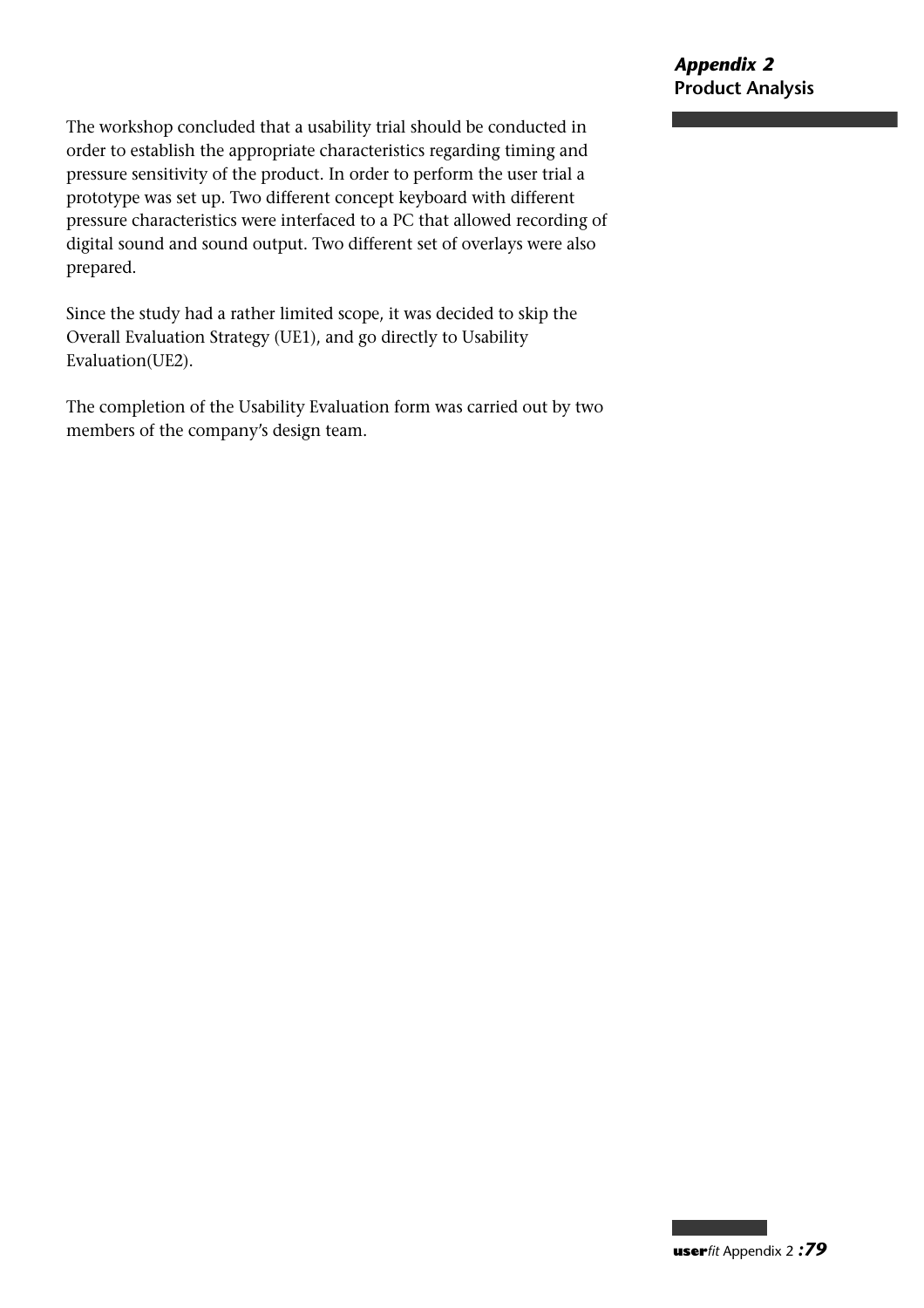

*Date* 20/10/96

### *Product /Service Title and Description*

Communication aid for children with Cerebral Palsy (CP)

## **Evaluation Planning**

| <b>Desired Feature</b>                    | <b>Product</b><br><b>Usability Goals</b> | <b>Activities</b>                   | <b>Type of</b><br><b>Study</b> | <b>Measurement</b><br><b>Procedures</b>                     | Pass/Fail<br><b>Criteria</b>                           |
|-------------------------------------------|------------------------------------------|-------------------------------------|--------------------------------|-------------------------------------------------------------|--------------------------------------------------------|
| Should not be<br>activated by<br>accident | Minimise vser<br>errors                  | Turn on/off<br>Move equipment.      | User<br>trials                 | Proportion of<br>activation through<br>membrane<br>As above | O % errors<br>10% errors                               |
|                                           |                                          | Remove object<br>from membrane.     |                                | As above                                                    | 10% errors                                             |
|                                           |                                          | Pressing areas of<br>different size |                                | Proportion of<br>erroneous activation                       | $0 - 5%$<br>errors<br>depending<br>on size of<br>area. |
| Should not repeat<br>uunintentionally     | Minimise vser<br>errors                  | Pressing areas of<br>different size |                                | Proportion of<br>erroneous repetitions                      | 5%<br>erroneous<br>repetitions                         |
| Immediate response                        | User satisfaction                        |                                     | Lab test                       | Latency time                                                | Fastest<br>better                                      |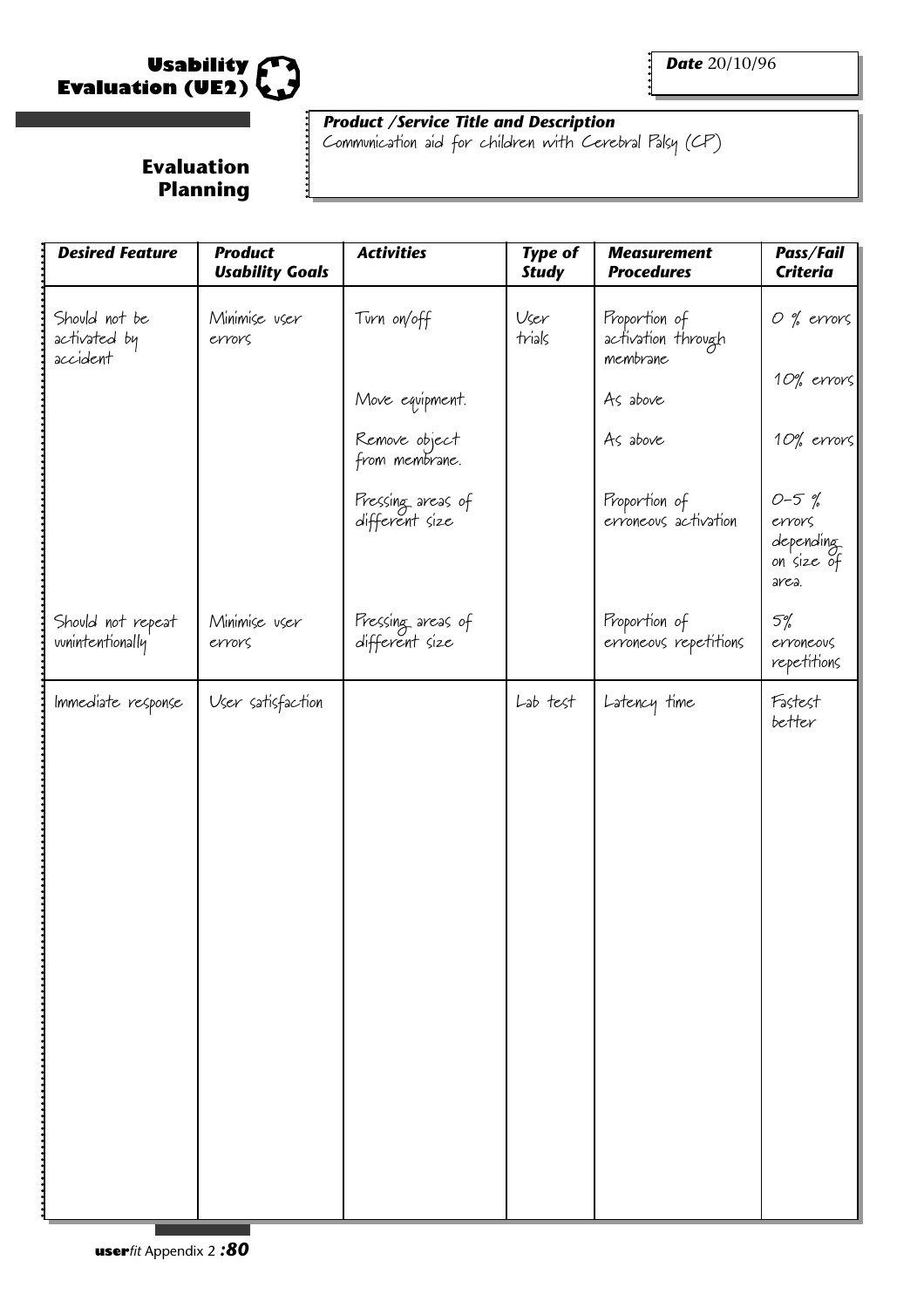Setting the pass/fall criteria proved to be the most difficult decisions to be made, and it was recommended that they should only be treated as broad objectives. In the end the product had to be based on an available concept keyboard, and the goal was therefore to find the better of the two candidates rather than the best possible design.

To test the response times of the two concept keyboards it was decided to perform laboratory tests without users.

The detailed test for the trial was design according to the section on User Trials in the handbook. The tasks should be designed not only to cover two different concept keyboards, but also two different kinds of overlay material and different "time-before-activation" conditions. Each user should also be tested on both small and large sizes of the sensitive areas of the concept keyboard.

It was decided to test 8 potential users with both concept keyboards. They should be recruited from the nursery school, and it was aimed at including users with severe physical handicaps.

Since the anticipated error rates were rather small, it became evident that each of the tasks had to be performed a number of times by each participant. It had to be taken into account that there might be some carry-over of experience from using one keyboard to the other, and that each participant might become more familiar with the equipment and the test situation during the trial.

# **Final comment**

The example ends here. But since design is an iterative activity, the question of improving the product's usability will continue to live with the product. After the user trial there should be enough information to revise the product design and go into sufficient production to allow a number of the units to be evaluated. It would then be a matter of how many resources could be put into further evaluation. At some point there would certainly be a need for an assessment of usability based on a realistic use of the product over some time. In order to achieve these evaluation objectives the use of interviews, field trials and direct observation should be considered, probably in some combination. It might then be appropriate to revisit the information gathered at earlier stages of design in order to compare early assumptions with later insights. This might lead to a revision of the user requirements, leading to new product specifications etc.